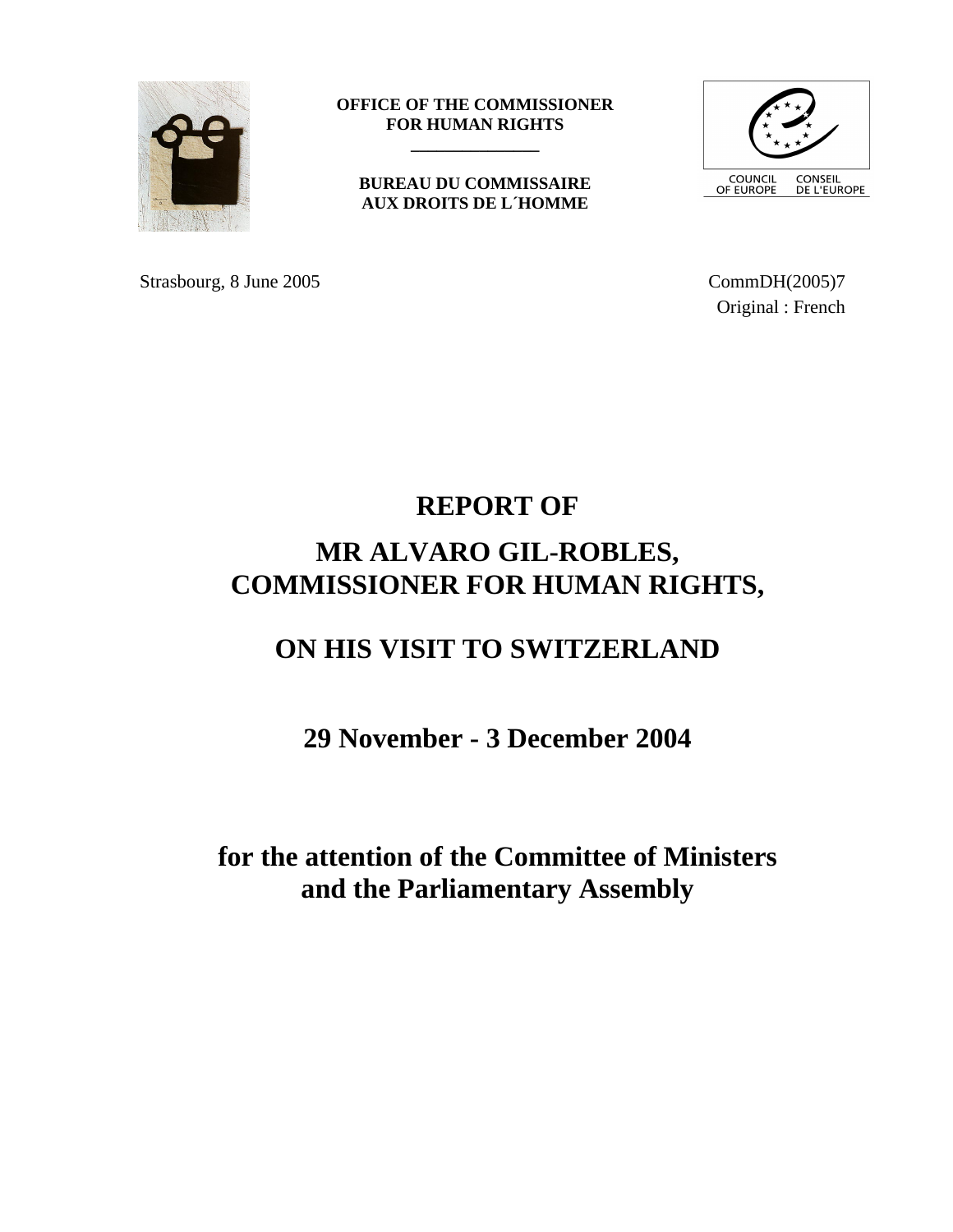| <b>INTRODUCTION</b> |                                    |                                                                                                                                 |          |  |
|---------------------|------------------------------------|---------------------------------------------------------------------------------------------------------------------------------|----------|--|
|                     | <b>GENERAL COMMENTS</b>            |                                                                                                                                 | 5        |  |
|                     | I.<br><b>ASYLUM IN SWITZERLAND</b> |                                                                                                                                 | 7        |  |
|                     | A.                                 | <b>Aliens in Switzerland</b>                                                                                                    | 7        |  |
|                     | В.                                 | Arrival of potential asylum-seekers at airports<br>C. Rejection of asylum applications out of hand ("NEM")                      | 8<br>13  |  |
|                     | $\bullet$                          | Grounds for rejecting an asylum application out of hand: presumption that it is abusive or<br>manifestly ill-founded            |          |  |
|                     |                                    |                                                                                                                                 | 15       |  |
|                     | $\bullet$                          | Time-limit for appealing against a NEM decision and assistance provided                                                         | 18<br>19 |  |
|                     | $\bullet$<br>$\bullet$             | Advancement of procedural costs<br>The fact that people whose applications are rejected out of hand immediately find themselves |          |  |
|                     |                                    | in an illegal situation, and its consequences                                                                                   | 19       |  |
|                     | $\bullet$                          | Further measures under discussion                                                                                               | 22       |  |
|                     | D.                                 | Repatriation of irregular-status migrants who have been resident in Switzerland for a<br>long time                              | 23       |  |
|                     | Е.                                 | Means employed by the police when deporting aliens                                                                              |          |  |
|                     |                                    | Methods of enquiry used to trace unlawfully resident aliens                                                                     | 25<br>25 |  |
|                     | $\bullet$<br>$\bullet$             | Allegations of ill-treatment                                                                                                    | 26       |  |
|                     | $\bullet$                          | The bill on the use of force                                                                                                    | 26       |  |
| II.                 | <b>TRAFFICKING IN HUMAN BEINGS</b> |                                                                                                                                 |          |  |
|                     | A.                                 | <b>Victim protection measures</b>                                                                                               | 27       |  |
|                     | <b>B.</b>                          | "Cabaret dancers"                                                                                                               | 31       |  |
| Ш.                  |                                    | THE SITUATION AS REGARDS VICTIMS OF DOMESTIC ABUSE                                                                              | 32       |  |
| IV.                 | RACISM AND XENOPHOBIA              |                                                                                                                                 |          |  |
|                     |                                    | A. Public attitudes                                                                                                             | 34       |  |
|                     |                                    | <b>B.</b> Certain political campaigns                                                                                           | 34       |  |
|                     | C.                                 | Allegations against the police                                                                                                  | 34       |  |

## **V. INDEPENDENCE OF THE JUDICIARY 36**

|      | <b>Status of the Prosecutor General of the Confederation</b><br><b>B.</b> The Federal Court | 36<br>37 |
|------|---------------------------------------------------------------------------------------------|----------|
| VI.  | <b>LIFE-LONG DETENTION FOR SEX OFFENDERS OR VIOLENT OFFENDERS</b>                           |          |
|      | <b>REGARDED AS DANGEROUS AND BEYOND REHABILITATION</b>                                      | 40       |
| VII. | THE SITUATION IN PLACES OF DETENTION INSPECTED                                              | 42       |
|      | The Champ-Dollon Prison (State of Geneva)                                                   | 42       |
|      | B. The "La Stampa" Prison (Canton of Ticino)                                                | 43       |
|      | The cells in the Central Police Station at Bellinzona                                       | 43       |

**4 5**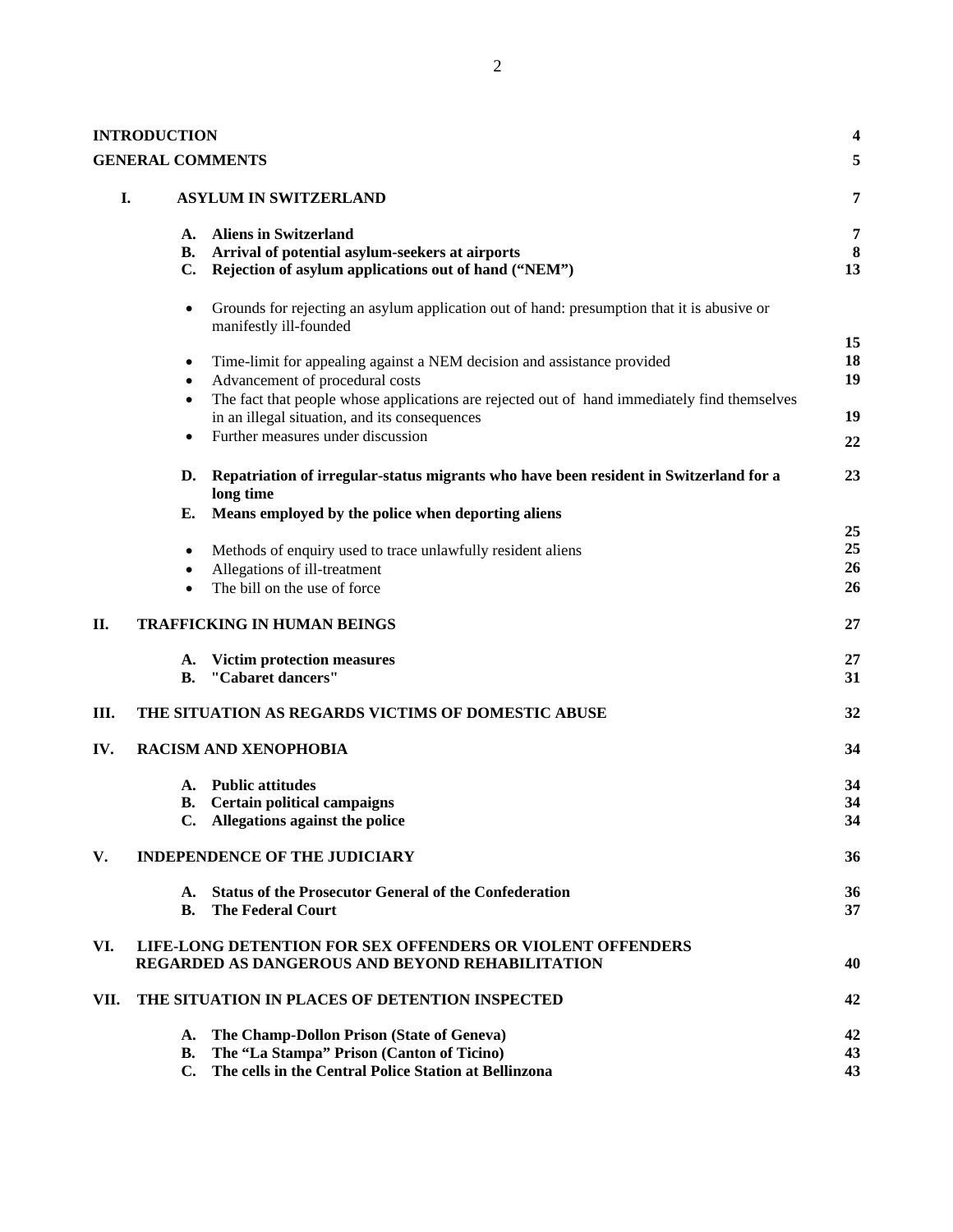|                                                                  |    | VIII. THE SITUATION OF TRAVELLERS                                                           | 43 |
|------------------------------------------------------------------|----|---------------------------------------------------------------------------------------------|----|
| IX.                                                              |    | <b>INSTITUTIONS FOR THE DEFENCE OF HUMAN RIGHTS</b>                                         | 44 |
|                                                                  |    | A. Cantonal and local ombudspersons                                                         | 44 |
|                                                                  | В. | The question of a federal ombudsperson                                                      | 45 |
|                                                                  | C. | Establishment of an independent national institution to protect and promote<br>human rights | 46 |
| <b>FINAL COMMENTS AND RECOMMENDATIONS</b>                        |    |                                                                                             | 47 |
| <b>APPENDIX TO THE REPORT : Comments by the Swiss Government</b> |    |                                                                                             | 51 |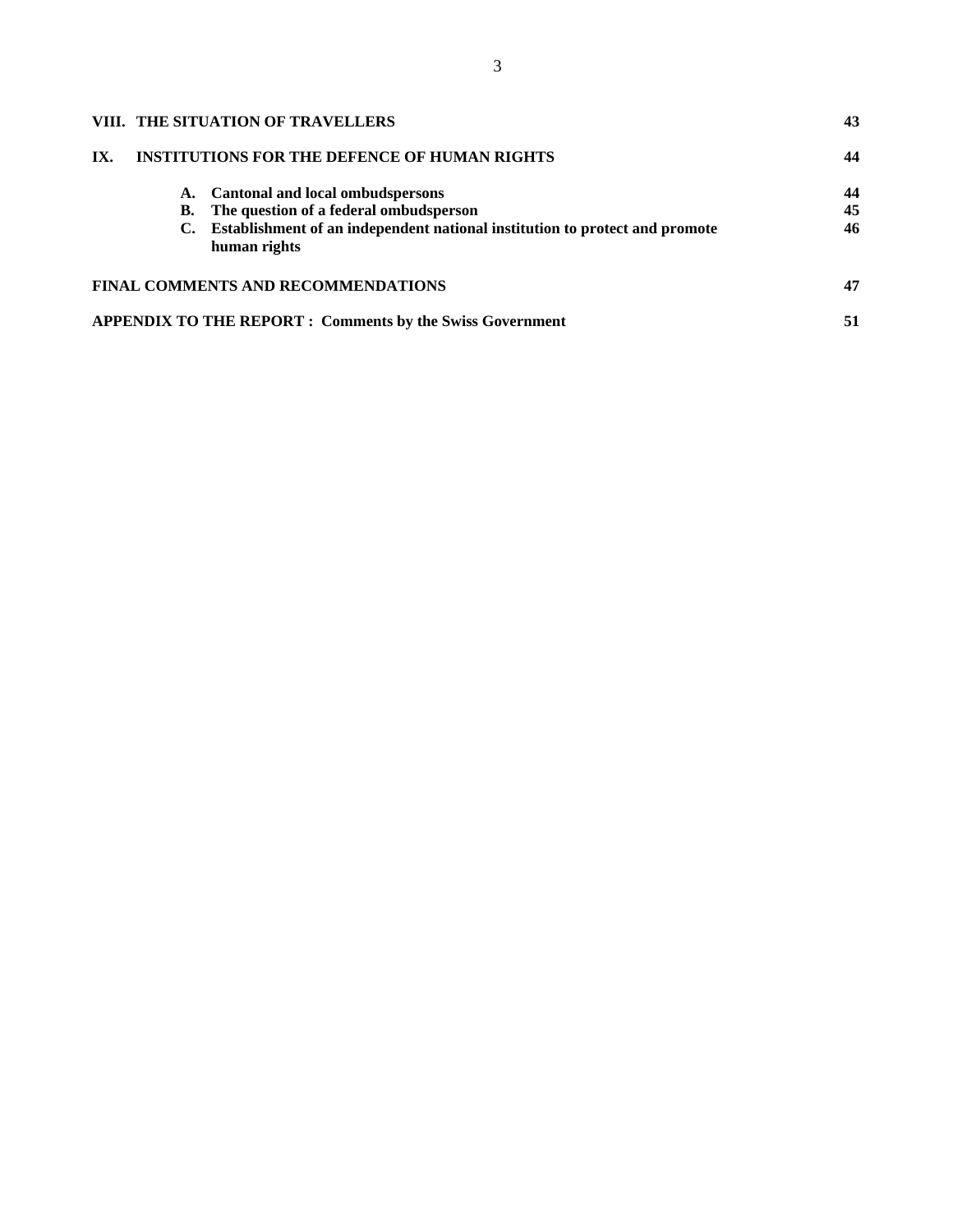#### **INTRODUCTION**

*In accordance with Article 3 e. of Committee of Ministers Resolution (99) 50, which sets out the duties of the Commissioner for Human Rights and instructs me to " identify possible shortcomings in the law and practice of member States concerning the compliance with human rights" and "assist them, with their agreement, in their efforts to remedy such shortcomings", I decided to make an official visit to Switzerland from 29 November to 3 December 2004. I was accompanied on my visit by Mr Markus Jaeger, Deputy Director of my Office, and Mr Javier Cabrera, member of the Office. I should like to thank all my hosts – and particularly Mr Claude Altermatt and the "Council of Europe" Section of the Federal Department of Foreign Affairs - for their efficiency and the efforts they made and means they used to ensure that the visit proceeded satisfactorily. My thanks also go, naturally, to Ambassador Jean-Claude Joseph, Permanent Representative of Switzerland to the Council of Europe, who did me the honour of accompanying me when I met the Federal Councillors. Lastly, I should like to express my gratitude to the Swiss authorities for their excellent reception, their openmindedness and their co-operativeness.*

*I was able, during my visit, to talk to Federal Councillor Micheline Calmy-Rey, Head of the Swiss Department of Foreign Affairs, Federal Councillor Pascal Couchepin, Head of the Federal Department of the Interior, and Federal Councillor Christoph Blocher, Head of the Federal Justice and Police Department.*

*I also talked to the President of the Federal Court (Mr Heinz Aemisegger, in the company of Judge Gilbert Kolly), the Attorney General of the Confederation (Mr Valentin Roschacher) and other members of the judiciary. I met the Ambassador in charge of Political Division IV of the Federal Department of Foreign Affairs (Mr Thomas Greminger) and the Head of the Human Rights Section of that Division (Mr Wolfgang A. Bruelhart), the Director of the Federal Justice Office (Mr Heinrich Koller), the Director of the Federal Police Office (FEDPOL) (Mr Jean-Luc Vez), the Director of the Federal Immigration, Integration and Emigration Office (IMES) (Mr Eduard Gnesa), the Director of the Federal Bureau for Equality between Women and Men (Ms Patricia Schulz), the Head of the Anti-Racism Department (Mr Michele Galizia), the Vice-President of the Federal Commission against Racism (Ms Boël Sambuc) and the Head of the Commission's Secretariat (Ms Doris Angst).*

*As regards the cantonal authorities, I talked to the State Councillor from the Canton of Vaud responsible for the integration of foreigners, combating racism and co-ordination in respect of asylum (Mr Jean-Claude Mermoud) and to the Director of the Malley Prairie reception centre in Lausanne.*

*In the canton of Geneva I was received by the State Councillor responsible for the Justice and Police Department (Ms Micheline Spoerry) and the Director of the Prison Office (Mr Constantin Franziskakis) .*

*In the canton of Zurich, I was able to meet the Kloten airport Chief of Police (Major Thomas Würgler), the Head of the Special Airport Unit (Police Lieutenant Ulrich Neracher) and the people responsible for the centres for asylum-seekers, before visiting one of the centres, the* Durchgangszentrum Juchstrasse *(run by Mr Thomas Kunz).*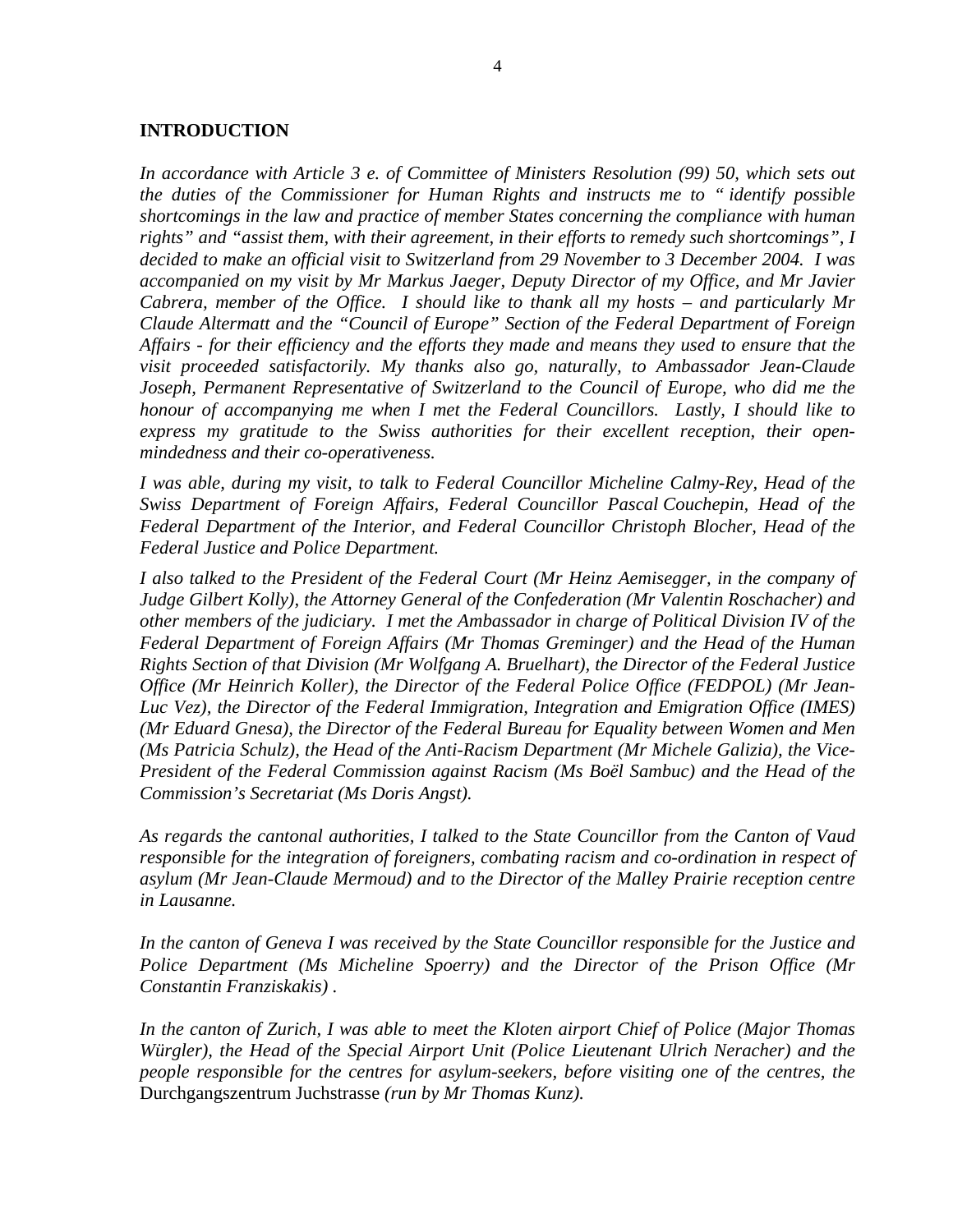*In the canton of Ticino I talked to the State Councillor responsible for Health and Social Affairs (Ms Patrizia Pesenti) and the State Councillor responsible for the Institutions Department (Mr Luigi Pedrazzini), and I visited the asylum-seeker registration centre (CERA) in Chiasso and the* Casa delle donne *run by the* Associazione Consultorio delle Donne *in Lugano (Ms Sonny Buletti)*. *I then met the members of the Cantonal Commission for the Integration of Foreigners and for Combating Racism (Mr Moreno Bernasconi, Mr Fabrizio Comandini, Mr Ermete Gauro, Mr Fulvio Pezzati and Vreni Müller-Hemmi).*

*I was also keen to form my own impression of the situation by visiting the prison cells of the Zurich and Bellinzona cantonal police headquarters and to make lengthier visits to the Champ-Dollon prison in Geneva and the La Stampa Prison in Lugano. I should like to thank the governors of these prisons (Mr L. Beausoleil and Mr Armando Ardia respectively) and their staff for being so willing to help and ready to discuss matters, whatever the time of our visit. I should also like to thank the prisoners for giving me a warm reception, despite the late hour of my visit.*

*The discussions with Swiss Members of Parliament, including members of the Swiss delegation to the Council of Europe Parliamentary Assembly (Ms Vreni Müller-Hemmi, Ms Ruth-Gaby Vermot-Mangold, Ms Rosmarie Zapfl-Helbling, Mr John Dupraz, Mr Andreas Gross and Mr Dick Marty), the cantonal and municipal ombudspersons (Ms Véronique Jobin, Ms Claudia Kaufmann, Mr Franz Bloch, Mr Mario Flückiger, Mr Beat Gsell, Mr Markus Kägi, Mr Andreas Nabholz, Mr Karl Stengel and Mr Werner Moser) and, of course, representatives of Swiss civil society from a very wide variety of organisations and associations were also very important to me, as was the meeting with the member of the Office of the United Nations High Commissioner for Refugees responsible for Switzerland (Mr Olivier Delarue, whom I met in the company of Mr Beck).*

#### **GENERAL COMMENTS**

1. Switzerland is a country that has great prestige on the world stage, not least because of its civil and social stability and the prosperity and quality of life its inhabitants enjoy. The Swiss are considered to be pragmatic, educated, welcoming and wary of excesses, to mention but a few of the qualities attributed to them. The same is true of the Swiss authorities. In the international arena, Switzerland's actions bear the stamp of neutrality, a concern for appeasement, balance and justice, and a willingness to enter into dialogue. Switzerland is home to many of the United Nations agencies and willingly plays host to all sorts of peace initiatives, while its diplomacy stands out, *inter alia*, on account of Switzerland's action, initiatives and programmes to promote human rights worldwide, with a constant concern for respect for others.

2. Internally, the particular set-up of the Swiss Confederation, made up as it is of four linguistic regions divided into 26 cantons with wide-ranging powers, is such that its distinctive regional and local features are well respected. At federal level a broad coalition ensures that power is permanently shared among representatives of all the main political leanings.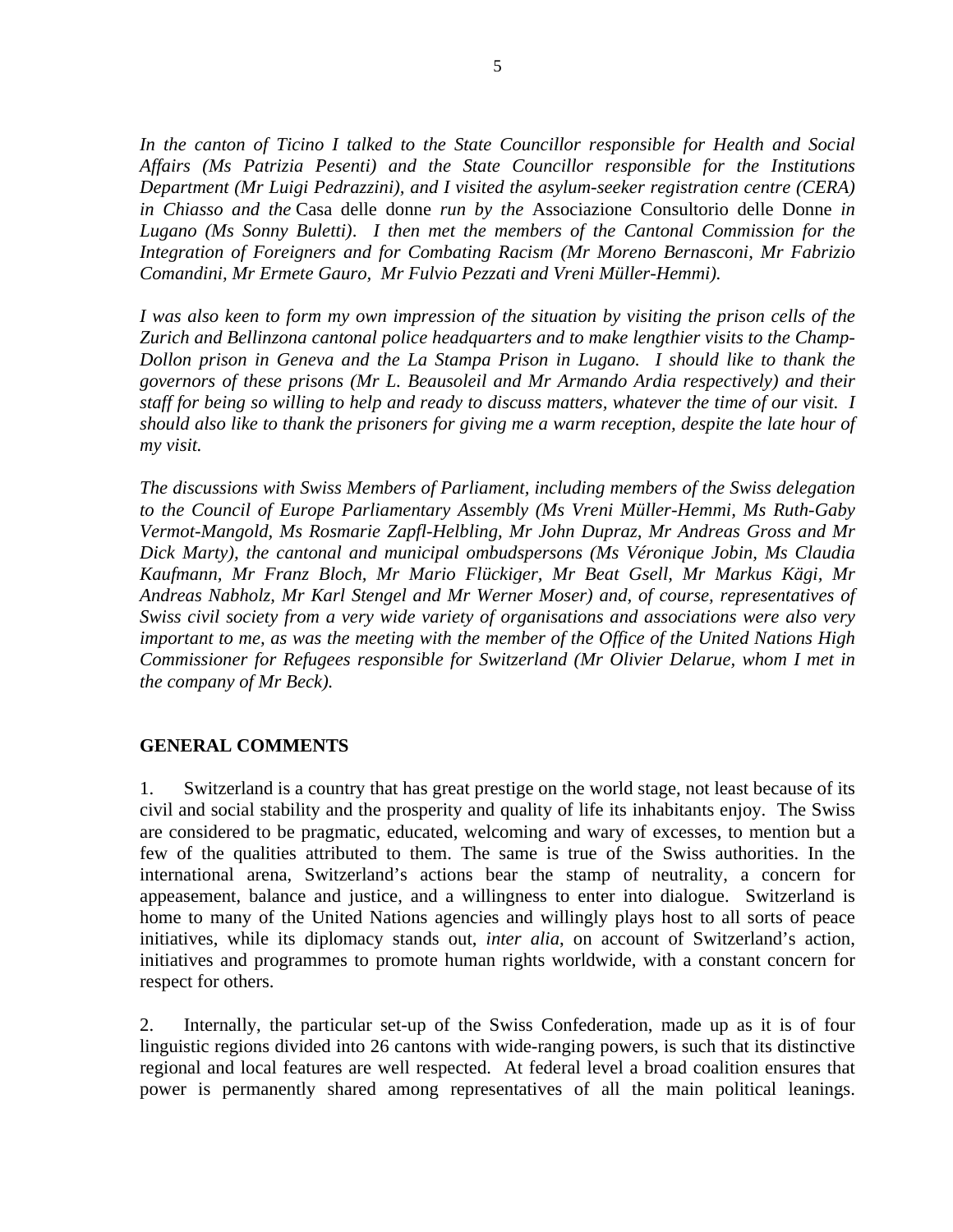Furthermore, it is significant that Switzerland's political set-up makes ample provision for public consultation by means of frequent referendums, in which citizens are called on to take political decisions themselves, including, in some cases, decisions rejecting those taken by their elected representatives.

3. Switzerland has been a member of the Council of Europe since 1963. It ratified the Convention for the Protection of Human Rights and Fundamental Freedoms (ECHR) and recognised the right of individual petition in 1974, then gradually ratified most of the Council of Europe legal instruments concerning human rights, in particular the Framework Convention for the Protection of National Minorities and Protocols Nos. 6, 7 and 13 to the ECHR. In order to extend its contractual undertakings in the area of human rights protection, Switzerland could ratify the European Social Charter<sup>1</sup> and the Additional Protocol to it providing for a system of collective complaints, and Protocols Nos. 1<sup>2</sup> , 4 and 12 to the ECHR, which, *inter alia*, safeguard the protection of property, prohibit the collective expulsion of aliens and ban discrimination.

4. Switzerland's exemplary attitude towards the execution of judgments of the European Court of Human Rights deserves to be highlighted<sup>3</sup>. The Swiss authorities concerned by these judgments, and particularly the courts, apply the European Court's case-law direct. Moreover, Switzerland does not hesitate to adapt its legislation to the requirements of the ECHR, as they emerge from the Court's judgments.

5. In the light of my visit, I feel bound to say that I was satisfied to find that Switzerland is a country that ensures a very high degree of respect for human rights within its borders, while actively and persuasively promoting respect for human rights throughout the world.

6. I did, however, feel concerned about certain new developments that I observed, which I think could tarnish Switzerland's good reputation as a country that is anxious to honour its international obligations and that safeguards the fundamental rights of people from all over the world who find themselves on its territory. I am referring to attitudes of rejection towards foreign nationals who have come to Switzerland, driven by political persecution or the hope of escaping poverty in their own countries, or taken in by the promises of traffickers. This rejection is sometimes reflected in measures that can overstep the limits of what is acceptable in the light of the obligation to respect human rights. I am aware that this is currently a divisive issue as far as the Swiss public are concerned: there are those who are in favour of deporting foreigners present illegally on the territory of the Confederation and those who consider some of the means used in their country to deal with such people to be shameful and inhuman. As Council of Europe Commissioner for Human Rights, I have a duty to assess to

<sup>&</sup>lt;sup>1</sup> Switzerland signed the European Social Charter on 6 May 1976.

<sup>&</sup>lt;sup>2</sup> Switzerland signed the Protocol to the ECHR on 19 May 1976.

<sup>3</sup> E.L., R.L. and J.O.-L. (20919/92), A.P., M.P. and T.P. (19958/92), Kopp (23224/94) and Autronic AG (12726/87) (adoption of a relevant order with retrospective effect the day after the European Court judgment) and Burghartz (16213/90) (amendment of the order on civil status).

Belilos (10328/83): judgment of 29 April 1988, Final Resolution DH (89) 24.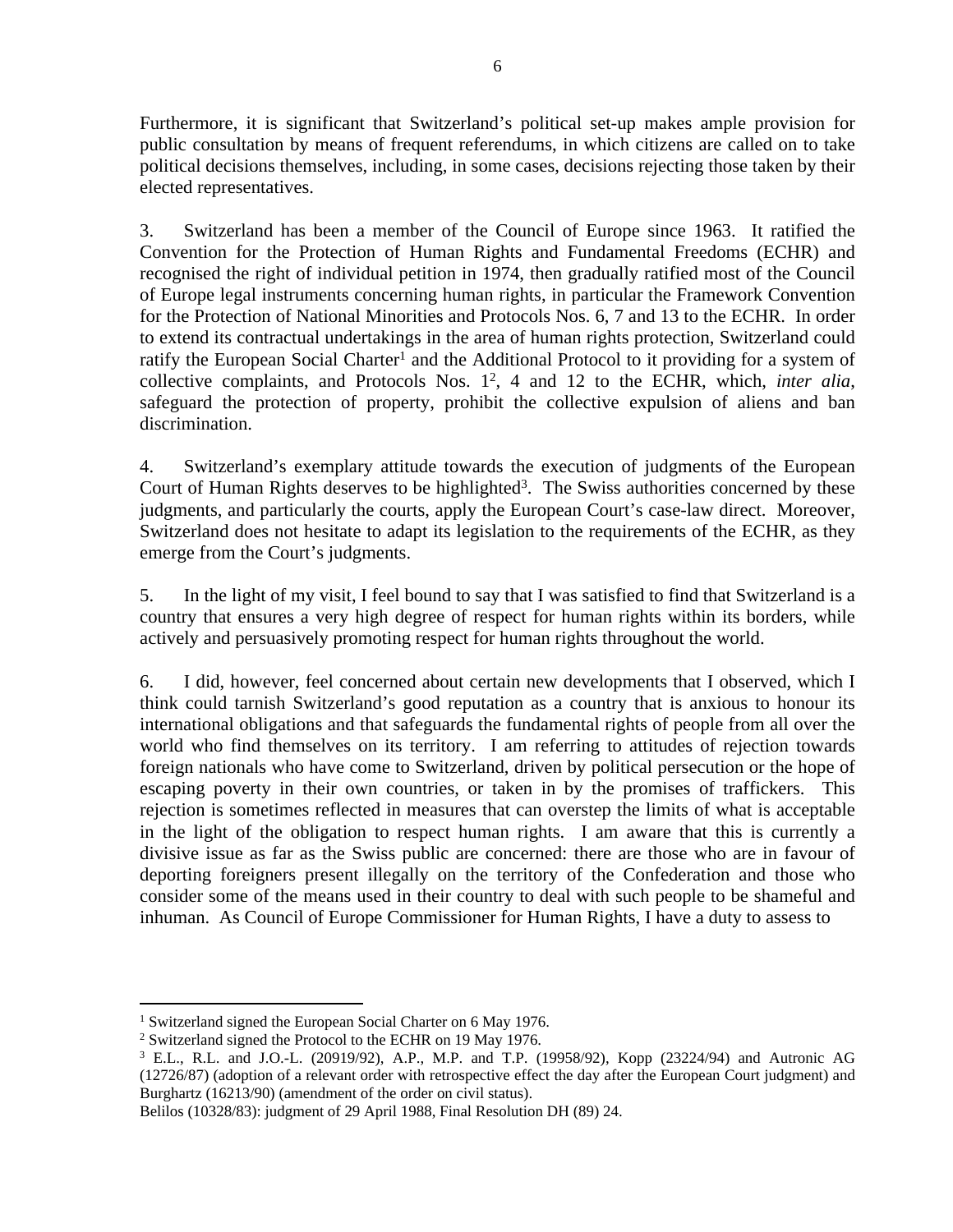what extent certain laws, bills or practices on the part of the Swiss authorities are likely to undermine human rights and fundamental freedoms. During my visit I was also concerned about certain extremist attitudes and hostility towards the recognition of foreigners' rights, which are spreading in the shadow of the confrontation to which I have just referred.

## **I. ASYLUM IN SWITZERLAND**

#### **A. Aliens in Switzerland**

7. Before it became a country with net immigration, Switzerland was, for a long time, a country with net emigration. It was not until the late 19<sup>th</sup> century that Switzerland's net migration became positive. Since the Second World War its migration policy has been dictated by the need for unskilled labour. This has led to the introduction of a system of "quotas" (officially known as "contingents" or "maximum numbers of authorisations") that depend on labour market demand.

8. Since 1998 Switzerland has applied a policy of regulating the number of foreign workers, on the basis of a division of the world into two groups of countries: industrialised countries (European Union/EFTA/Canada/the United States) and the others<sup>4</sup>. When there is a demand for labour, nationals of the first group of countries take priority over those of the second group. As Canada and the United States are geographically remote, this system gives workers from the European Union and EFTA countries priority access to the Swiss labour market.

9. The quota system does not, however, fully reflect immigration in Switzerland in practice. Changing migration patterns, family reunification and the growing number of asylum-seekers have transformed the breakdown of the foreign population.

10. The Swiss Confederation now has 7,320,000 inhabitants, 20% of whom are of foreign nationality<sup>5</sup>. This high figure – which includes only aliens lawfully resident on Swiss territory – can be explained by the relatively strict policy on access to citizenship. Switzerland applies the legal principle of *jus sanguinis* to the award of citizenship, which makes it difficult to obtain Swiss nationality, even for children born in the country. The criteria for naturalisation are likewise strict. The foreign population comes partly from neighbouring countries: Italians account for 20.9% (they made up the first influx of immigrants), Germans for 8.9% and French people for 4.4%. In addition to this immigration from neighbouring countries, there are immigrants from a number of European countries that at one time or another provided a pool of labour, such as Portugal (10%), Turkey (5.4%) and Spain (5.3%). Lastly, there are 350,000 citizens of former Yugoslavia, who account for nearly a quarter of the foreign population<sup>6</sup>.

<sup>4</sup> The system of "zones" was introduced in 1991. At the time it comprised three zones: European Union, United States/Canada, Eastern Europe/rest of the world.

<sup>&</sup>lt;sup>5</sup> The figures in this paragraph are based on official Federal Justice and Police Department statistics dating from August 2003.

<sup>6</sup> 13.7% from Serbia and Montenegro, 4.1% from "the former Yugoslav Republic of Macedonia", 3.1% from Bosnia and Herzegovina and 2.9% from Croatia.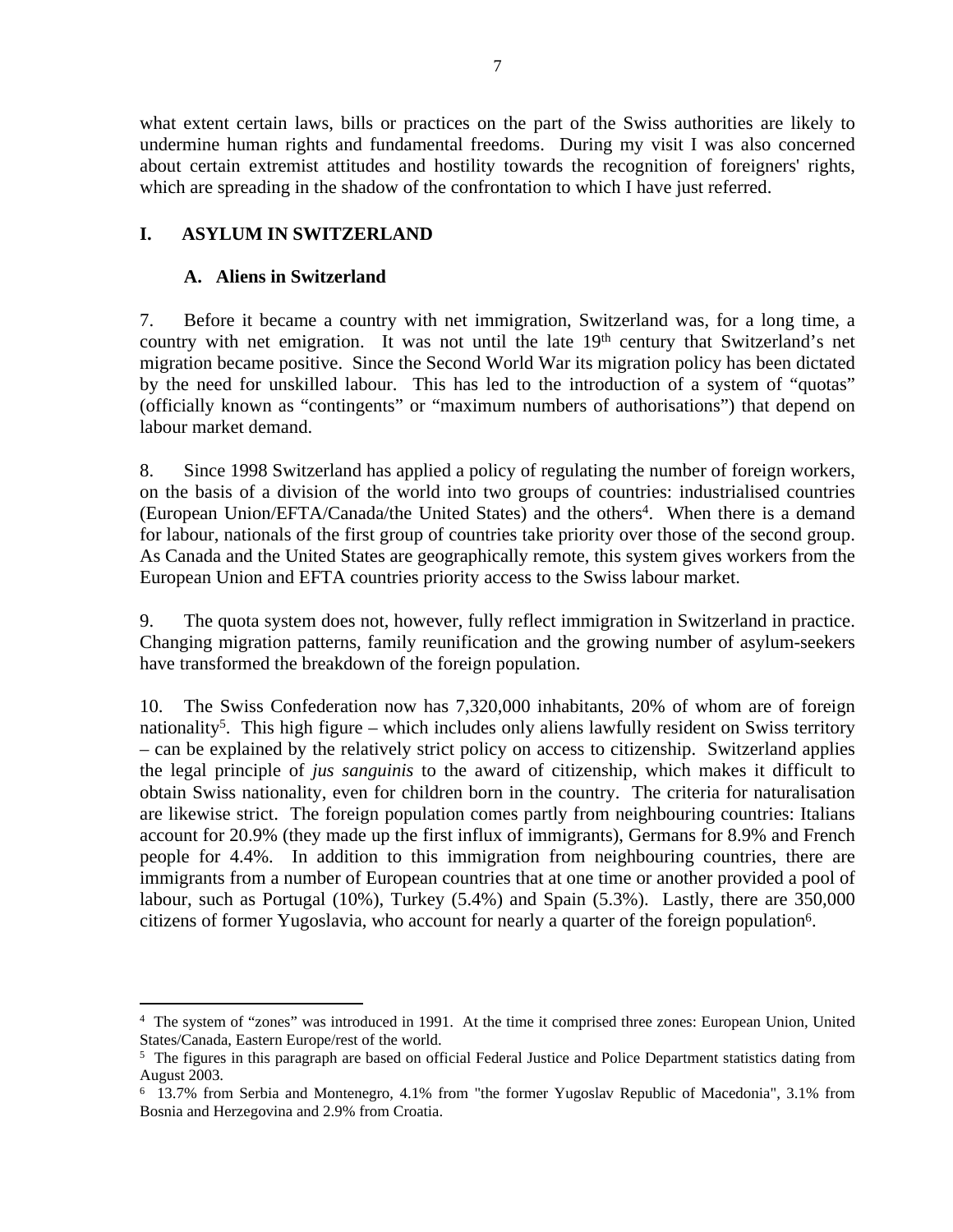11. Several factors account for the large number of nationals of the Balkan states. First, since the 1970s Switzerland has taken in Yugoslav workers, mainly seasonal workers, who have gradually settled in the country and then brought members of their families to join them under the family reunification scheme. More importantly, Switzerland opened its borders to citizens of countries of the former Yugoslavia in the 1990s. The war in Croatia and Bosnia and Herzegovina, followed by the ethnic tension in Kosovo, led to a massive influx of refugees. The end of these conflicts, along with the relatively precarious status of the protection afforded to these people, gradually prompted many of them to return home.

12. It is, of course, difficult to estimate the number of foreigners living in Switzerland without residence permits. At the time of my visit, the figure of some 300,000 was mentioned, 80,000 to 120,000 of whom were thought to be working illegally, but a recent study commissioned by the Federal Migration Office (ODM) puts the current figure at 90,000<sup>7</sup> . The number who tries to obtain legal status by applying for asylum or another form of protection<sup>8</sup> is falling sharply. The number of asylum applications fell from 41,302 in 1998 to 26,125 in 2002, 20,806 in 2003 and 14,248 in 2004. According to information from the Office of the United Nations High Commissioner for Refugees (UNHCR), 8.5% of applications are accepted. In this respect the situation in Switzerland is similar to that in many western European countries.

#### **B. Arrival of potential asylum-seekers in airports**

13. Since the start of this century, the number of asylum-seekers arriving in Swiss airports and applying for asylum on the spot has not been very high in relation to the total number of asylum applications, and the figure is falling steadily. There were 1,593 such applications in 1998, 420 in 2003 and 304 in 2004 in the only two Swiss airports concerned: Geneva-Cointrin (39 applications) and Zurich-Kloten (265 applications). These figures should be compared with the total number of applications at frontiers (399 in 2004) and applications to Swiss embassies and consulates abroad (969 in 2004)<sup>9</sup>.

14. The States Parties to the European Convention on Human Rights (ECHR) have the right, as a matter of well-established international law and subject to their treaty obligations, to control the entry, residence and expulsion of aliens<sup>10</sup>. The decision to refuse to allow an alien to enter Swiss territory is therefore a decision in respect of which the Swiss authorities have sovereign power, which is outside the Commissioner's jurisdiction provided it does not breach another provision of international human rights law.

<sup>7</sup> *Nombre de sans-papiers en Suisse*, Study by the GFS Research Institute, Bern, April 2005.

<sup>&</sup>lt;sup>8</sup> Under Swiss law, people do not have to apply for a particular form of asylum. It is sufficient for them to state that they intend to apply for protection. The single application covers all the grounds provided for in Swiss law (asylum, temporary humanitarian protection, etc): the person concerned does not have to specify the law in question or the exact status sought.

<sup>9</sup> In 1998 there were 1,659 applications at frontiers, including 1,593 at airports, and 610 to Swiss embassies and consulates abroad.

<sup>&</sup>lt;sup>10</sup> European Court of Human Rights, Vilvarajah and Others v. the United Kingdom judgment of 30 October 1991, paragraph 102.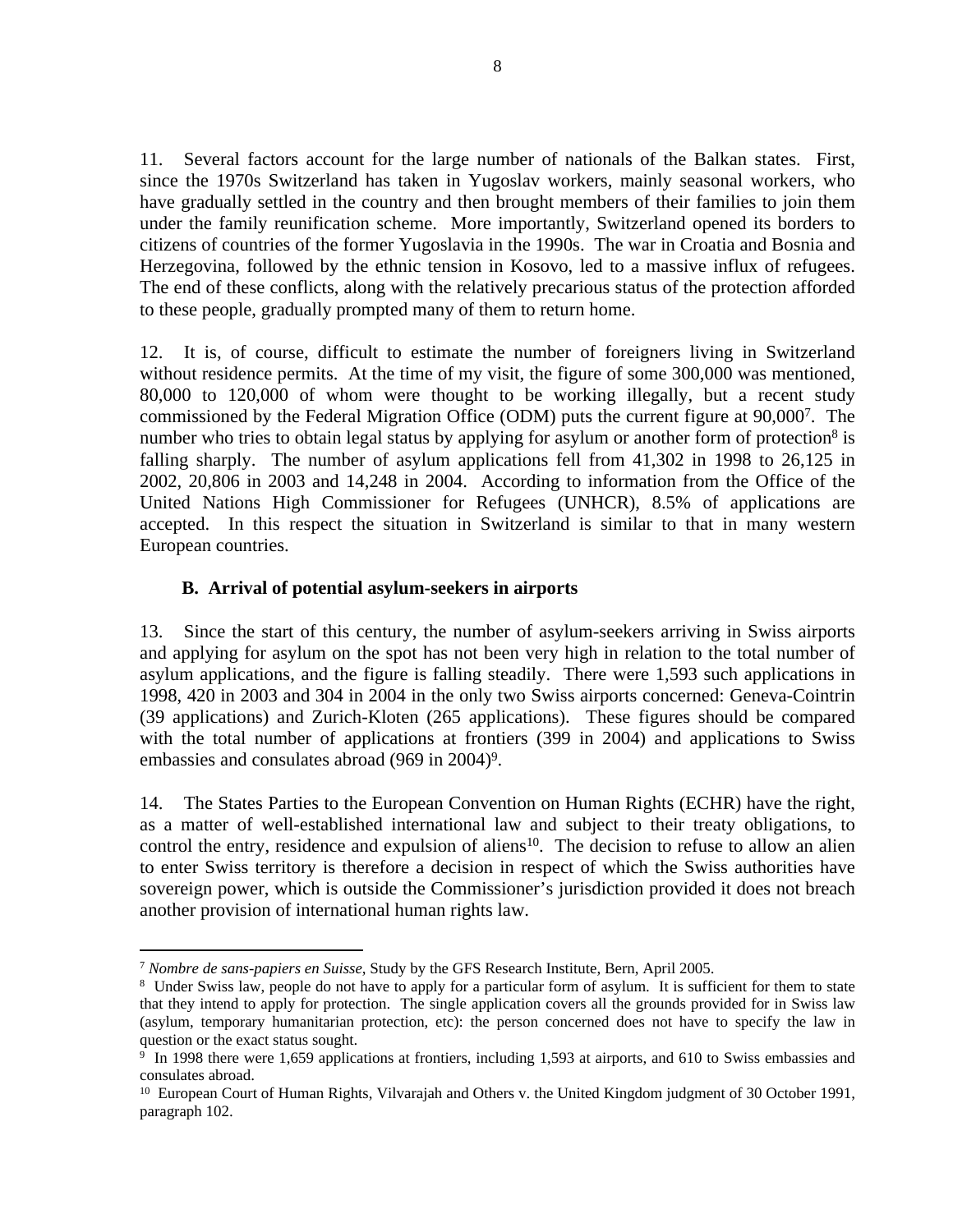15. Alongside all those who enter Switzerland without any problems, non-nationals may, on arriving at a Swiss airport, be subject to one of the following three types of decision:<sup>11</sup>

- The foreign national is immediately declared "INAD" ("not eligible for admission to Swiss territory") and returned, where possible, to his or her country of origin or a third country at the expense of the airline that brought him or her to Switzerland, in accordance with Annex 9 of the ICAO Convention. There were apparently some 2,000 "INADS" in 2002, 1,223 in 2003 and 1,075 in 2004.
- The foreign national submits an asylum application at the airport, which is rejected by means of a decision taken within 15 days by the Federal Migration Office  $(ODM)^{12}$  and confirmed in response to an appeal from the applicant by the Swiss Asylum Appeals Board (CRA). In 2004, five applications were rejected out of 39 in Geneva, and 132 out of  $265$  in Zurich<sup>13</sup>.
- The foreign national who has submitted an application for asylum is authorised to enter Swiss territory and go to one of the four asylum-seeker registration centres (CERAs, see next section), where the asylum application is processed<sup>14</sup>. In 2004, 34 out of 39 applicants were authorised to do so in Geneva, and 133 out of 265 in Zurich.

16. Foreign nationals subject to one or other of the decisions referred to above are usually from a country that is not a member of the European Union. Throughout the airport procedure, the people concerned are held in the airport transit area for a total period which, by law, ought not to exceed 15 days. The procedure takes place as described below.

17. In the case of flights from certain countries, staff from the private company Check Port or border police officers check people's identity papers at the arrival gate. They may consider someone "INAD" straight away. According to certain NGOs, they even, very occasionally, refuse to allow someone to leave the aircraft. The most common practice is apparently to escort the person declared "INAD" to another aircraft leaving for his or her country of origin or for a safe country or to place him or her in detention<sup>15</sup> until such a flight is found. There is no formal written decision and no reasons are given. Little is known about the details of this practice that takes place at the arrival gate.

<sup>&</sup>lt;sup>11</sup> No decisions rejecting asylum applications out of hand as manifestly ill-founded ("NEM" decisions) are taken at airports; such decisions are taken only by the CERAs (asylum-seeker registration centres). See next section.

<sup>&</sup>lt;sup>12</sup> Until the Federal Refugee Office (OFR) and the Federal Immigration, Integration and Emigration Office (IMES) merged to form the ODM on 1 January 2005, the OFR was competent.

<sup>&</sup>lt;sup>13</sup> In 2002, out of 514 applications at Zurich airport, 54% were rejected, while in 2003, 48% of the 350 applications were rejected.

<sup>&</sup>lt;sup>14</sup> Those allowed to enter Switzerland to continue with the asylum procedure are given a train ticket enabling them to travel to one of the CERAs. These are spread around Switzerland and are to be found in Vallorbe, Basle, Kreuzlingen and Chiasso.

<sup>&</sup>lt;sup>15</sup> I visited the airport police cells. They can be used to hold someone for only a few hours.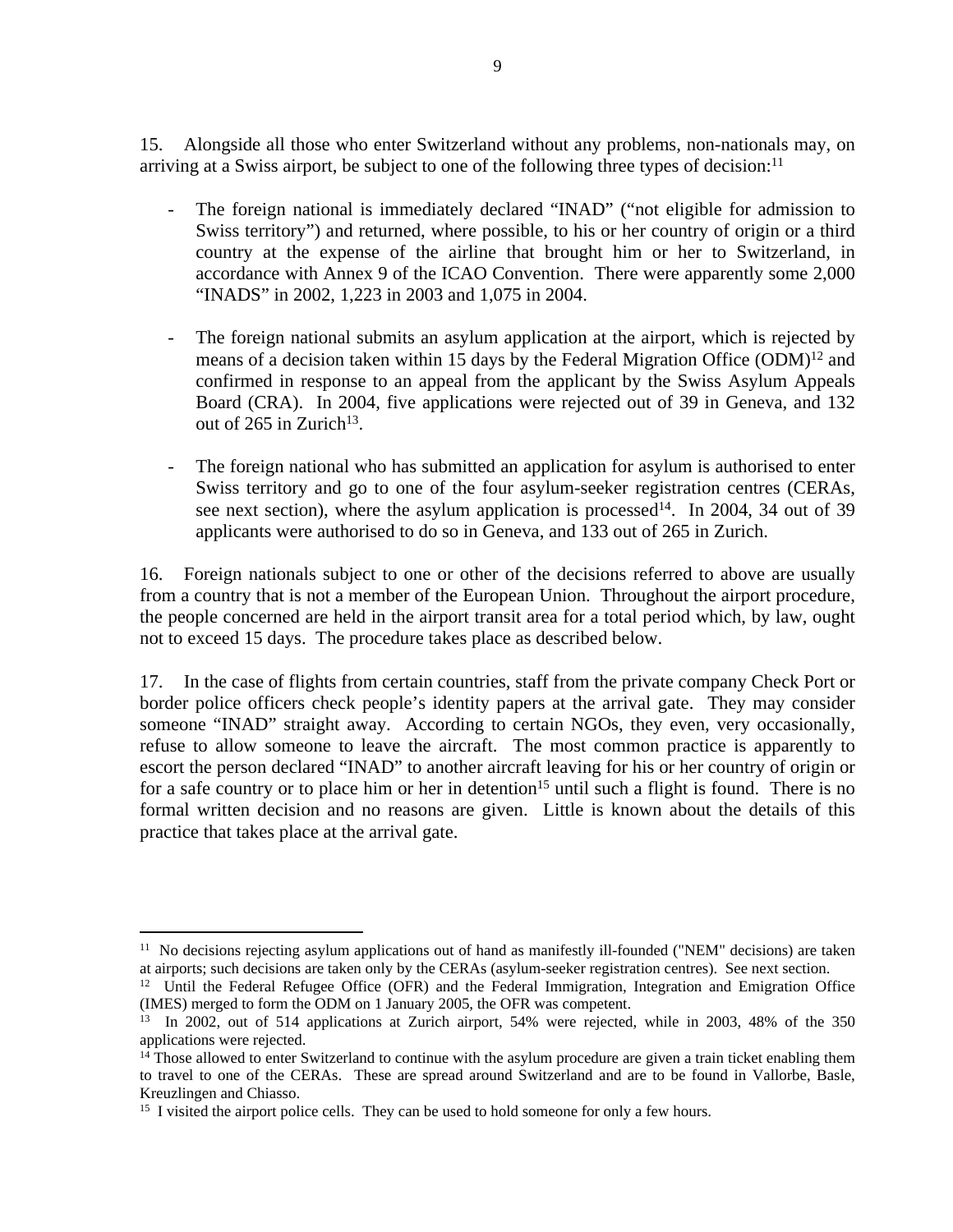18. Foreign nationals who are not immediately detained at the arrival gate go to the border police counter, where they have to submit their papers, passport and visa. In such cases, one of three decisions may be taken:

- Authorisation to enter Swiss territory, if the applicant's papers are in order. Even if he or she does not apply for asylum at this stage, there is nothing to prevent him or her doing so subsequently by going to one of the four asylumseeker registration centres.
- Notification that the foreigner has been classified as "INAD", even if his or her papers, including the visa, are in order. There is no possibility of appeal. The foreigner is sent back in the way referred to above, possibly after being held in a police cell in the transit area for the time necessary to organise his or her departure. In theory, such a person should be able to apply for asylum – and contact Red Cross representatives – even after being notified of his or her "INAD" status.
- The foreign national informs the border police that he or she wishes to apply for asylum. In this case, a form is filled in with information about the applicant's declared identity and the route taken and it is specified that he or she wants to request asylum in Switzerland. At the point when the border police officer takes the applicant's statement, the latter is not assisted by anyone, not even an interpreter, and there are no witnesses. I was assured that the form in question is not included in the file if an asylum application is actually filed: it is replaced by another form establishing the applicant's identity, which is filled out in the applicant's presence and then checked point by point during the hearing with the help of an interpreter before being included in the file.

19. In Zurich the asylum-seeker is taken to the airport police asylum office, a special unit of the cantonal police force, whereas in Geneva he or she is referred to an official from the Cantonal Population Bureau. These people inform the Federal Migration Office, which in turn authorises them to hear the applicant. The hearing normally lasts a few hours (up to 12 hours by some accounts). An NGO or Red Cross representative may be present<sup>16</sup>. In theory a lawyer paid by the applicant could also be present but in practice this is difficult because of the timelimits, the lack of availability and, in particular, financial considerations<sup>17</sup>.

20. The Federal Migration Office must deliver a reasoned decision on the application within 48 hours on the basis of the information obtained during the hearing. If it is not possible to determine within that time whether the conditions for entry are fulfilled, entry is temporarily refused. At the same time, the applicant is assigned residence at the airport for a maximum period of 15 days. The ODM then considers, on the basis of the record of the hearing drawn up at the airport, whether the applicant should be authorised to enter the country or whether it is

<sup>&</sup>lt;sup>16</sup> In Geneva asylum-seekers are assisted by the ELISA association and by chaplains, while in Zurich they are assisted by the legal advisors of the ZBA (*Zürcher Beratungstelle für Asylsuchende*), who work in conjunction with the Swiss Red Cross.

<sup>&</sup>lt;sup>17</sup> In fact, the legal assistance provided by the ZBA seems appropriate and sufficient.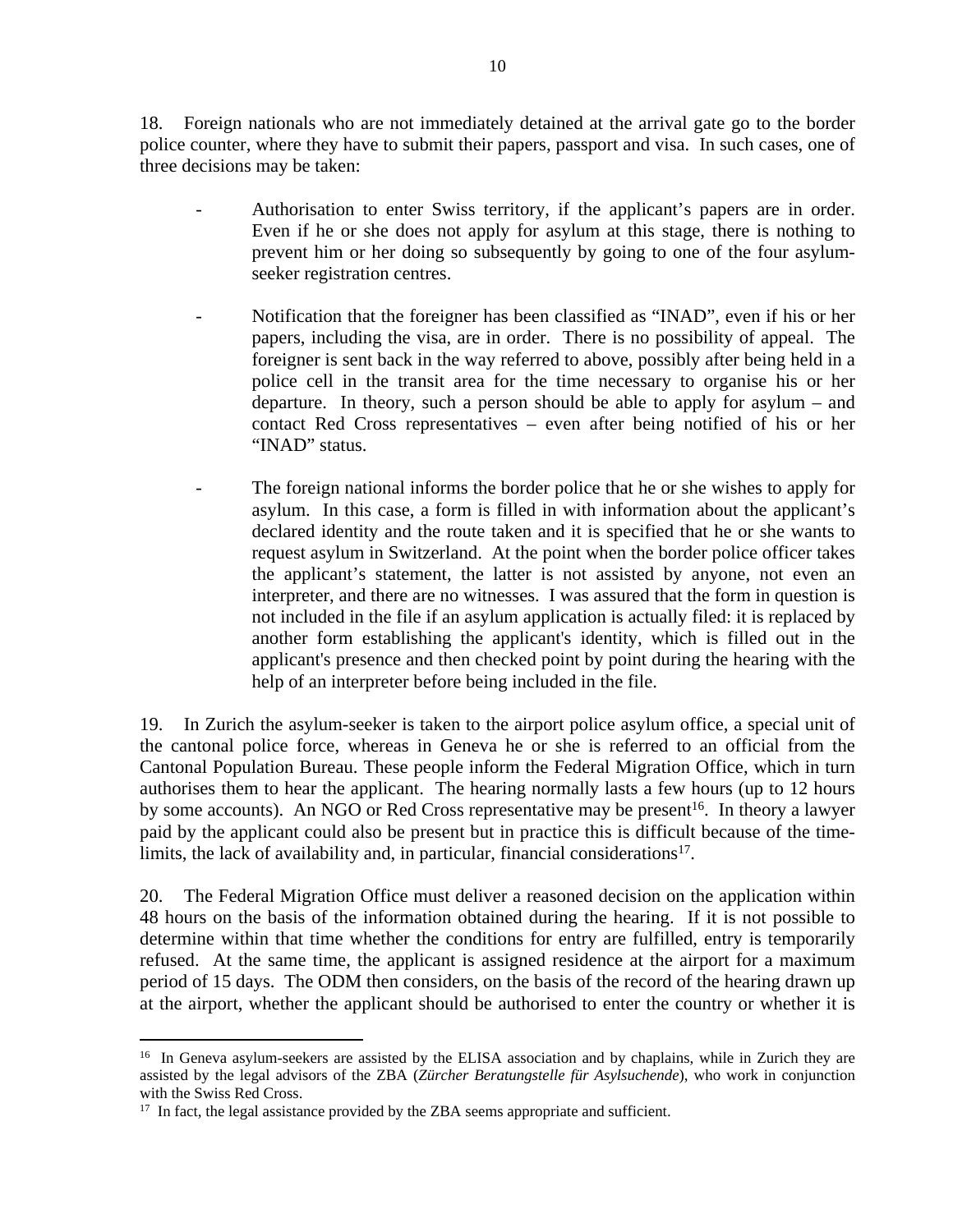possible to send him or her to a third country, back to his or her country of origin or to the country he or she has just come from. Pending its decision, the asylum-seeker is provided with accommodation in a place within the transit area, where he or she can move about freely<sup>18</sup>. In the event of a favourable decision, the asylum-seeker enters Swiss territory and may go to an asylum-seeker registration centre, where the "normal" procedure takes place.

21. If the Federal Migration Office delivers a negative decision, reasons are given for it and it is communicated to the Office of the United Nations High Commissioner for Refugees (UNHCR).

- 22. In this case, there are two options:
	- the UNHCR objects to the decision taken by the Federal Migration Office to send the person back to his or her country of origin, in which case he or she is either authorised to enter Swiss territory or, further to a separate decision against which it is possible to appeal within ten days, sent to a country other than his or her country of origin<sup>19</sup>.
	- the UNHCR does not object to the Federal Migration Office's decision to send the applicant back to his or her country of origin. The applicant may nevertheless appeal against the Federal Migration Office decision, even though the fact that the UNHCR has accepted the decision considerably lessens his or her chances. The applicant has 24 hours in which to apply for "restoration of suspension of the execution of the decision" and 30 days in which to appeal. In practice, however, it is the 24-hour timelimit that is crucial, for the Appeals Board requires a full set of arguments concerning the merits even to restore the suspensive effect. NGOs or legal representatives help asylum-seekers, as far as possible, to submit their appeals within this very short timelimit.

23. The Asylum Appeals Board (CRA) hands down a decision on the appeal for restoration of the suspensive effect within 48 hours. If the appeal is rejected, the applicant is sent back within seven days if possible. If it is upheld, the applicant enters Swiss territory and is able to continue with the procedure in an asylum-seeker registration centre.

24. The Swiss airport procedures described above call for a number of comments on my behalf. It is, of course, in the interests of both the host country and the persons concerned that asylum procedures should be fair, quick and effective. It should, however, be borne in mind that the right to apply for political asylum in another country is a fundamental right recognised by international law.

<sup>&</sup>lt;sup>18</sup> At Zurich airport I visited this area, where asylum-seekers can be put up in dormitories for a maximum of 15 days. Apart from the fact that it is impossible to go outdoors, efforts are made to make the place humane, without prejudice to what the European Committee for the Prevention of Torture (CPT), which specialises in this field, may have to say about the conformity of this area with international standards. Throughout this procedure and the time spent in the transit area, medical assistance is theoretically available to the asylum-seeker but difficult to obtain in practice. Unaccompanied minors are assigned a guardian by the Swiss Government.

<sup>&</sup>lt;sup>19</sup> The UNCHR opinion concerns only repatriation to the country of origin. If another country can be found to which the asylum-seeker can be sent, the latter's departure is not affected by the UNHCR "veto" and may take place without further application to the UNHCR.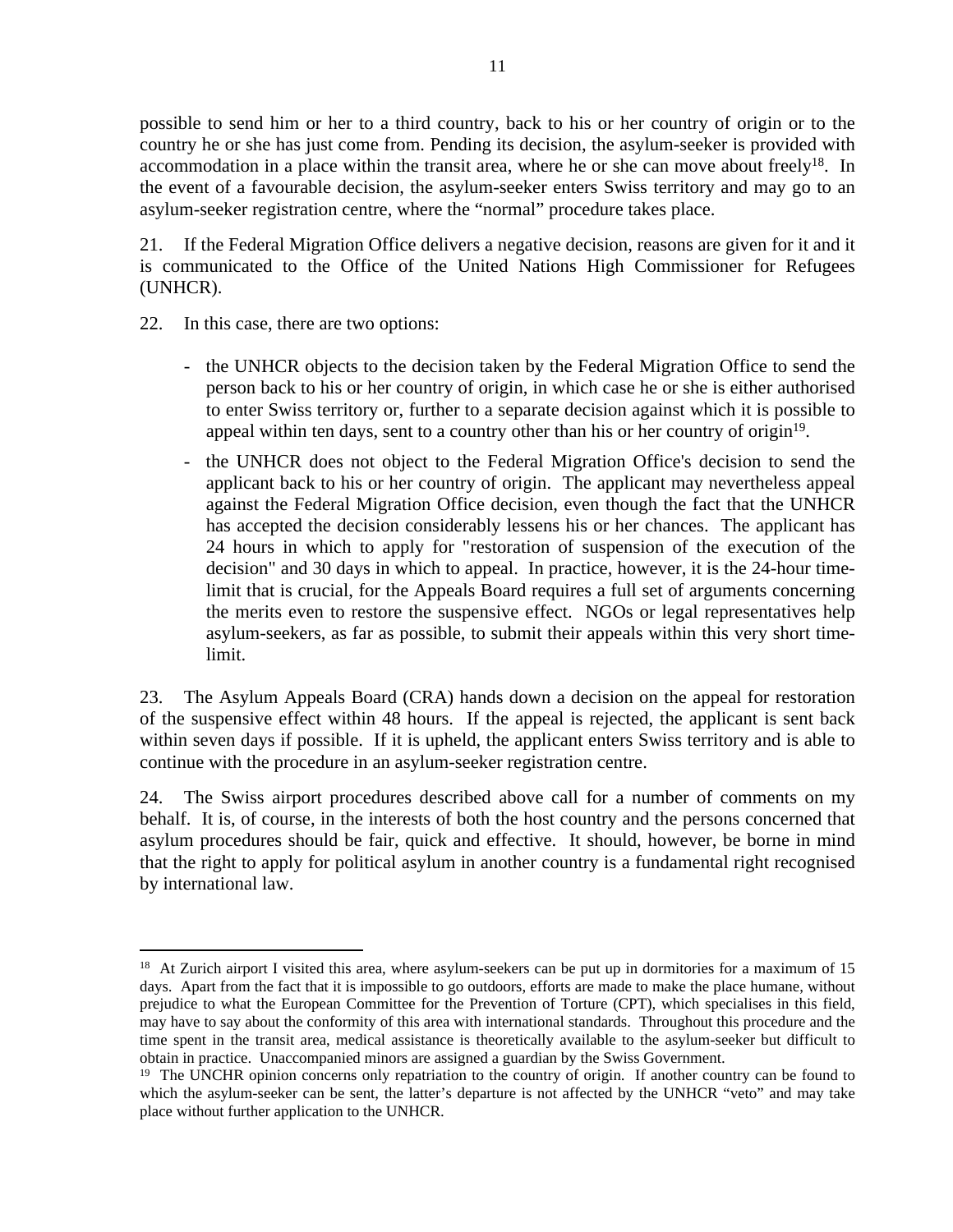25. As I said in my 2001 opinion on the human rights standards applicable to this question<sup>20</sup>, immediate *refoulement* at the arrival gate is unacceptable, for it is not in keeping with international law. It is a measure that does away with the possibility, provided for in the 1951 Convention relating to the Status of Refugees, of applying for asylum in appropriate circumstances and obtaining a reasoned decision if the application is rejected, with the possibility of appealing.

26. In addition, the fact that it is possible to declare someone "INAD" without a proper procedure, assistance, an interpreter or witnesses raises serious difficulties as regards the right of asylum. The problem is that, in such circumstances, there is no means of ensuring that a foreign national declared "INAD" did not actually want to apply for asylum, as is his or her internationally recognised right.

27. It is also necessary to ensure that even "INADs" have been duly heard and understood as regards their possible intention of applying for asylum. To this end, it is desirable that a member of an NGO or a legal adviser independent of the authorities should have contact with foreign nationals declared "INAD" before they are deported from Swiss territory. In fact, according to information from various sources, there are some cases in which the border police did not actually understand that people classified as "INAD" actually wanted to apply for asylum. That is why it is important to have appropriate interpretation services so it is possible to understand what foreign nationals want and what they say.

28. I am not unaware of the importance of ensuring that the procedure is quick, speed being one aspect of effectiveness. Unduly short time-limits may, however, undermine asylumseekers' rights. This is particularly true of the time-limits for appealing against an initial decision rejecting an application for asylum. In Switzerland, the time-limit is 24 hours, in which it is necessary to make full submissions that are procedurally correct and set out all the merits of the appeal, and the people concerned often need assistance, including linguistic assistance. Such a short time-limit is unreasonable.

29. Lastly, I was informed that the practice whereby the UNHCR intervenes quickly and effectively in the asylum procedure at airports could shortly be abolished by the authorities. I would earnestly urge the Swiss authorities not to take such a step, which would prevent universally recognised specialists in the law governing refugees from being involved in decisions to deport asylum-seekers to their countries of origin. There seems to be no valid reason for this backward step, except if one were to reorganise the complex procedures completely in order to introduce a single procedure applicable wherever the asylum application is submitted and providing for the systematic intervention of an independent legal assistant and an interpreter and for reasonable time-limits.

30. The conditions under which people declared "INAD" and those sent back after a final rejection of their asylum application are detained and deported will be dealt with in the section on "Means employed by the police when deporting aliens".

<sup>&</sup>lt;sup>20</sup> Recommendation (2001)1 of the Commissioner for Human Rights concerning the rights of aliens wishing to enter a Council of Europe member State and the enforcement of expulsion orders (paragraph I.2).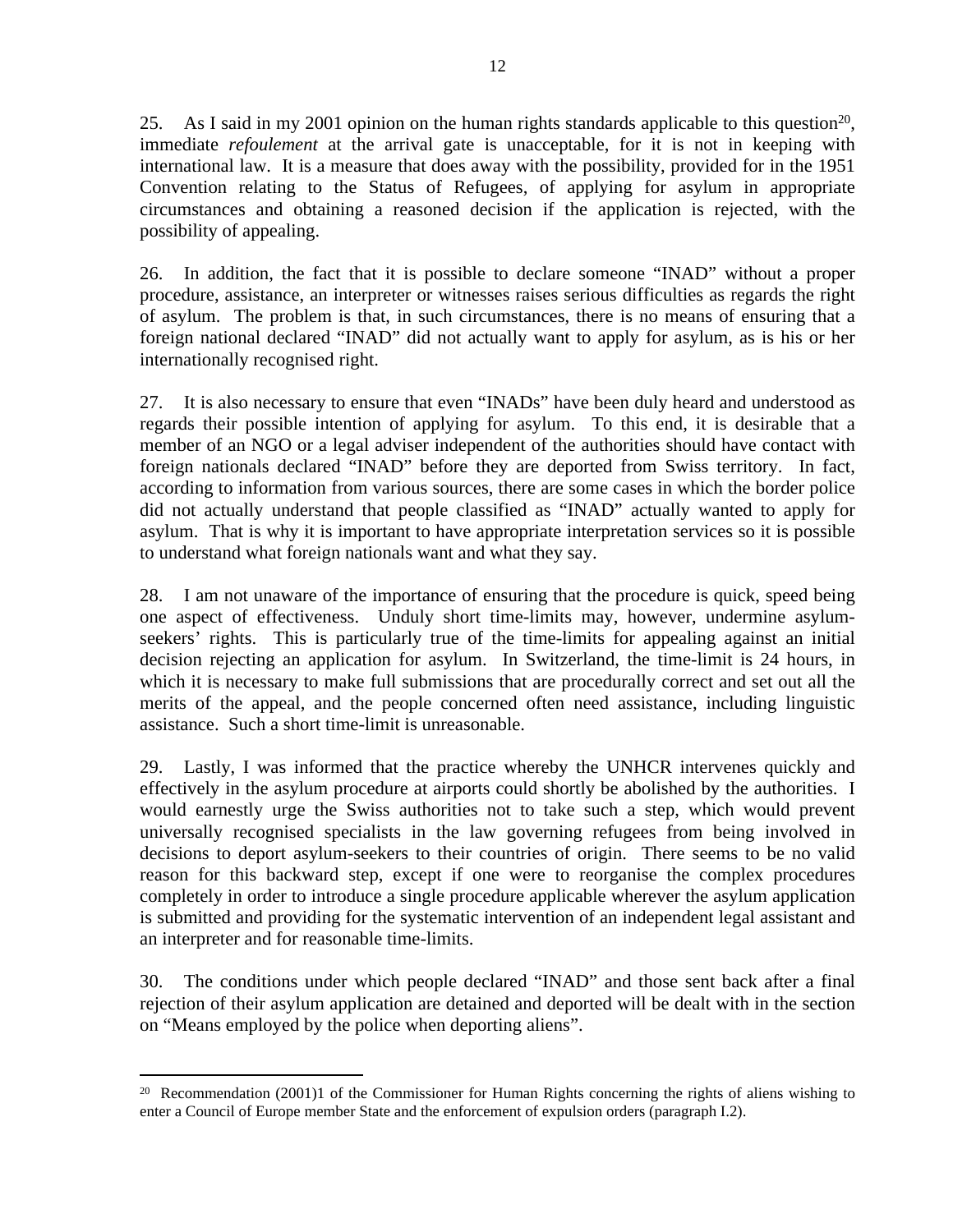#### **C. Rejection of asylum applications out of hand ("Non-entrée en matière" or "NEM")**

31. In Switzerland the right of asylum is governed by the Asylum Act of 26 June 1989 ("LAsi"), which provides for a summary procedure ("non-entrée en matière" or "NEM") whereby manifestly ill-founded applications are rejected out of hand. An NEM decision may be taken in the asylum-seeker registration centre (CERA) or when the case is processed at the ODM headquarters, once responsibility for the applicant has been assigned to a canton. Since 1997 the number of applications rejected out of hand has been between 5,000 and 8,000 a year, and the cumulative total from 1995 to the end of 2004 was some 55,000. In 2004, 19,157 asylum decisions were taken in Switzerland, including 5,193 NEM decisions, 10,080 rejection decisions resulting from the normal procedure and 1,555 favourable decisions. In addition, a number of applications were struck off the list or withdrawn.

32. The status of people whose applications are rejected out of hand and the treatment afforded to them changed on 1 April 2004, with the entry into force of legislative amendments adopted on 19 December 2003. Moreover, Parliament is considering further changes, which have been incorporated in a draft revised version of the Asylum Act dated 4 September 2002 (the draft itself was being revised at the time when this report was written) and in a draft amendment to certain provisions of the Aliens Act ("LEtr"). The additional changes envisaged are designed, firstly, to extend still further the legal grounds for rejecting applications out of hand and, secondly, to bring the social status of people whose asylum applications have been definitively rejected by the normal procedure into line with that of people whose applications have been rejected out of hand.

33. The federal measures that came into force in April 2004 bear the title "2003 budgetary reduction programme in the area of asylum". This is a telling indication of the budgetary/financial approach to dealing with the issue of asylum-seekers. The right of asylum and the status of aliens on Swiss soil are governed by federal laws, and it is therefore a federal authority (the Federal Migration Office or ODM) that rules on asylum applications. It follows that the Confederation is financially responsible for an asylum-seeker as long as a decision has not been taken on his or her application.

34. At some point in the procedure, responsibility for each asylum-seeker is assigned to a canton until a final decision on the asylum application is delivered. The cantons receive money from the Confederation to cover the costs entailed<sup>21</sup>. It was alleged that some cantons did not spend all of the lump sums transferred to them by the Confederation on those concerned and had made – and were still making – a profit thanks to this system<sup>22</sup>.

<sup>&</sup>lt;sup>21</sup> The Confederation compensates cantons for providing accommodation for, and supervising, asylum-seekers until their departure or until they obtain a residence permit. This also applies to asylum-seekers whose deportation has been ordered but who have not been deported, either because the order has not been enforced or because they refuse to co-operate. Since 1 April 2004, asylum-seekers whose applications have been rejected out of hand by means of an enforceable NEM decision have not been entitled to social welfare, but receive emergency assistance from the cantons in case of need, under Article 12 of the Federal Constitution. In this case, the Confederation compensates the cantons with a single lump sum of CHF 600. When such persons are deported, a lump sum of CHF 1,000 is paid to the cantons (Article 15b and 15c of the Order on the execution of the deportation of aliens; RS 142.281).

 $22$  See Federal Court, X v. Verwaltungsgericht des Kantons Solothurn.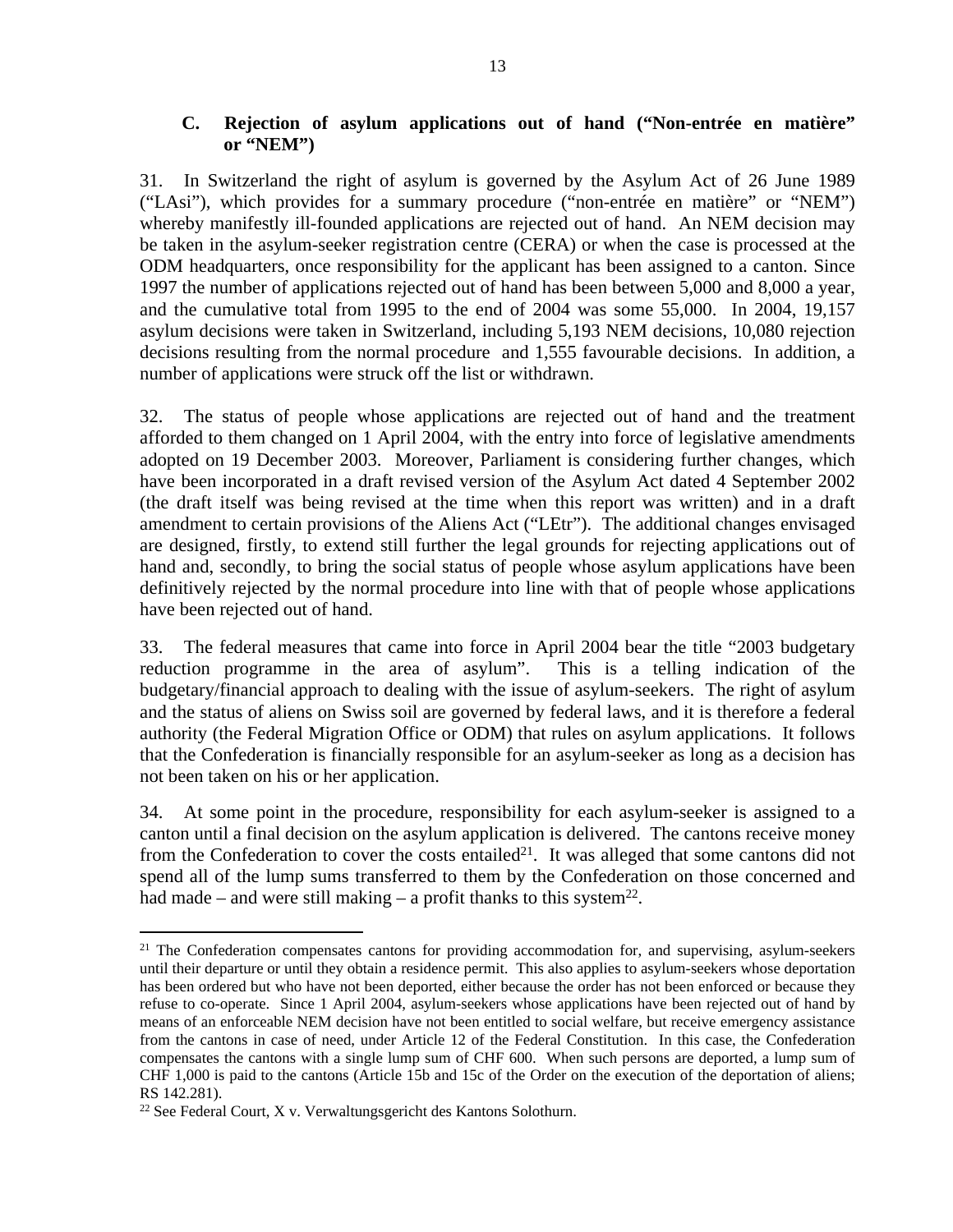35. On the other hand, once a final decision on the asylum application has been taken, financial responsibility for the asylum-seeker is transferred from the Confederation to the canton. From then on it is cantonal authorities that are responsible for foreign nationals admitted to Switzerland and for those who have not been granted asylum (those whose applications have been rejected out of hand or by the normal procedure). The cantonal authorities are, in particular, responsible for their detention prior to their deportation from Swiss territory, for providing the assistance needed until they are deported and for organising the actual deportation procedure.

36. The amount of assistance afforded to foreign nationals whose applications have been rejected out of hand can vary greatly from one canton to another, although Article 12 of the Swiss Constitution guarantees the "right to aid in distress"<sup>23</sup> to everyone on Swiss soil. The interpretation of this constitutional provision is currently being hotly debated in Switzerland. Initially, there were two antagonistic interpretations of Article 12 of the Swiss Constitution. The authorities of one canton<sup>24</sup> interpreted it as meaning that persons who were themselves responsible for finding themselves in an emergency situation were not entitled to emergency assistance, taking the view that this applied to people whose applications had been rejected out of hand but refused to return to their own country. The canton's administrative court upheld the authorities' view. At the same time, the administrative court of another canton<sup>25</sup> reached the opposite conclusion, holding that no one could be denied emergency aid, regardless of status. The case then went before the Federal Court, which recently handed down its judgment, dated 18 March 2005, stating that the first of these cantonal administrative court decisions is not in keeping with the Constitution. A large political grouping in the country reacted to this by suggesting tabling a constitutional amendment that would clearly do away with the obligation to provide emergency assistance to foreigners who did not co-operate when it came to their deportation.

37. The above-mentioned money-saving measures led to four main changes in the legal situation of asylum-seeker is in Switzerland as from 1 April 2004:

- Extension of the grounds on which an NEM decision rejecting their application out of hand could be taken<sup>26</sup>:
- reduction of the time-limit for appealing against an NEM decision from 30 days to 5 days;
- extension of the time for which they were held in CERAs until the end of the appeal procedure;

<sup>&</sup>lt;sup>23</sup> Article 12 of the Swiss Constitution: "Right to aid in distress – Persons in distress and incapable of looking after themselves have the right to be helped and assisted, and to receive the means that are indispensable for leading a life in human dignity."

<sup>24</sup> Solothurn.

 $25$  Bern.

 $26$  The Swiss authorities stressed that the extension of these grounds as a result of the partial revision of 1 April 2004 had a relatively marginal impact since it concerned only applicants whose applications had already been rejected in a European Union country (Section 32.2.f LAsi). I was assured that in practice this provision is rarely applied, for want of proof.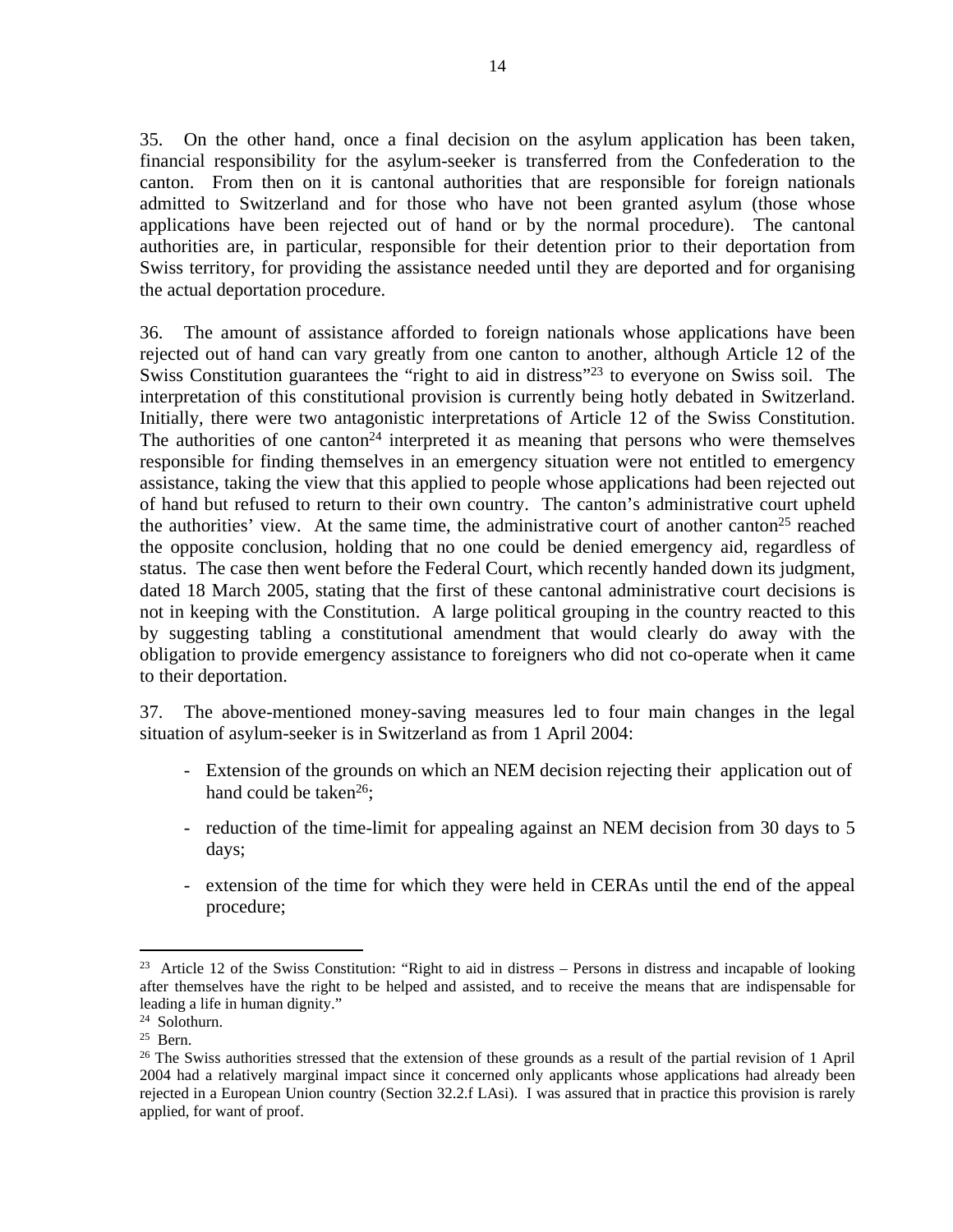- immediate transfer of anyone whose application had just been rejected out of hand or by means of the normal procedure to the regime applicable to irregular-status aliens (commonly known in Switzerland as "*sans papiers*"), which is governed by the Aliens Act and makes it possible to place them in detention at any time.

38. During the first six months following the entry into force of the amendments of 1 April 2004, there were 2,973 decisions rejecting applications out of hand. 131 of these NEM decisions concerned unaccompanied minors, two of whom were under the age of 16. Moreover, as at 1 April 2004, there were 4,800 people whose applications had already been rejected out of hand but who were still on cantonal lists of people receiving social welfare. The cantons were given a time-limit – 31 December 2004 – to apply the new legislation and exclude these people from the social protection system.

## **Grounds for rejecting an asylum application out of hand: presumption that it is abusive or manifestly ill-founded**

39. The "NEM" procedure<sup>27</sup> is a summary procedure whereby the Federal Migration Office merely carries out a *prima facie* examination of the asylum application before it and refuses to consider the merits on a number of grounds provided for by law<sup>28</sup>, which create a presumption that the application is abusive or manifestly ill-founded. The procedure is designed to take a maximum of 30 days, including the processing of an appeal, if any<sup>29</sup>.

40. Since 1 April 2004 it has been possible under Swiss law to conclude that an asylum application is abusive or ill-founded on a number of grounds:

- the applicant has declared a false identity to the authorities;
- the applicant has failed to provide the authorities, within 48 hours after being requested to do so, with documents proving his or her identity (although a number of excuses are accepted);
- the applicant is guilty of another serious breach of the duty to co-operate (for example, having made statements deemed contradictory);
- the applicant is able to go to another country where an asylum procedure is still pending;
- the applicant has previously made an unsuccessful asylum application in Switzerland;
- the applicant is illegally resident in Switzerland at the time of submission of the asylum application;
- the applicant comes from a country that has been declared by the Federal Council to be free from persecution (on the list of countries declared "safe").

<sup>&</sup>lt;sup>27</sup> LAsi, Sections 27, paragraph 4, 32 to 37, 44a, 108a and 109.

 $28$  Sections 32 to 35.

 $29$  Sections 37, 108a and 109, paragraph 2.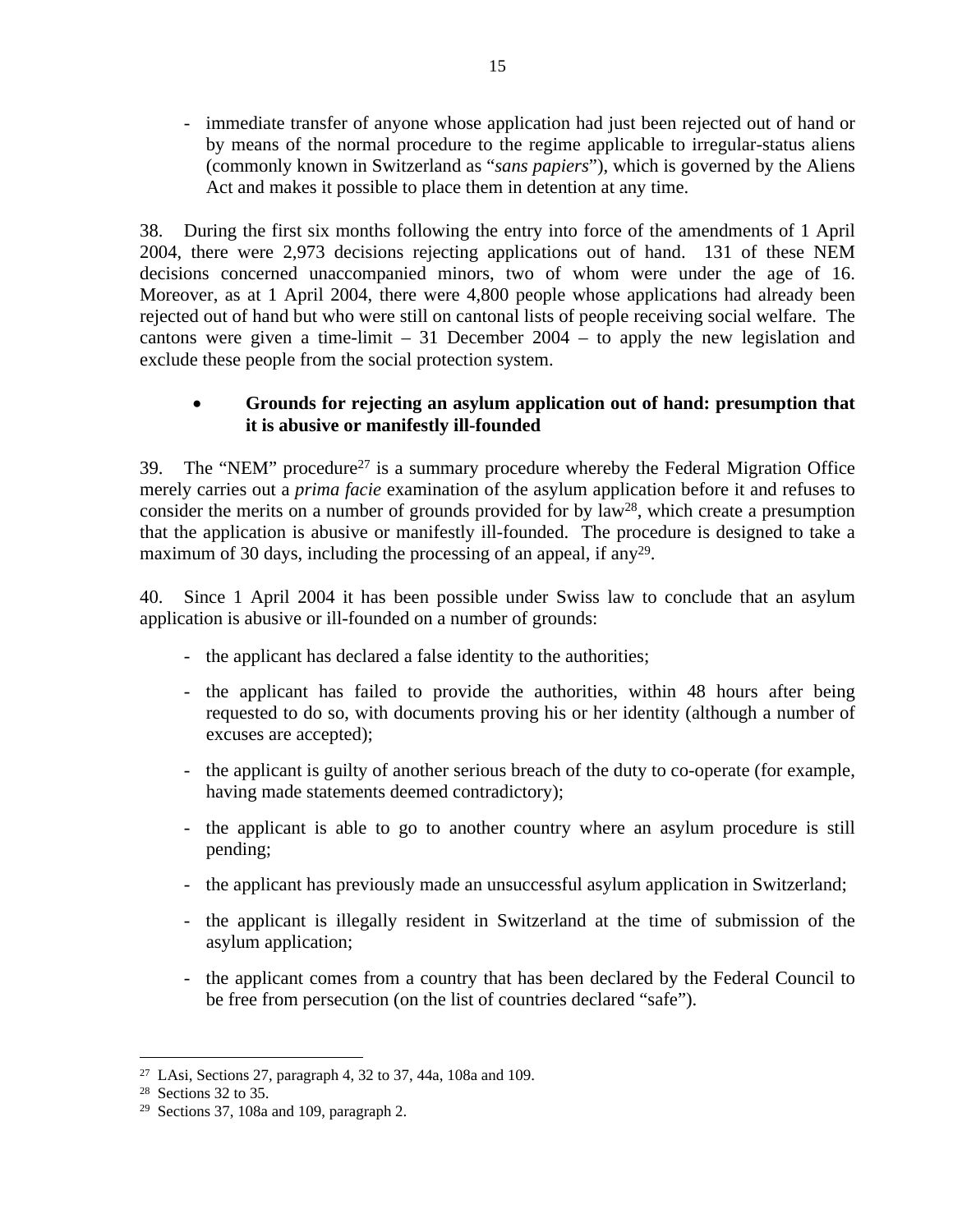41. I feel bound to comment on several of the grounds provided for in Swiss law for the adoption of an NEM decision. I believe there are two legitimate interests here, which have to be reconciled. On the one hand, that of the authorities, which want to restrict the granting of asylum to people who are genuinely being politically persecuted, that is, those covered by the Geneva Convention relating to the Status of Refugees. On the other hand, there is the interest of asylum-seekers who genuinely suffer political persecution in their own country. The crux of the problem is the true identity of the applicant and the plausibility of his or her story.

42. The main difficulty faced by all countries that take in asylum-seekers today stems from the strategy adopted by many would-be immigrants of not presenting identity papers. These people can be well informed by traffickers or simply individuals trying their luck. Some 80% of asylum-seekers do not have identity papers on them at the time when they apply to the authorities. There can be two very different reasons for this. The asylum-seeker may, admittedly, deliberately be concealing his or her true identity (and often his or her nationality or ethnic group) in order to be able to claim to have fled a place where the existence of persecution is not open to discussion or is widely accepted. The lack of papers may also, however, be the result of the persecution itself or the fact of having had to flee the country. In such cases, it often happens that identity documents are confiscated by the authorities responsible for persecution or lost as the person concerned hastens to flee, or that false papers are prepared precisely in order to make it easier to flee. The second scenario is a classic one, with which people who have suffered political persecution are, with a few rare exceptions, very familiar.

43. It follows that one cannot, as Swiss law does, allow the mere lack of identity documents or failure to present them to have adverse consequences for the asylum-seeker. Neither international law nor common sense allows one to conclude, simply because the strategy of not presenting papers is widespread, that failure to present identity papers indicates uncooperativeness on the part of the asylum-seeker or means that his or her application is illfounded. Similarly, it cannot be inferred from the fact that documents are not presented – particularly if the asylum-seeker is given only 48 hours in which to do so – that the asylumseeker is being uncooperative in any way, and the application cannot be rejected out of hand on these grounds. Someone who has been persecuted can obviously not obtain assistance with seeking refuge in Switzerland from his or her national authorities – which are precisely those responsible for the persecution. Moreover, this is a problem also faced by other would-be immigrants, who are not necessarily being persecuted in their country but who are often unable to obtain, from a distance, identity papers from the authorities of the country of which they are nationals, for these authorities may be slow, disorganised, difficult to contact or even corrupt, and basically uninterested in making things easier for someone seeking to settle in Switzerland.

44. Accordingly, I consider that an outright refusal to consider the merits of asylum applications that are deemed abusive or ill-founded simply because the foreign national in question did not present identity documents on entering the country or within the stipulated 48 hour time-limit is an obstacle to the exercise of the right of asylum, as guaranteed by international law.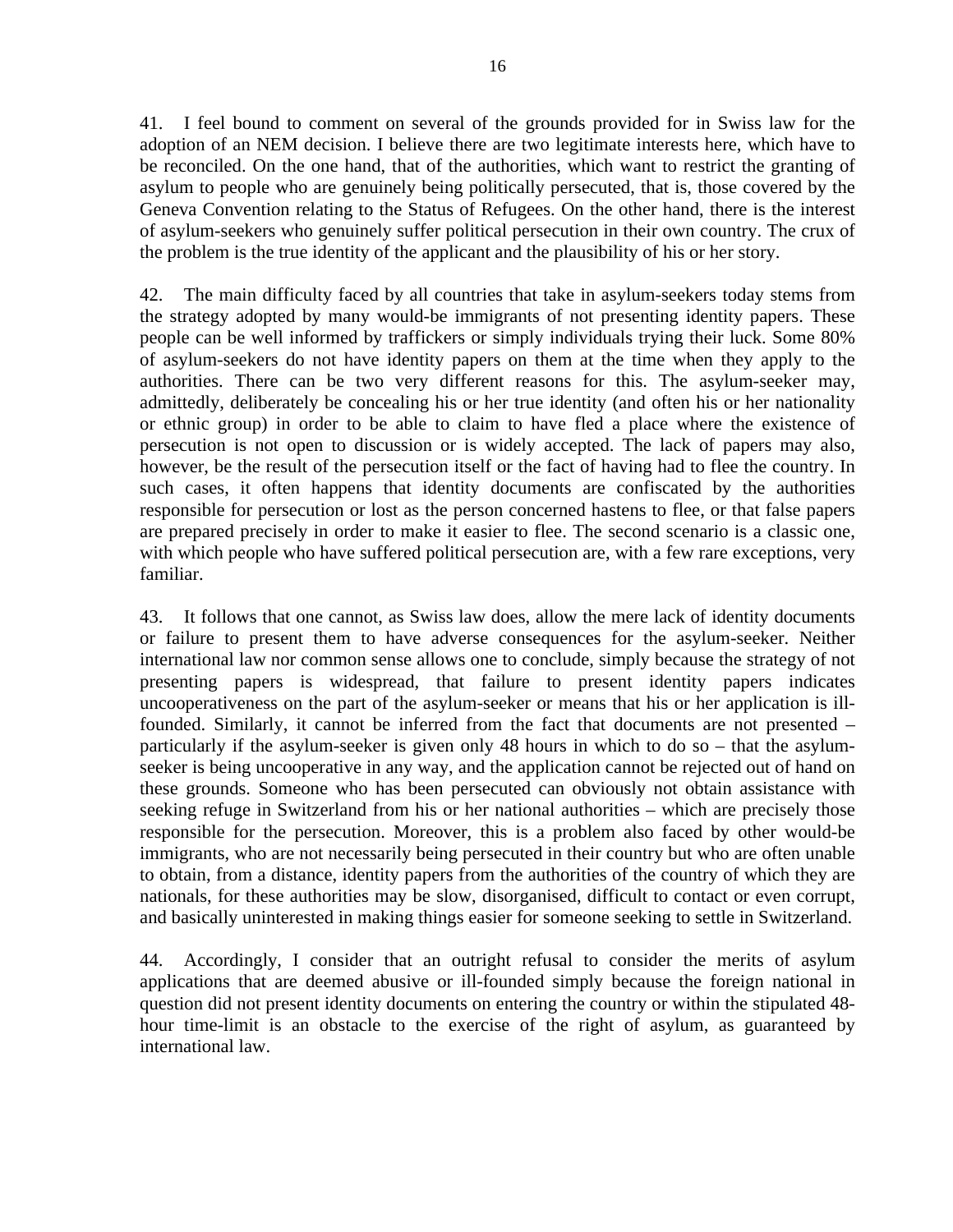45. Furthermore, an NEM decision based on the fact that the foreign national applying for asylum was previously unlawfully resident in Switzerland also raises a problem as far as I am concerned. To my mind, a presumption that the application is unjustified or ill-founded on this ground ignores an obvious fact: it is increasingly difficult lawfully to enter the territory of the country in which one wants to apply for asylum. Accordingly, unlawful entry is becoming more common, even among those covered by international rules governing asylum. The first concern of those under threat is to seek shelter; it is only then that they try to regularise their situation. Such a situation should not be used to draw conclusions on the merits of requests for protection.

46. I also consider that contradictions in statements by asylum-seekers should not be considered of crucial importance when the merits of their applications are examined. Genuine victims of persecution are often in a vulnerable psychological state and have serious problems in relating to people in positions of authority. Moreover, nowadays airport procedures, with arrests at the arrival gate and questioning that can last seven or eight hours or even longer, are such that they do nothing to inspire serenity and trust, but rather elicit surprise, tension and fear. In such a climate, quite apart from the difficulties that may arise because of the lack of adequate assistance, it is hardly surprising that it should be difficult to persuade applicants to co-operate. In any event, it seems unreasonable to expect their statements to be totally consistent and perfectly clear.

47. Lastly, I should like to address the ground for an NEM decision that relates to the fact that the applicant comes from a country on the list of countries considered safe. I would incline to the view that there is merely a strong presumption that the application is ill-founded if it is submitted by someone from a country on the list. I must, however, stress the importance of an individual examination of the merits of the application. The fact that a list of countries considered safe exists should not be used to deprive an applicant of the right to be heard and to put forward any special circumstances that might go to show that the application is founded.

48. The Swiss authorities specified that in order to for one of the grounds for rejecting the application out of hand to apply, it had to be proved that the applicant had declared a false identity. Lack of identity papers did not cause an application to be rejected out of hand unless both of two conditions were fulfilled: firstly, the applicant had no plausible explanation for being unable to produce papers and, secondly, the grounds on which the applicant was applying for asylum did not contain circumstantial evidence of persecution. The Swiss authorities stressed, in this connection, that a hearing systematically took place in the presence of a representative of a self-help organisation and, if necessary, an interpreter, and took the view that the case law of the authority to which it was possible to appeal in respect of the concept of circumstantial evidence of persecution ruled out any restrictive interpretation on the part of the ODM. It was also pointed out that any contradictions on the part of the applicant elicited a negative decision only if they concerned key factors (cf LAsi, Section 7). I was assured that account was taken of the applicant's personality and of all the circumstances. Lastly, I was told that the fact of coming from a safe country was grounds for rejecting the application out of hand only if there was no circumstantial evidence of persecution in the file and no such evidence was provided at the hearing. For my part, I am delighted to find that these precautions, which I consider necessary, are taken and that the "NEM" procedure would not therefore, in practice, prevent a detailed individual examination of every asylum application.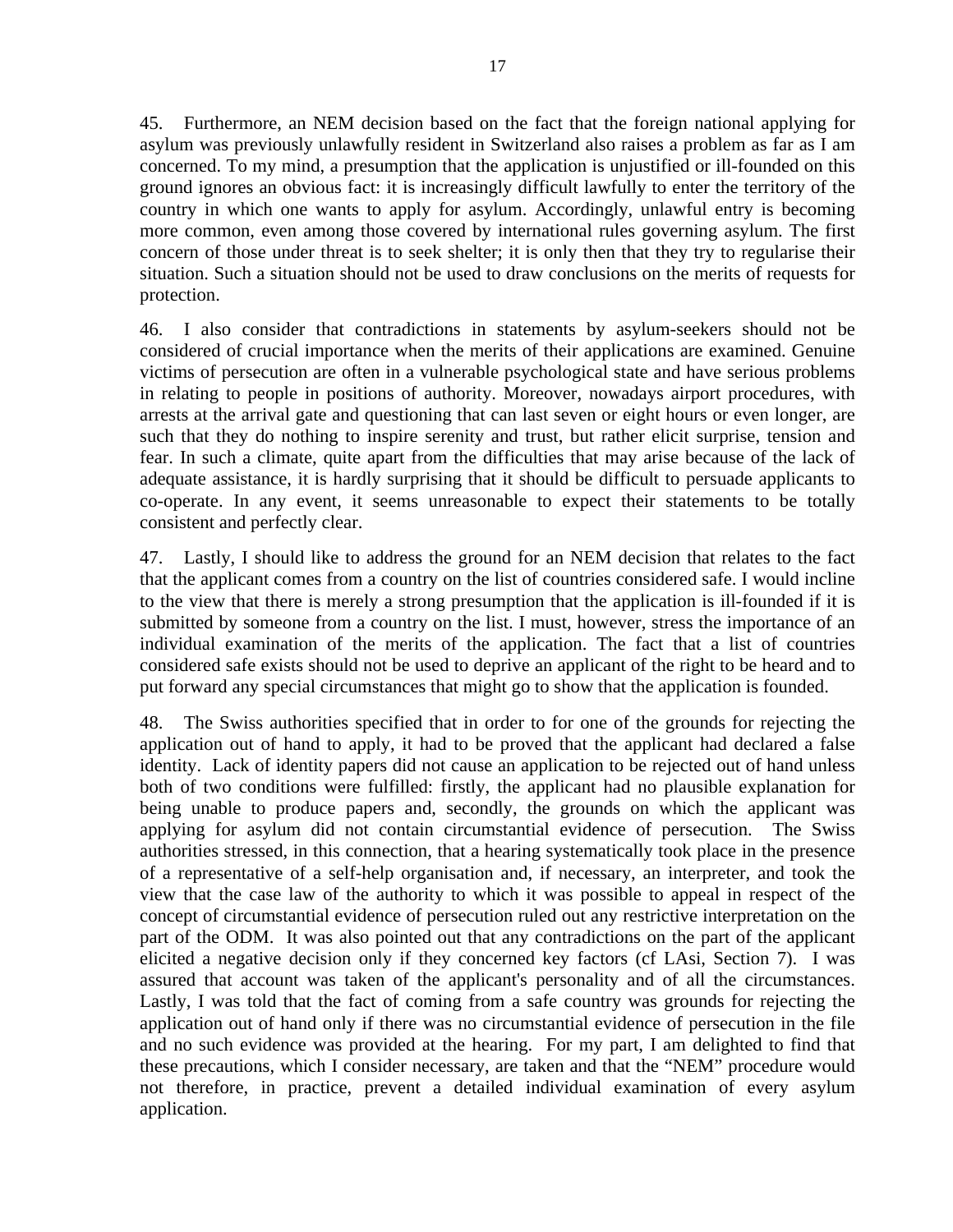#### **Time-limit for appealing against a NEM decision and assistance provided**

49. Since 1 April 2004 applicants whose applications have been rejected out of hand have, under the Asylum Act ("LAsi"), a time-limit that has been reduced to five working days in which to submit an appeal, while having to stay in one of the asylum-seeker registration centres (CERA).

50. I was informed that notification of NEM decisions taken while the applicant is staying in the CERA takes place orally and that, on that occasion, the applicant is informed of the grounds for the rejection of the decision in a language he or she understands, if necessary in the presence of an interpreter.

51. It is important to be aware of the difficulties facing applicants who are informed that their applications have been rejected in the circumstances described above. They often have no knowledge of the law, still less of Swiss law, and, in addition, are likely not to have a good command of any of the country's official languages. Being confined to one of the registration centres which, in the best of cases, they may leave only from 9 am to 5  $\text{pm}^{30}$ , and often without financial resources, they will often have no possibility of obtaining assistance other than the voluntary legal aid available at the CERA<sup>31</sup>. In Vallorbe, for instance, a small municipality of 3,200 inhabitants, the self-help legal unit attached to the centre operates with a single part-time professional and a few volunteers, whereas official statistics for 2004 show that 20 to 25 applicants turn up to be registered every working day and that the centre takes from 6 to 10 NEM decisions a day. In these circumstances, I am not sure that the right of every individual to a fair procedure and an effective means of appeal is respected.

52. To ensure that the conditions for appealing against NEM decisions respect the fundamental right safeguarded, inter alia, by Article 13 of the ECHR, I recommend that the Swiss authorities extend the time-limit for appealing against NEM decisions or provide automatic legal aid to applicants as soon as they are notified of an NEM decision, and provide them with the services of a translator as necessary.

<sup>&</sup>lt;sup>30</sup> Applicants who lunch in the centre must return by noon and cannot leave again until 2 pm: see Order 142.311.23 of the Federal Justice and Police Department concerning the running of the CERAs.

<sup>&</sup>lt;sup>31</sup> The difficulties facing asylum-seekers have been compounded by an anti-terrorism measure taken by the Swiss authorities on 23 June 2004, in the form of an order making the sale of SIM cards for mobile telephones (including those with prepaid subscriptions) subject to the presentation of an identity document that is valid for crossing borders. As a result, 60,000 people in Switzerland, including those with N cards (asylum-seekers) and F cards (those admitted temporarily or on humanitarian grounds), are unable to communicate by mobile telephone. Yet mobiles are particularly important for these people, who have no fixed abode in Switzerland and are virtually impossible to contact by any other means, for they need to stay in contact with people in Switzerland or abroad who can help them.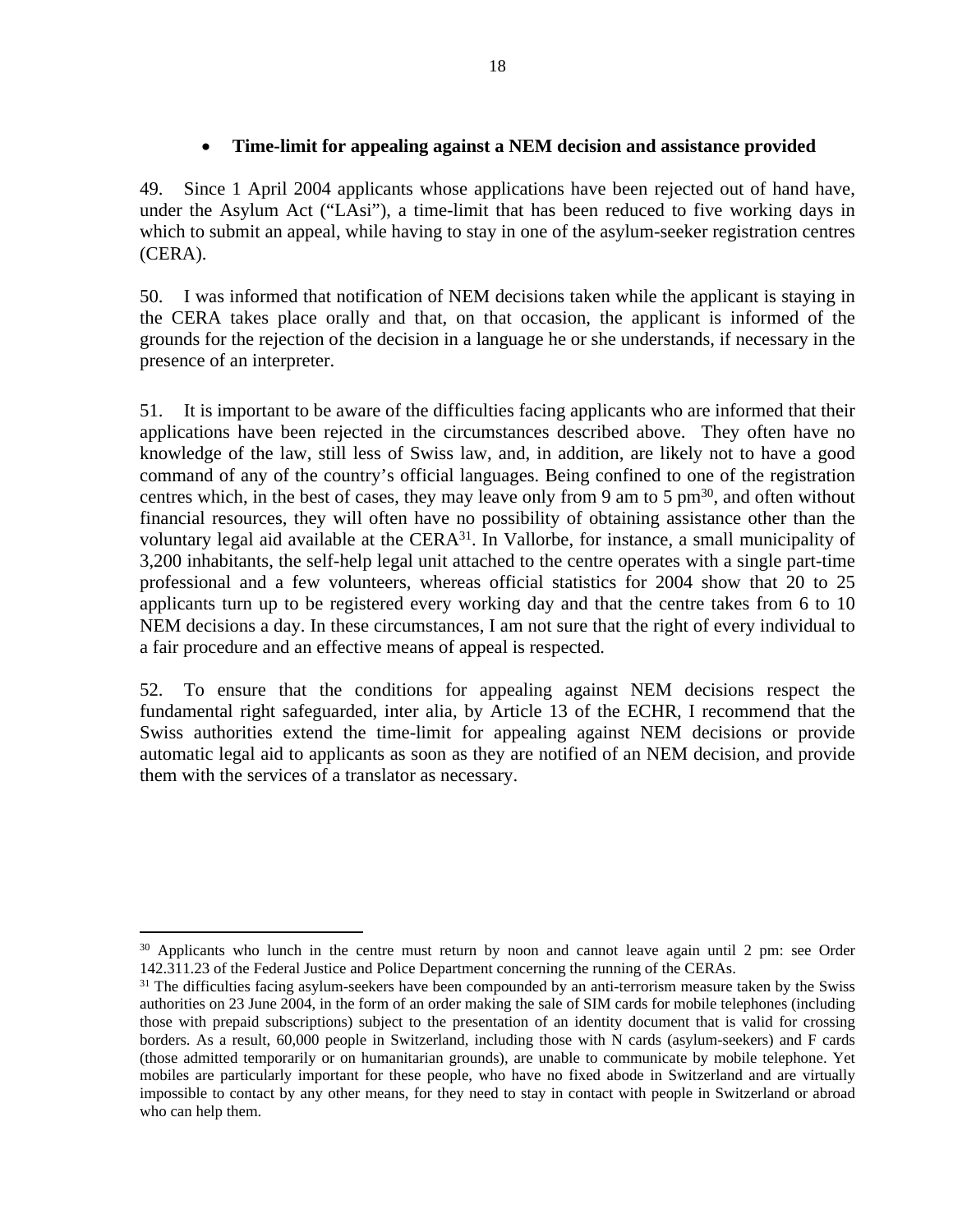#### **Advancement of procedural costs**

53. When the Asylum Appeals Board considers that, on the face of it, an appeal against an NEM decision is bound to fail, it normally asks the applicant to advance CHF 600, or  $\in \{400,$ for costs. If the applicant cannot pay this sum, the appeal is declared inadmissible, without consideration of the merits. This practice strikes me as particularly inappropriate in view of the above observations on the genuine difficulties faced by asylum-seekers in preparing and providing evidence in support of their appeal under Swiss law.

## **The fact that people whose applications are rejected out of hand immediately find themselves in an illegal situation, and its consequences**

54. It should be remembered that, since the entry into force of budget-cutting measures on 1 April 2004, applicants whose asylum applications have been rejected out of hand have becomes illegal aliens covered by the Residence and Settlement of Aliens Act (LSEE). This sudden, not to say immediate, transition to illegal status has several consequences.

55. Firstly, the person concerned may be incarcerated at any time for deportation from the country and may be detained for up to nine months. I would point out in this connection that, as the Court has stated<sup>32</sup>, any deprivation of liberty under the above-mentioned provision is justified only for the purpose of deportation proceedings and only as long as those proceedings are conducted sufficiently quickly.

56. In addition, asylum-seekers whose applications have been rejected out of hand are denied welfare assistance. Admittedly, any foreign asylum-seeker whose application has been rejected out of hand can receive emergency assistance under Article 12 of the Swiss Constitution. This assistance is, as we have seen above, provided by the cantons, and there are very substantial disparities between cantons in this respect. At the time of my visit, some cantons were refusing to grant assistance to asylum-seekers whose applications had been rejected, on the grounds that, in refusing to leave Swiss territory, they were responsible for their indigence. I welcome the Federal Court's decision of 18 March 2005 specifying that asylum-seekers are entitled to emergency assistance even if the cantonal authorities consider them uncooperative. In some cantons, asylum-seekers asking for help were being almost systematically arrested. In others, I was told that it was difficult in practice to obtain medical treatment, even in an emergency. In yet others, conditions of accommodation left much to be desired and food vouchers were inadequate. I note that the Conference of Cantonal Directors responsible for Social Welfare has drawn up recommendations for the organisation of emergency assistance, but I do not know whether these have solved the problems mentioned.

57. Clearly, foreigners whose applications have been rejected out of hand will try to avoid places where they are liable to be arrested by the police. Moreover, an illegal alien who has been attacked will not ask for police protection or report crimes and misdemeanours, which will therefore go unrecorded and unpunished, and indeed will not come to the notice of the

 $32$  European Court of Human Rights, Chahal v. the United Kingdom judgment of 15 November 1996, paragraph 113.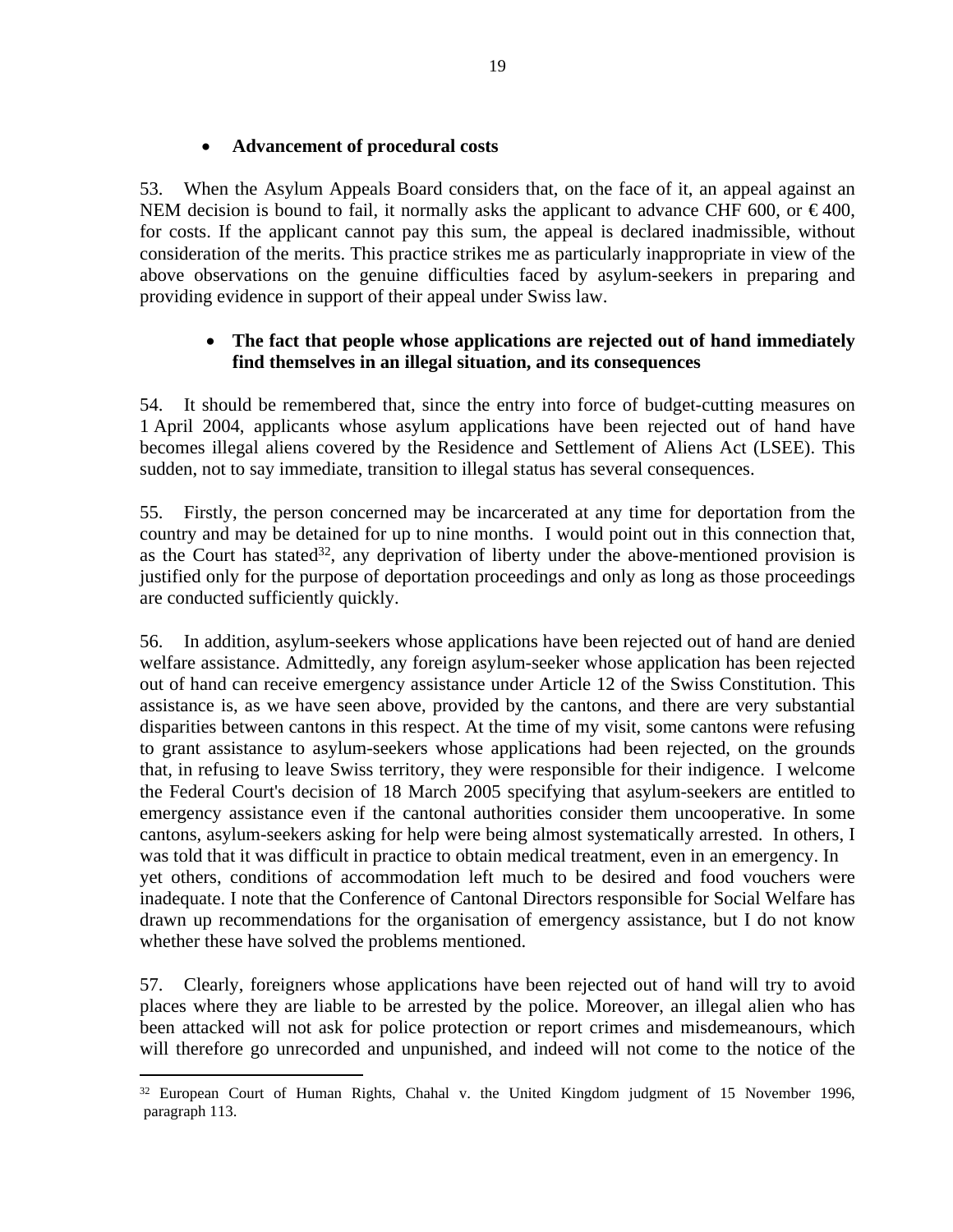public. This also applies to any unlawful police action. Their distrust of the police is bound to prompt people whose applications have been rejected out of hand to avoid the cantonal reception centres – in cantons where such centres exist<sup>33</sup> – even if it means doing without the emergency assistance on offer. Indeed, this is exactly what happens: very few people whose applications have been rejected out of hand turn up at the centres<sup>34</sup>. It is true that, as soon as the NEM decision is issued, asylum-seekers are entrusted to a canton, whose police force is responsible for deporting them. It is only in that canton that the person concerned can obtain emergency assistance.

58. As a result, these people, being denied public welfare, are dependent on aid and assistance offered by numerous private individuals and associations. Yet private individuals who assist illegal aliens are themselves at risk of prosecution<sup>35</sup> and other problems.

59. Asylum-seekers whose applications have been rejected out of hand – including vulnerable people (pregnant women, families with small children, elderly people and people requiring medical care, for whom the law makes no exception) – are liable to find themselves on the very fringe of Swiss society, in conditions that are hardly compatible with human dignity. There are documents indicating that the authorities are aware of the consequences of the measures taken and that extreme marginalisation is known to exist<sup>36</sup>. The aim is apparently to put pressure on the people concerned to agree to leave the country voluntarily.

<sup>35</sup> For helping someone to stay in the country illegally.

<sup>&</sup>lt;sup>33</sup> See, above, the dispute over the cantons' obligation to provide emergency assistance.

<sup>&</sup>lt;sup>34</sup> The ODM reports that only 16% of people whose applications were rejected out of hand between 1 April and 30 September 2004 turned up at one point or another in a reception centre to obtain emergency assistance ( $2<sup>nd</sup> NEM$ Monitoring Report, ODM, 14.1.2005). The centre we visited near Lugano was huge, but empty. The statistics for the centre showed that only a handful of people had turned up over the previous few months. It has to be said that it was a civil defence underground air-raid shelter, as lacking in human warmth as could be imagined. It was in the middle of the countryside, far outside Lugano, right next to a large police barracks. Of the few people who had gone there, two had been arrested by the police and repatriated. The others had been told that they were allowed to come five times a month at most for shelter, food and clothing. For the other 25 days and nights of the month they were supposed to survive outdoors without emergency assistance, even during the Swiss winter.

<sup>&</sup>lt;sup>36</sup> The final report of the Working Party on Asylum Funding for the Federal Justice and Police Department entitled "*Incitations individuelles et institutionnelles dans le domaine de l'asile*" ("Individual and institutional incentives with regard to asylum" (Bern, 9.3.2000 – all the quotations are taken from the report by the anti-racist association IGA SOS Racisme on the survival conditions of applicants whose asylum applications have been rejected out of hand, dated 2 October 2004) is instructive here: "in the case of [all those against whom a deportation order has been issued but whom it is impossible to deport], the aim is to deport them as soon as possible, particularly by means of individual disincentives" (page 17); "these proposals are designed in particular to ensure that asylumseekers are treated differently according to the extent to which they co-operate with the Swiss authorities and how responsible they show themselves to be for themselves and towards others […]. People who co-operate with the authorities during the asylum procedure and behave responsibly, both individually and socially, are to enjoy appreciably better conditions than those offered to people who abuse the right of asylum and refuse to take responsibility for themselves or to act responsibly towards others or in their dealings with the authorities […]. The cantonal and federal authorities should likewise be (financially) penalised in the light of the effectiveness of their support for or hindrance of the implementation of the Federal Council's asylum policy" (page 2). "People who refuse to co-operate with the authorities over the establishment of travel documents would be excluded from collective accommodation centres and would therefore no longer have any fixed abode" (page 12). "All asylumseekers whom it is impossible to deport should be subject to this regime once the time-limit for their final departure has been set, except applicants who have clearly stated their identity" (page 9). "[…] putting an end to personalised assistance would make it possible to execute, directly or indirectly, deportation orders that are procedurally irreproachable. People who are not prepared to accept these verdicts […] would be forced to choose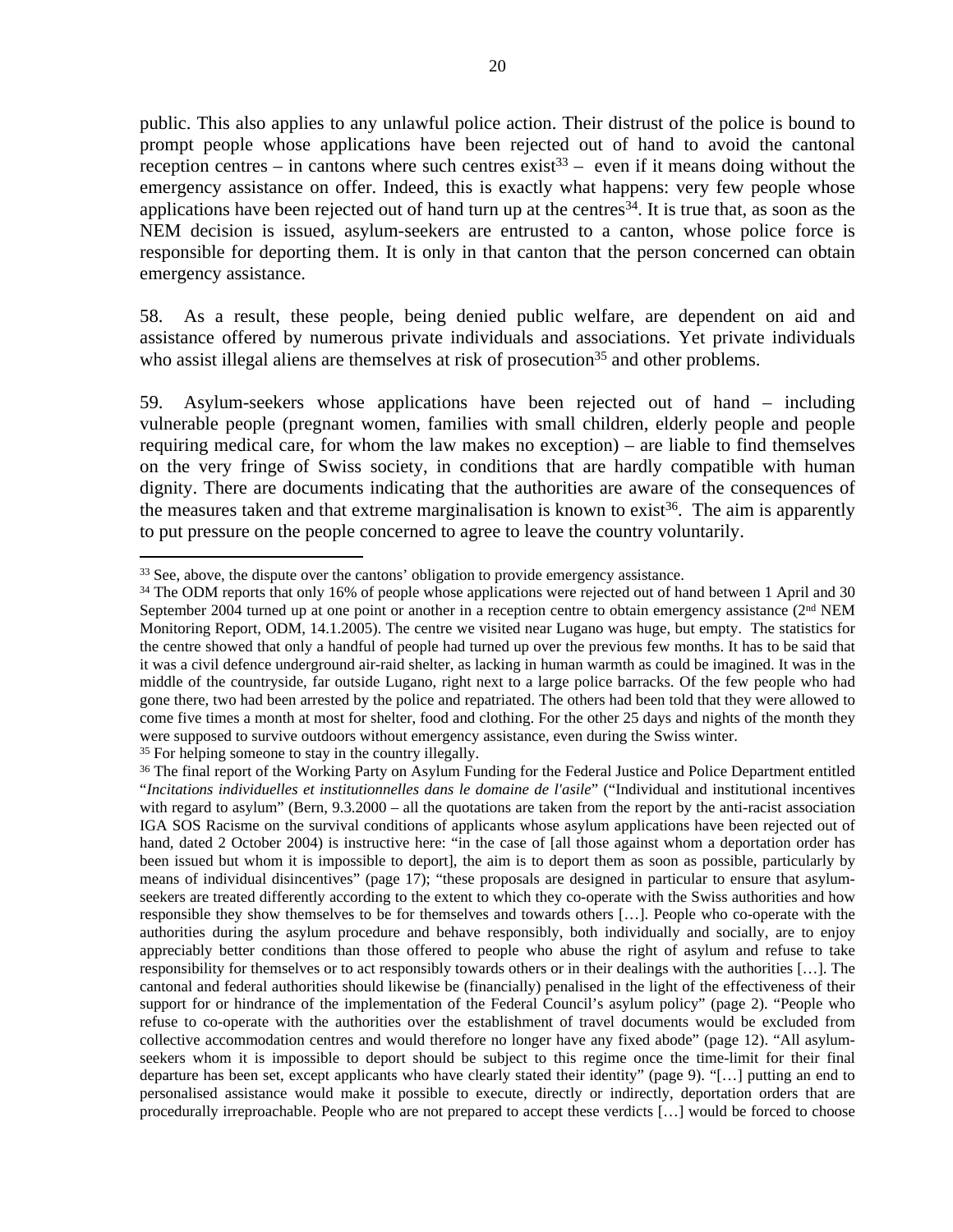60. I am prepared to acknowledge that the Swiss authorities have a right to take steps, with due regard for the international law applicable, to expel or deport from Swiss territory illegal aliens, asylum-seekers whose applications have been rejected by means of an NEM decision and other asylum-seekers. It is not, however, for me to give an opinion here on any expulsion or deportation measures, but rather to express my views on the progressive marginalisation processes resulting from the application of the rules in force and the refusal to grant the aid necessary for survival in decent conditions, which is designed in the long term to prompt foreigners whose asylum applications have been rejected to leave voluntarily. This approach of not deporting the foreign nationals concerned and yet not providing them with the necessary assistance takes no account, from the outset, of the unsurmountable problems some of them may face in trying to return home. Moreover, it completely ignores the distinction between those who can be deported and those whose deportation is, for various reasons, impossible.

61. I consider that this system causes a number of foreign nationals who find themselves on Swiss territory to be plunged into poverty and demeans them in their own eyes and other people's eyes, and that this may give rise to a problem of compatibility with the prohibition of inhuman or degrading treatment enshrined in Article 3 of the ECHR. As the Court has stated, the intention to cause suffering is not crucial to a finding of inhuman or degrading treatment<sup>37</sup>, which is prohibited in absolute terms, irrespective of the victim's conduct<sup>38</sup>. International human rights instruments contain absolute bans on endangering the physical and mental health of human beings and, even more so, their lives, the safeguard of which may impose positive obligations on the State  $39$ . The right to social and medical assistance is expressly secured by Article 13, paragraph 1, of the European Social Charter to everyone who is without adequate resources and who is unable to secure such resources either by his or her own efforts or from other sources. Admittedly, Switzerland is not a party to the European Social Charter.

more quickly than is currently the case between returning to their country in dignity […] and a precarious social situation in Switzerland or abroad. The likely direct effect of enforced anonymity would be an increase in the number of unmonitored departures and people going missing. A very large number of people currently go missing (the figure was some 12,000 in 1999), and the number will probably increase by a few hundred a year. The large number of people who become illegal aliens every year would not therefore be fundamentally changed" (page 11). "The establishment of a network of emergency centres that could take in people who have been excluded from collective accommodation would indisputably incur additional capital expenditure and upkeep costs for the community […]. If all the people reduced to anonymity made use of this form of accommodation, these measures could have adverse consequences. Judging by experience in recent years, however, […] only a minority of the people concerned are likely to make systematic use, for a long period, of the facilities and services available in emergency centres. A large majority of them would disappear and seek new opportunities while living illegally or across the frontier. […]. The former Director of the ODR and Co-Chair of the working party that drafted the report quoted above concluded at the press conference he gave before leaving: "At the ODR, the application of the right of asylum is under control. […] More NEM decisions are being issued and the savings are there to see. […] There were 14,739 rejections and 7,818 NEM decisions (with a deterrent effect expected in 2004)." (ATS press release in Le Courrier: "Jean Daniel Gerber leaves the Refugee Office in order" by Jean François Nussbaum, 17.1.2004). <sup>37</sup> European Court of Human Rights, Ireland v. the United Kingdom judgment of 18 January 1978, paragraph 167.

<sup>38</sup> European Court of Human Rights, H.L.R. v. France judgment of 29 April 1997, paragraph 35.

<sup>&</sup>lt;sup>39</sup> European Commission of Human Rights, Decision in the Dujardin v. France case, Application N° 16734/90, DR 72, page 243.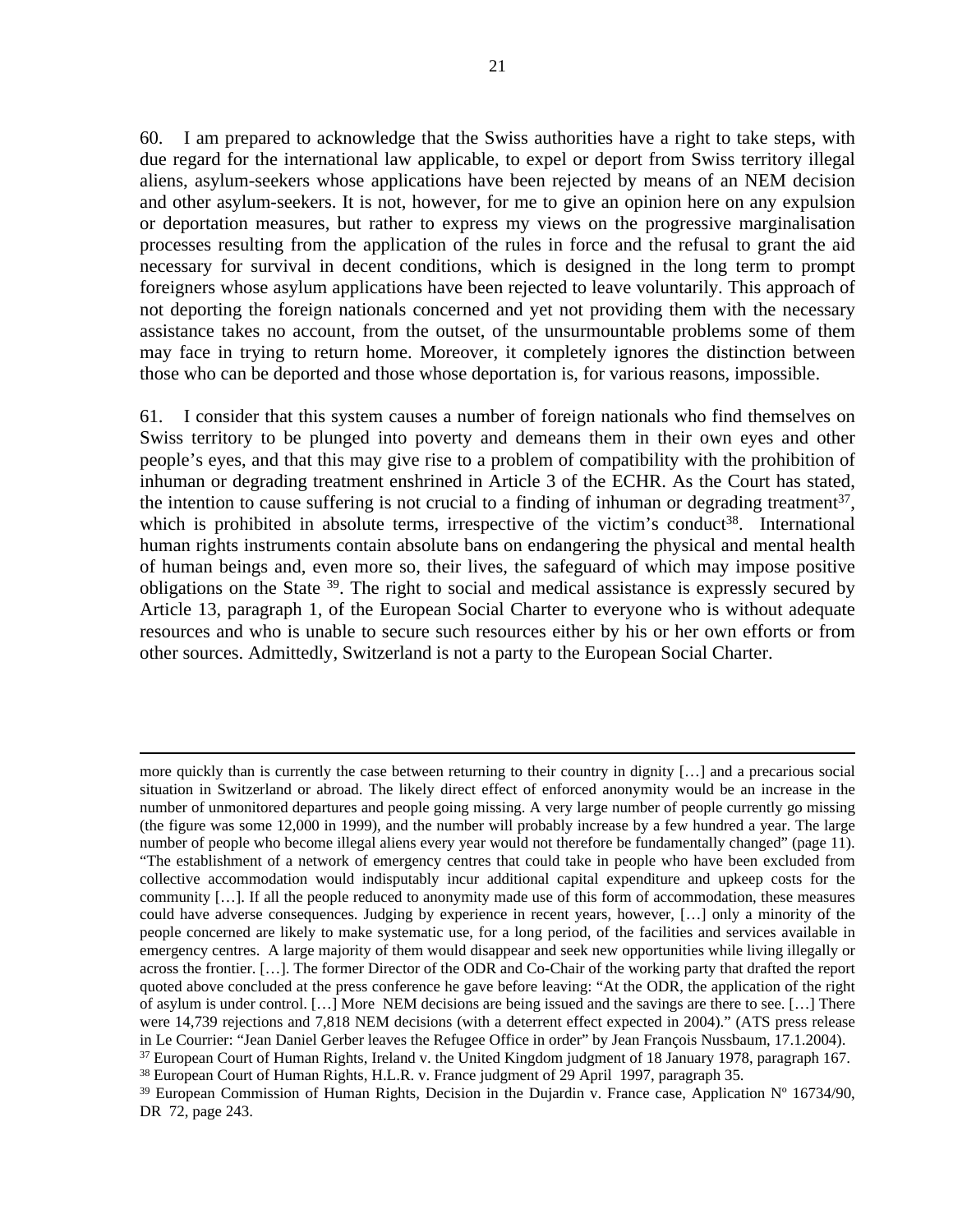62. I also have doubts as to the effectiveness of the system for deporting asylum-seekers who have been rejected from Swiss territory. Despite the optimism of some of the people to whom I talked, who assured me that the foreigners whose applications had been rejected out of hand had quietly returned to their own countries, I have every reason to believe that most of these people, who become illegal aliens as soon as the Swiss authorities have taken their decision, do not return to their own countries, for a multitude of reasons, including, naturally, a lack of resources. It is true that some people leave Switzerland, but it is usually for neighbouring countries, and in doing so they join the "European circuit". Others react by leaving the countryside and small towns, where they feel too conspicuous and exposed, to merge into Switzerland's biggest cities. It is likely that some of them feel forced to commit "survival crimes", for want of any legitimate means of survival $40$ . In any event, I find it hard to accept the Swiss authorities' positive view of the fact that "94% [of persons whose applications had been rejected out of hand] left the asylum circuit in an unmonitored manner". The report in question explicitly adds that "the system is designed to bring about this high proportion of unmonitored departures"<sup>41</sup>. On the contrary, I am inclined to think that the fact that a section of the population that has been knowingly reduced to an illegal existence is no longer monitered in any way is liable to have adverse consequences for law and order, public health and individual rights.

#### **Further measures under discussion**

63. A number of proposed amendments to the legislation are being discussed in Switzerland. As my mandate includes action to prevent breaches of human rights, it would have been useful to have been able to express my views on the measures envisaged. Having said that, I see that heated discussion is continuing and that it is difficult to know at this stage what the content of the reform will be. I therefore consider it premature to express my views in detail on the measures likely to be included in the new legislation and will simply make a few brief preliminary remarks which can, if necessary, be supplemented at a later date by a legal opinion of the Commissioner at the request of the Swiss authorities or on my own initiative.

64. One of the measures recommended in the reform under discusion would be to introduce the concept of temporary admission on humanitarian grounds<sup> $42$ </sup> of people who, because of civil wars or ethnic or religious persecution, cannot return to their country of origin. To my mind, such a measure would constitute significant progress for the protection of human rights in Switzerland and I therefore warmly welcome the proposal. On the other hand, the idea of restricting it to applicants who are able to present documents seems much less justified, and I would be sorry to see this condition included.

 $40$  The 2<sup>nd</sup> NEM Monitoring Report states that for the period from July to September 2004, "while there was an increase in the number of offences against the Drugs Act and against property in comparison with the first three months [of NEM observation], the number was still small", affecting "5% of the NEM population". The Swiss authorities have since provided me with confirmation that offences by the NEM population are not on the increase.

<sup>&</sup>lt;sup>41</sup> ODR, 1<sup>st</sup> NEM Monitoring Report, page 8.

<sup>&</sup>lt;sup>42</sup> Admission could be matched by the right to bring one's family into the country and the right of access to the labour market.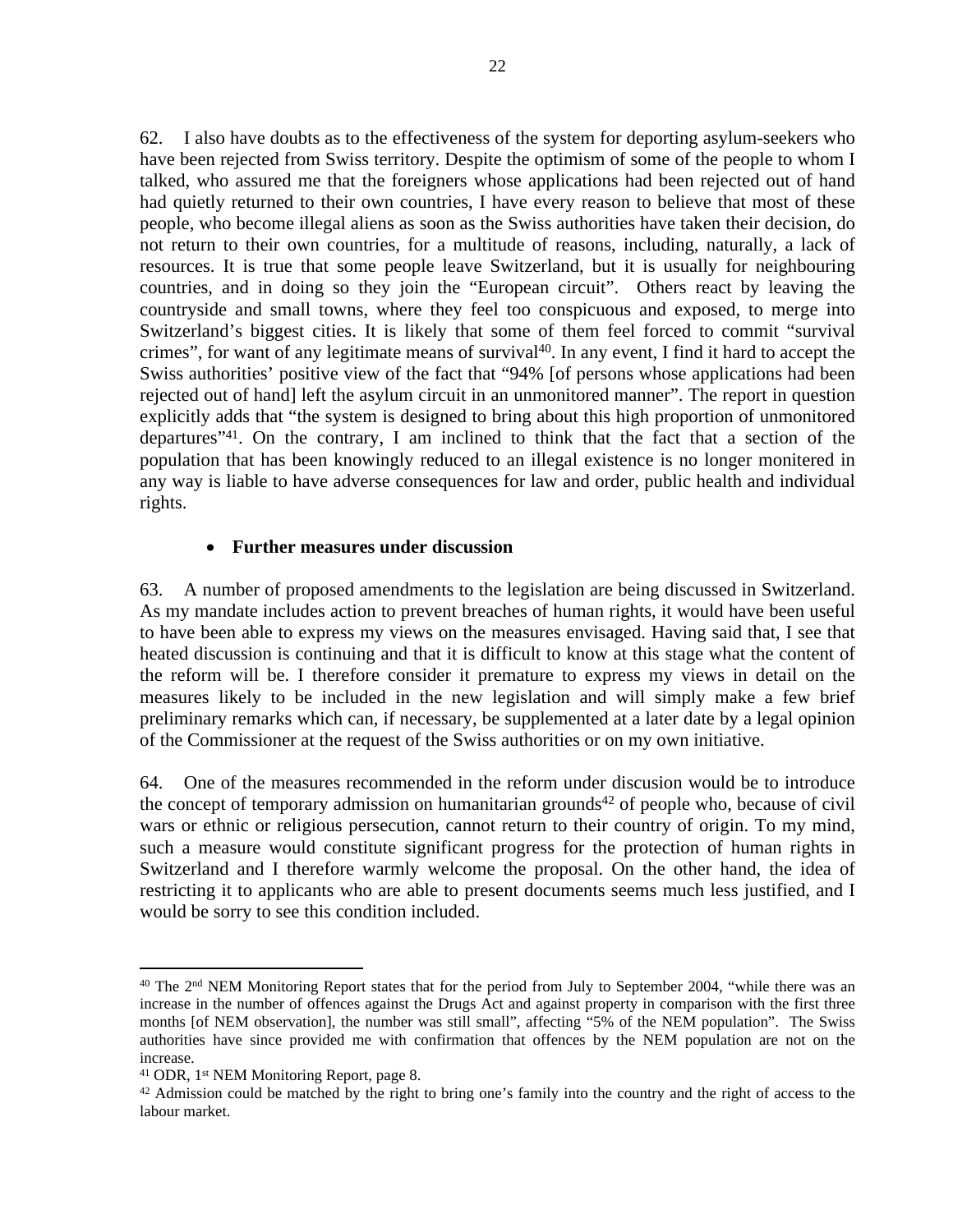65. Another measure contemplated is to accept non-governmental persecution as grounds for fleeing the country when it comes to affording temporary protection in Switzerland. This new feature would take account of the situation on the ground where many conflicts are concerned and I fully endorse it.

66. I am, however, concerned to find that there are a number of other proposals under discussion which do not strike me as steps in the right direction. Firstly, there is that designed to treat asylum-seekers whose applications have been rejected by means of the normal procedure in the same way as those whose applications have been rejected out of hand in respect of the cessation of eligibility for social welfare. I have already expressed my views above on the unacceptable consequence of the current system for aliens whose applications have been rejected out of hand. Extending this system to people whose asylum applications have been rejected by the normal procedure can only make the situation even more unacceptable<sup>43</sup>.

67. The same is true of the proposals to extend still further the periods for which nonnationals may be detained with a view to their deportation. I should like to make it clear, in connection with the duration of detention for the purposes of deportation, that I consider periods such as are being contemplated for foreign minors – up to 12 months in the case of minors aged 15 to  $18^{44}$  – to be incompatible with international child protection standards. Requiring asylum-seekers to advance procedural costs if they appeal against a decision rejecting their application would also – it seems to me – be at variance with the right of every individual to apply for asylum, which includes the possibility of lodging an appeal<sup>45</sup>.

#### **D. Repatriation of irregular-status migrants ("***sans papiers")* **who have been resident in Switzerland for a long time**

68. The term "*sans papiers*" ("without papers") is commonly used in Switzerland, mainly to designate seasonal or other immigrant workers who have lost their legal status, and members of their families. It also covers rejected asylum-seekers who have not left but have merged into the population, often working more or less illegally. Some have belonged to each category in turn, as is the case with most of the nationals of former Yugoslavia<sup>46</sup> still on Swiss territory. They arrived as seasonal workers with proper permits, and then the war in their country deterred them from returning – if they were living in Switzerland at the time – or prompted

<sup>&</sup>lt;sup>43</sup> For 2004, such a decision would have trebled the number of vagrant people in Switzerland, adding 10,080 foreigners whose applications had been rejected by the normal procedure to the 5,193 foreigners whose applications had been rejected out of hand.

 $44$  As the bill stands, it will not be possible to place minors under the age of 15 in detention; detention will be regularly reviewed by an independent judge and the people concerned will have to be released as soon as the execution of the deportation order is no longer deemed to be "in suspense".

 $45$  See my above-mentioned Resolution (2001)1, section II, paragraph 11: "It is essential that the right of judicial remedy within the meaning of Article 13 of the ECHR be not only guaranteed in law but also granted in practice when a person alleges that the competent authorities have contravened or are likely to contravene a right guaranteed by the ECHR. The right of effective remedy must be guaranteed to anyone wishing to challenge a *refoulement* or expulsion order. It must be capable of suspending enforcement of an expulsion order, at least where contravention of Articles 2 and 3 of the ECHR is alleged."

<sup>46</sup> See also the introduction to Section I of this report, above.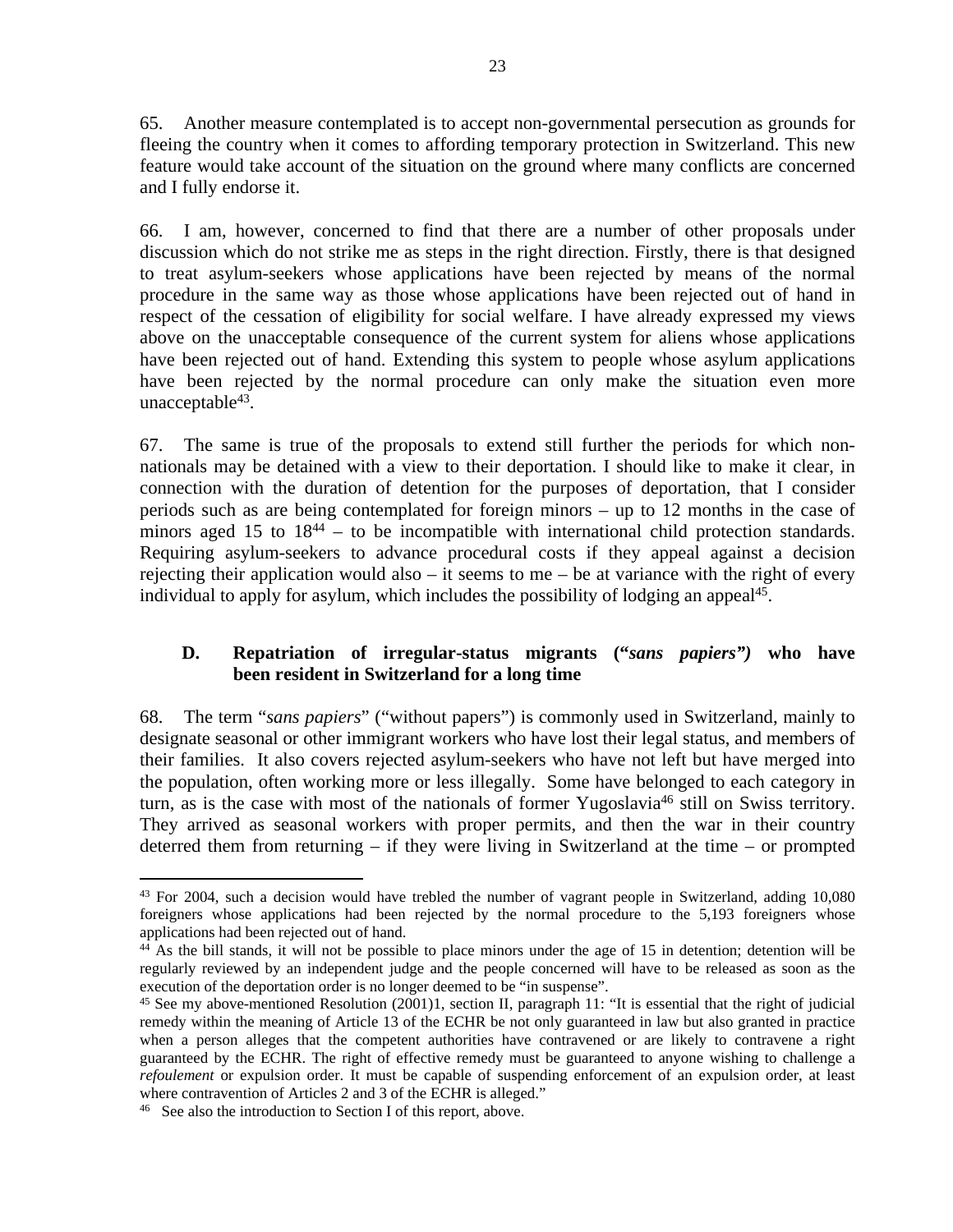them to take refuge in Switzerland. Their asylum applications were regularly rejected and they remained as illegal immigrants. The total number of irregular-status migrants is between 90,000 and 300,000, some of whom have been in Switzerland for ten years or more.

69. It was the situation of nationals of former Yugoslavia, and particularly Kosovars, that sparked off debate on the *"sans papiers"* in Switzerland in the late 1990s. The prospect of repatriation led to their being provided with shelter in churches, first in Lausanne and then in other Swiss cities. Following a big demonstration in Bern in late 2001, the Federal Parliament launched a major debate on the issue and the federal authorities were called on to explain the stand they had taken.

70. The federal authorities' attitude was to refuse to allow any collective regularisation, but to express a willingness to consider the possibility of issuing residence permits in cases of hardship. The Bern authorities demanded to be allowed to exercise their discretion, while providing information about the practices they followed in the so-called "Metzler" circular<sup>47</sup>.

71. The way in which decision-making powers and financial burdens are divided between the Confederation and the cantons partly accounts for the problem. As I have said, decisions on allowing aliens to reside in Switzerland are taken by the Confederation, while the canton of residence deals with social aspects, and also executes deportation orders issued in Bern. This leads to what some people call "financial and political ping-pong" between the Confederation and the cantons, with each playing up to the electorate. As a result, different cantons adopt very different approaches. Some ask Bern to regularise nearly all "their" aliens, while others, it appears, never do: I was told that applications from five cantons amounted to 90% of the total. The canton of Vaud is said to be "exceptional", both in its attitude to regularisation, which is the most favourable of all the cantons, and in its "conciliatory" – some say "lax" – attitude to aliens unlawfully resident for an extended period. As a heated argument had blown up, at the time of my visit, over the deportation of 523 asylum-seekers in the canton of Vaud" (including 150 Bosnians and 100 Kosovans), whose applications had been rejected, I went to the Vaud to talk to local officials, having already talked to those in Bern.

72. I appreciated the cantonal officials' efforts to solve the difficult problem of reconciling humanity with respect for the decisions taken in Bern. The difficulty is compounded by the fact that the persons concerned inevitably relied on the appearance of "regularisation by time" owing to the fact that they found themselves accepted for many years in the canton, where many of their families are now well integrated. In fact, however, their status remained irregular. Offering aid (financial and other) to help them return to their countries of origin (having first tried to establish what the situation in those countries is) is certainly useful - but, if

<sup>&</sup>lt;sup>47</sup> Circular signed by Federal Councillor Ruth Metzler on 21 December 2001 issuing instructions for establishing criteria for the regularisation of the status of foreign residents in cases of hardship. The circular sought to reconcile a Federal Court decision according to which years spent illegally in Switzerland could not be taken into account for the purpose of obtaining advantages with the need to bear in mind the implications of a long stay in Switzerland for a foreign national.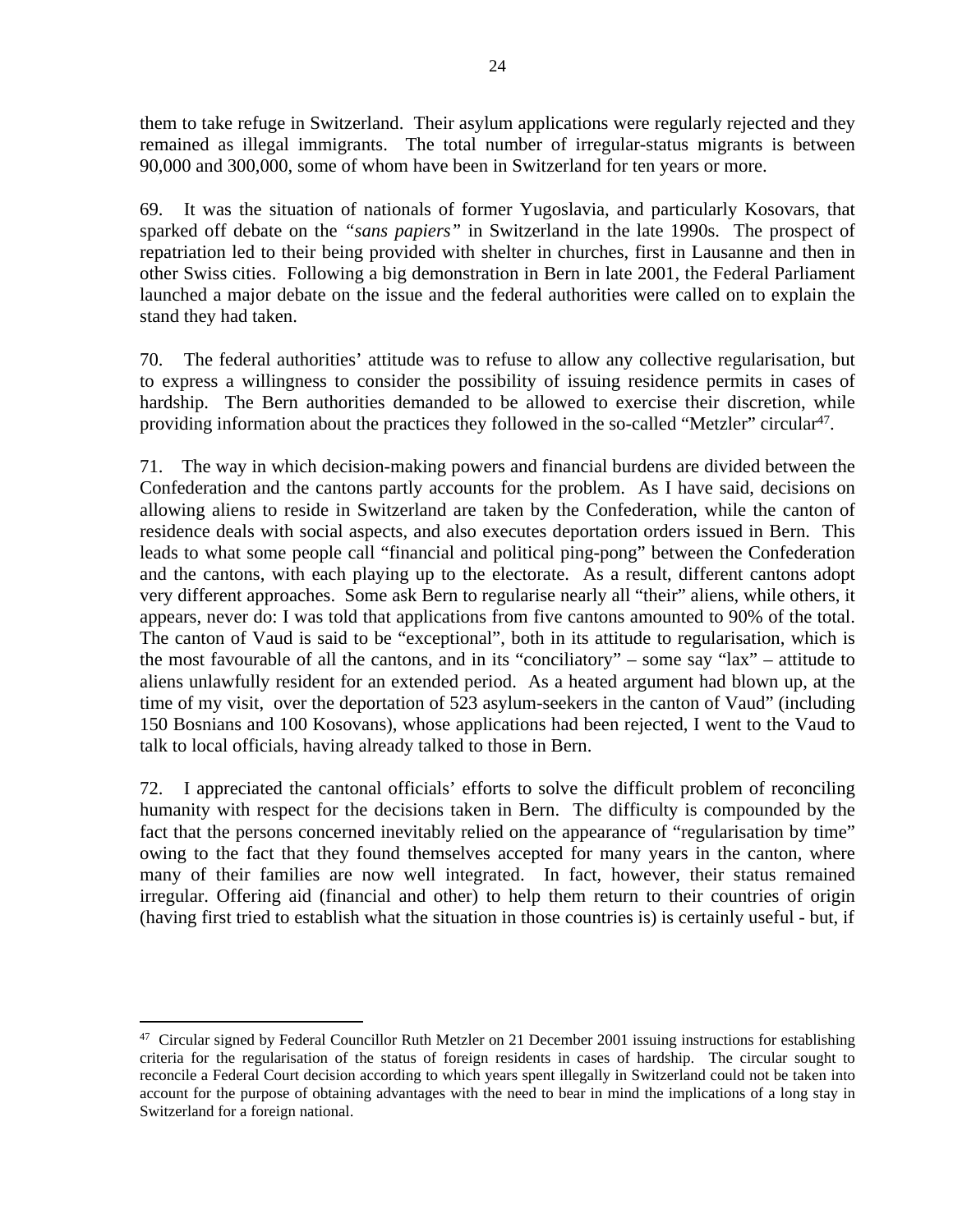they refuse to leave, injustices can only be avoided by carefully examining the individual circumstances of each and every case. Coldly insisting on compliance with the regulations would mean taking no account of the expectations raised by the authorities' previous *laissezfaire* approach. I was assured both in Bern and in the cantons I visited that the attitude adopted would be understanding and flexible<sup>48</sup>.

#### **E. Means employed by the police when deporting aliens**

73. The cantonal police in Switzerland are responsible, among other things, for deporting aliens whose applications for asylum have been rejected out of hand, or examined and then rejected. For this purpose, they are informed of the deportees' identities. Their tasks include arresting them, detaining them briefly and conveying them to the frontier or an airport. My information indicates that police officers' respect for the rights of individuals, including their dignity, varies greatly between cantons – and so the following comments do not apply equally to all the cantonal police forces.

## **Methods of enquiry used to trace unlawfully resident aliens**

74. National laws on residence must obviously be respected by everyone, and there is nothing wrong in seeking to identify persons who violate them. In the case of unlawfully resident aliens, this involves tracing them for the purpose of verifying their identity, checking their residence papers and, if appropriate, taking them to court or - if this is possible – deporting or removing them from the country.

75. I would, however, like to emphasise that unlawful residence is an offence, and not a crime. This is why, in accordance with the principle of proportionality, which must govern all action taken by the authorities, the police should be forbidden to use certain methods to trace unlawfully resident aliens. I am thinking, for example, of cases in which police officers follow children suspected of belonging to unlawfully resident families on their way from school, and of other subterfuges involving children. During my visit, I heard allegations that now, at a time when attitudes to illegal immigrants are hardening, methods like these are being used in Switzerland. I regard this as harmful to the children concerned, and also to the community, since parents who know that they face problems under the laws on residence eventually stop sending their children to school, to avert the danger. Using children in this way is unworthy and unacceptable, and also violates the right to education guaranteed them by the first Protocol to the ECHR. It may also prove counter-productive, since children with time on their hands may engage in anti-social, or even delinquent, behaviour.

<sup>&</sup>lt;sup>48</sup> There would thus be none of those terrible cases, like the ones I was told about, where people are arrested at work and deported at once, without even being able to draw their last wages, or the case in Basel in November 2004, when girls aged between 13 and 17 were apparently taken into custody and sent back to Ecuador without their mothers.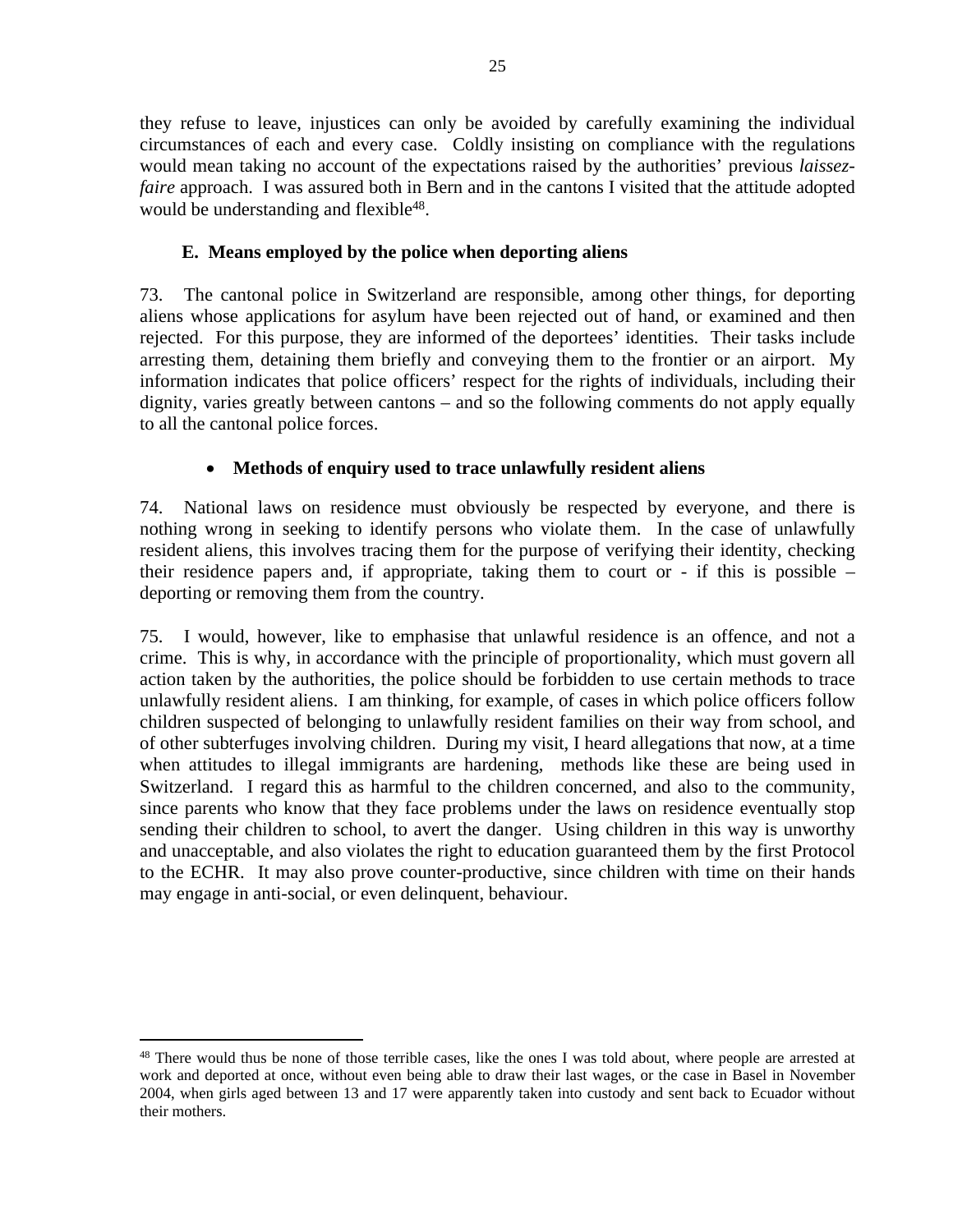#### **Allegations of ill-treatment**

76. During my visit, I heard a number of reports and allegations that unlawfully resident aliens had been subjected to various kinds of violence, ranging from verbal abuse to the arbitrary use of force. Verbal abuse was most frequently associated with identity and other checks, and physical violence with deportation against the deportee's will. Unsurprisingly, violence is also a risk when an attempt to deport a person (eg by plane) fails.

77. I think it important to make the point here that the use of force should be a last resort when judicial or administrative decisions are being enforced, and must always respect the principle of proportionality. It may be justified when an unlawfully resident alien is being deported, if he/she refuses to co-operate<sup>49</sup>. The main problems occur just before deportees are taken to the airport, or put aboard the plane. To avert all danger of the excessive use of force, I feel that the presence of a representative of a specialised and respected organisation – eg the Red Cross, as in other countries – at sensitive moments like these might help to ensure that asylum-seekers (both those whose applications are rejected out of hand and those whose applications are rejected after examination) are not subjected to ill-treatment, and also that no unfounded accusations are levelled at the police. I realise that introducing this practice will require a new approach and considerable effort on the part of the authorities. Nonetheless, it will certainly do much to prevent violence of a particularly shameful kind, and protect police officers against false accusations.

78. In this connection, I venture to refer to Chapter III of the recommendations, referred to above, which I made in 2001 on the execution of deportation orders.

## **The bill on the use of force**

79. I was told that a "Federal Act on the Use of Force in Connection with the Law on Aliens and Transport of Persons Ordered by a Federal Authority" existed in draft form. During my visit, I had occasion to discuss its content with the people I met. However, I think it would be premature to offer any detailed comment at this stage on this text, which may well undergo other changes. As I did above, in the case of the projected changes in the law on asylum, I shall therefore restrict myself to a few brief observations, to which I may later add a detailed legal opinion, which Article 8 of my terms of reference authorises me to prepare, at the Swiss authorities' request or on my own initiative.

80. I am aware that the police officers responsible for enforcing deportation orders are armed. The bill sets out to introduce clear and uniform regulations on the use of force by the police when aliens are being sent back to their countries. I welcome its aim, which is to substitute legal rules on the use of arms and force by the police for mere directives aimed at the enforcing authorities. This will create greater legal security, both for aliens subject to deportation orders, and for the police officers responsible for enforcing those orders. Such initiative merits support.

<sup>&</sup>lt;sup>49</sup> The vast majority agree to return voluntarily. In 2004, for example, 2,994 were repatriated voluntarily, and 280 under police escort.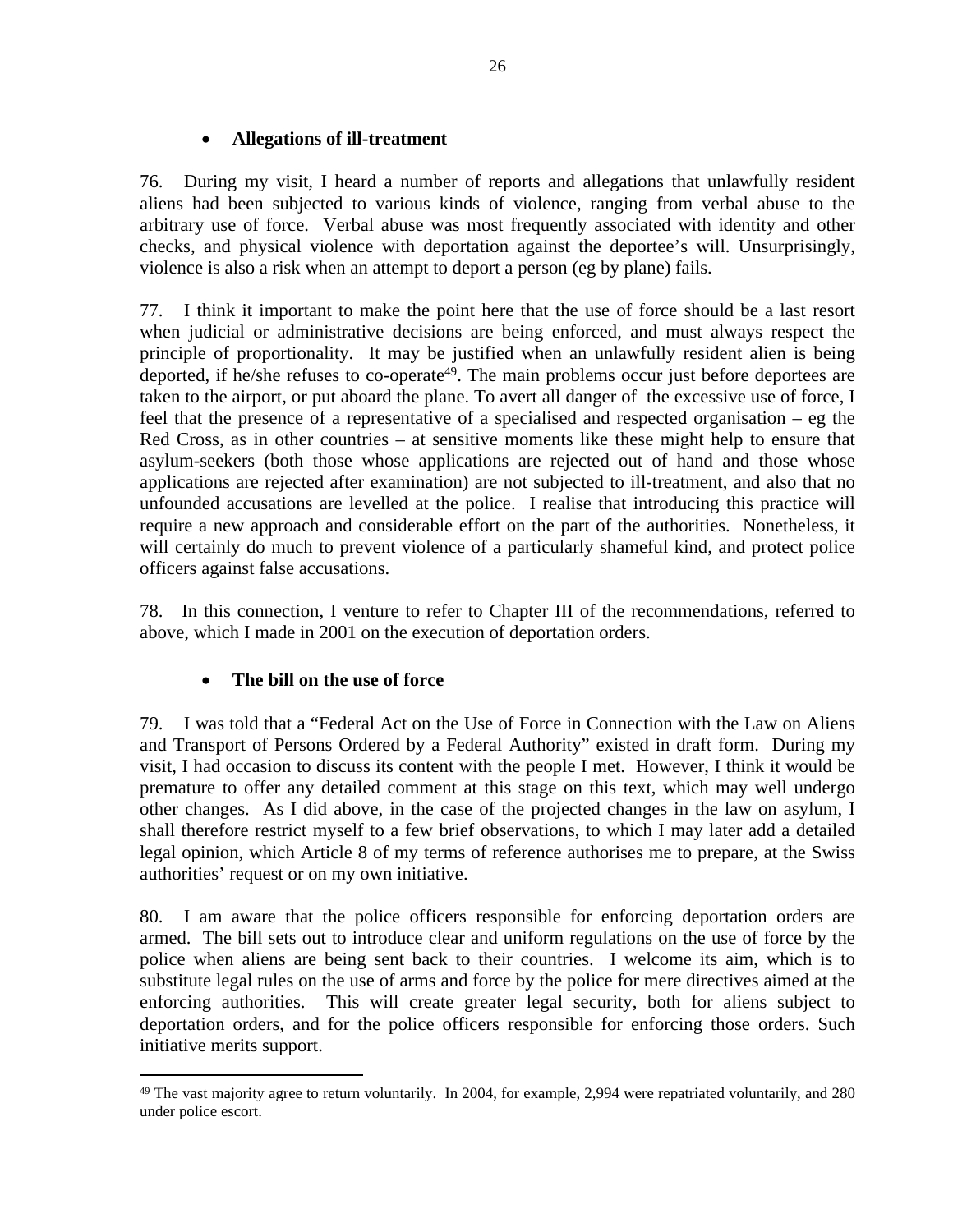81. As for the substance of the bill, I note, in the list of authorised weapons, that the use of stun guns (the famous "Tasers"), is being discussed in Switzerland. I made enquiries concerning the utility and necessity of using these weapons, and was told that they removed the need for firearms, which are far more dangerous. They can be used anywhere, even on board aircraft, and may make humiliating and uncomfortable means of restraint, such as handcuffing or tying, unnecessary. I see the force of these arguments, but remain somewhat sceptical regarding the need for these weapons. I have actually heard of fatal accidents with Tasers in other countries. I would accordingly ask the Swiss authorities to weigh the possible consequences carefully before including stun guns on the list of authorised weapons. I must admit that I found no great interest among the professionals, when I asked which police unit or senior police officer had asked for them.

82. There is one other aspect of the bill to which I have objections: its scope extends "to private services which carry out certain tasks for the authorities", since the Swiss Constitution does not forbid the State to delegate its monopoly on the use of force to private entities. In fact, private agencies are used when prisoners are being transported by rail. For my part, the possibility that stun guns may be used by persons employed by private agencies can only strengthen my objections to this provision in the bill.

## **II. TRAFFICKING IN HUMAN BEINGS**

## **A. Victim protection measures**

83. In 2002, the Federal Office of Police estimated that there were between 1,500 and 3,000 victims of trafficking in Switzerland, compared with roughly 120,000 for western Europe as a whole. The Office does not have more up-to-date figures. Combating and preventing trafficking in human beings and the smuggling of migrants are among the stated objectives of the Federal Council.

84. Switzerland has begun contributing to the international effort to combat this problem by signing the relevant UN conventions, which have not yet been ratified <sup>50</sup>.

85. On the domestic front, an Interdepartmental Working Group was set up in September 2000 by the Federal Justice and Police Department (DFJP) to consider whether the government should introduce further measures, in particular new statutory provisions, to combat trafficking in human beings<sup>51</sup>. The Swiss Co-ordination Unit against Trafficking in Human Beings and the Smuggling of Migrants (SCOTT), attached to the DFJP's Federal Office of Police, began

<sup>50</sup> In April 2002, Switzerland signed the additional protocols to the UN Convention against Transnational Organized Crime regarding trafficking in persons and the smuggling of migrants, as well as the Optional Protocol to the Convention on the Rights of the Child on the sale of children, child prostitution and child pornography.

<sup>&</sup>lt;sup>51</sup> More specifically, the Interdepartmental Working Group was meant to ascertain whether the definition of human trafficking given in Article 196 of the Criminal Code needed to be brought into line with international conventions and the legislation of neighbouring states and whether there were any gaps in other federal laws dealing with human trafficking, in particular the LAVI. It was also asked to look into the possibility of setting up an officially recognised body to counsel victims of human trafficking.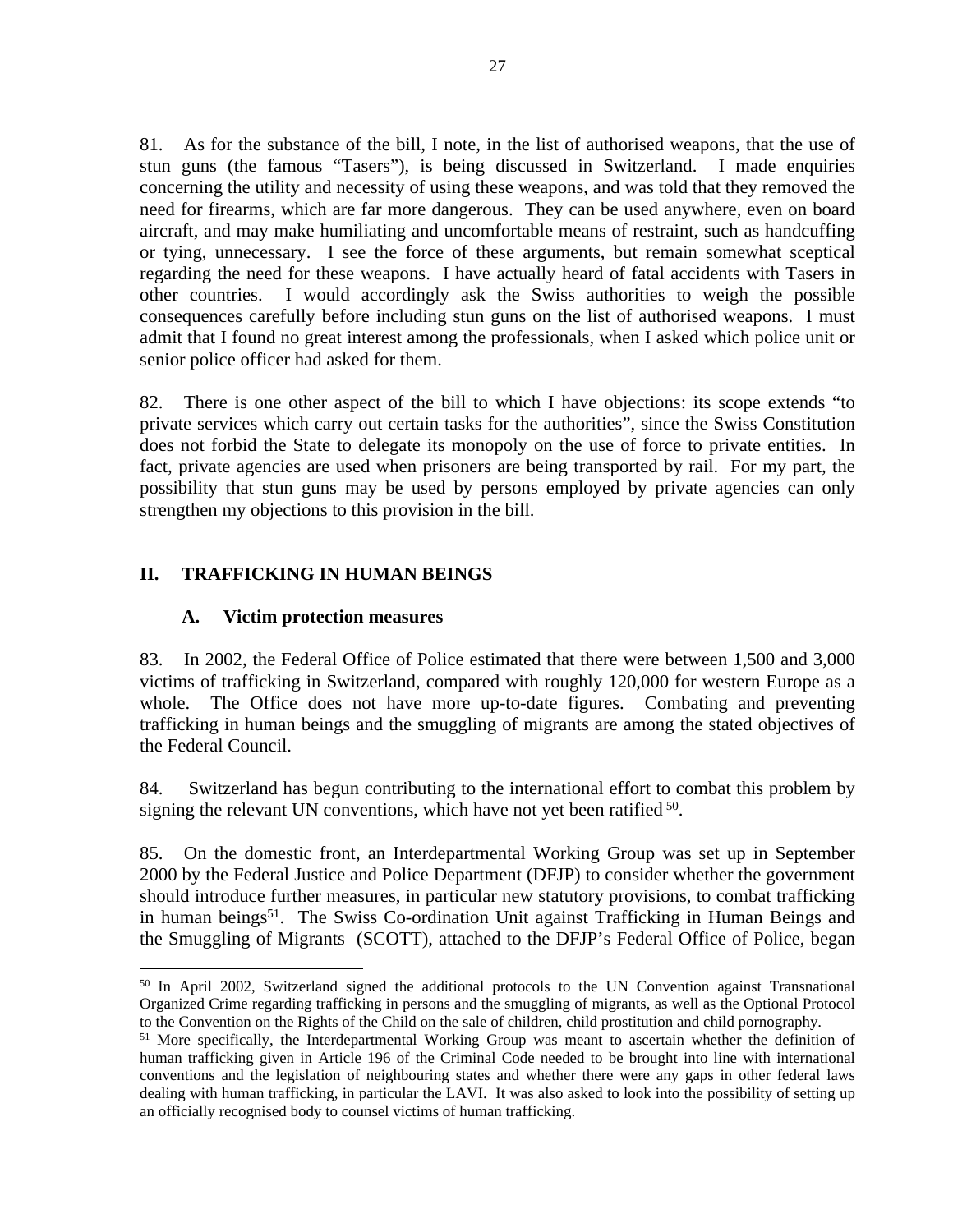operating in January 2003<sup>52</sup>. Effectively a follow-up to the Interdepartmental Working Group mentioned above, the SCOTT encompasses all the relevant authorities, at both federal and cantonal level, and has a permanent secretariat which is attached to the DFJP's Federal Office of Police. The SCOTT is charged with co-ordinating action in the field of prevention, criminal prosecution and victim protection, although the operational tasks remain the responsibility of the competent departments of the Confederation and the cantons, which are themselves members of the SCOTT. The unit is also responsible for ensuring co-operation between the authorities and the relevant organisations, including NGOs.

86. In addition, a new Commissariat to combat paedophilia, human trafficking and the smuggling of migrants (PMM) came into operation on 1 November 2003. Attached to FEDPOL, its task is to deal with current cases and to co-ordinate complex operations related to investigations conducted across several cantons or abroad. In complex cases involving child pornography, one of the tasks of the PMM Commissariat is to convince all its Swiss and foreign partners of the need to pursue a common approach and prepare comprehensive dossiers. This same Commissariat makes proposals on police tactics aimed at developing an overall strategy and joint initiatives so as to ensure unified action and effective co-ordination of the measures to be taken in the event of operations. It also provides back-up for the cantonal police during the operational phase and in the field of analysis. It is Interpol's contact in Switzerland for child pornography cases and is represented on Interpol's specialised permanent body on crimes against children.

87. On the normative side, the section of the Criminal Code on human trafficking (Article 196) is currently being revised. The definition of the offence is being extended to include not only trafficking for the purpose of sexual exploitation but also trafficking for the purpose of exploitation of labour (forced labour or services and slavery-like practices) and trafficking in organs. This is in keeping with the international definition of trafficking in human beings and is a welcome move in my view.

88. There have also been a number of notable developments in Switzerland as regards protecting the victims of trafficking.

In its decision dated 29 April 2002, the Federal Court ruled that someone who knowingly entered Switzerland to work as a prostitute, but whose precarious economic situation had been exploited and who had been deceived about the working conditions and opportunities for earning money, should be regarded as a victim of human trafficking.

As part of the overhaul of the Federal Act on Assistance for Crime Victims (LAVI) and the federal criminal procedure bill, lawmakers are currently looking at ways of facilitating access to victim support and improving existing arrangements for the protection of witnesses who give evidence in criminal proceedings.

<sup>52</sup> Notable examples of the SCOTT's achievements include an improvement in the state of awareness concerning the smuggling of migrants in Switzerland and an increase in the penalty for professional smuggling of migrants to five years' imprisonment in the new Federal Aliens Act (LFEE), which reclassifies the smuggling of migrants as a crime.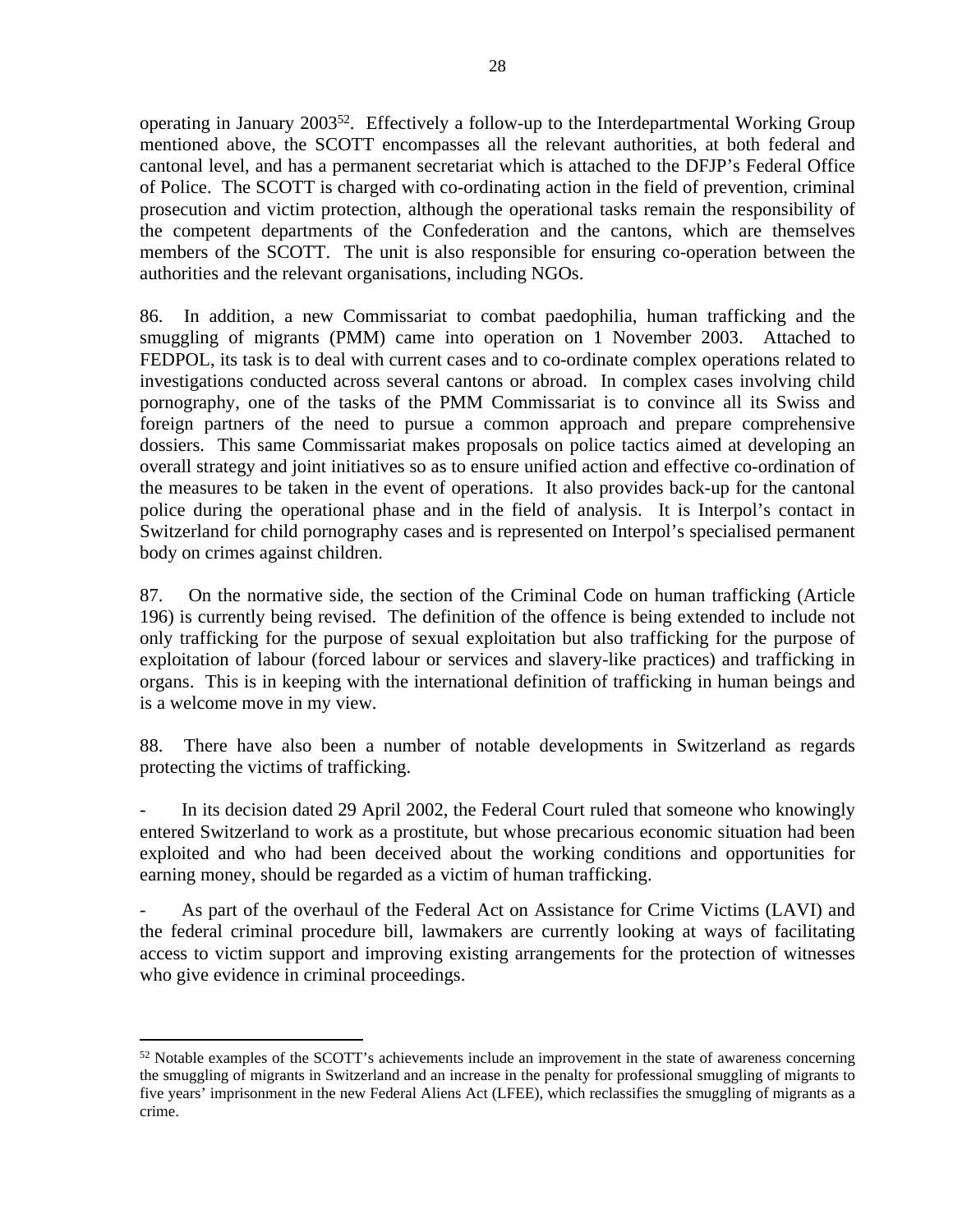The draft version of the new Federal Aliens Act expressly provides for exceptions to the conditions governing eligibility for residence permits to enable human trafficking victims to remain in the country, and also includes provision for assistance with return. In August 2004 the Federal Migration Office issued a circular to the cantons to regulate practice based on the current Residence and Settlement of Aliens Act (LSEE). The circular provides for a 30-day "cooling-off" period and introduces the possibility of issuing short-stay or residence permits for the duration of the criminal proceedings or in very grave personal circumstances.

In the cantons, "round table discussions" are working on models for co-operation between the prosecution authorities and the victim advice centres set up under the Federal Act on Assistance for Crime Victims<sup>53</sup> to deal with the victims of human trafficking. The purpose of this co-operation is to identify cases of human trafficking and protect the victims<sup>54</sup>. The governing bureau of the SCOTT is actively encouraging the setting-up of cantonal "round tables" and is supporting their activities by publishing a practical guide entitled "Co-operation arrangements for combating trafficking in human beings".

89. Some recommendations made by the Interdepartmental Working Group are still being debated. Examples include the recommendation to incorporate a fully fledged right of residence for human trafficking victims in the legislation on aliens, to exempt trafficking victims from punishment for any violations they may have committed in respect of orders issued by the Aliens Police<sup>55</sup>, the recommendation to review the case for introducing a witness protection programme beyond the criminal proceedings in order to help victims of trafficking, the introduction of an official duty to prosecute, the need to provide victim support as from the initial hearing rather than leaving it up to the individuals themselves to find protection, calls for a crackdown on undeclared employment and more funding for centres for battered women, which take in trafficking victims<sup>56</sup>. The Group has also called for ratification of the relevant international conventions (see above) and the setting-up of a free helpline to provide round-theclock assistance for trafficking victims throughout Switzerland.

90. The Federal Council basically agrees with the Working Group's assessment and acknowledges the validity of its recommendations.

<sup>53</sup> Under the LAVI, foreign nationals who are the victims of a crime in Switzerland are entitled to counselling at an LAVI advice centre, emergency help and other services prescribed by law. Under the LAVI and cantonal criminal procedure laws, crime victims who give evidence in criminal proceedings also have a number of procedural rights related to witness and victim protection.

<sup>54</sup> In 2000 official advice centres dealt with 62 human trafficking cases and 45 in 2001. Victims of human trafficking often have difficulty obtaining assistance due to ignorance and insecurity and the fact that, in many cases, they are in Switzerland illegally.

<sup>55</sup> Under existing legislation, the authorities can waive criminal prosecution only if the persons who entered Switzerland illegally are sent back immediately, or if they are refugees and "the seriousness of the action to which they are liable justifies crossing the border illegally".

<sup>&</sup>lt;sup>56</sup> As regards setting up agencies specifically designed to protect women victims of trafficking, this is considered unnecessary, the Swiss umbrella organisation for centres for battered women taking the view that such tasks can be performed by existing agencies.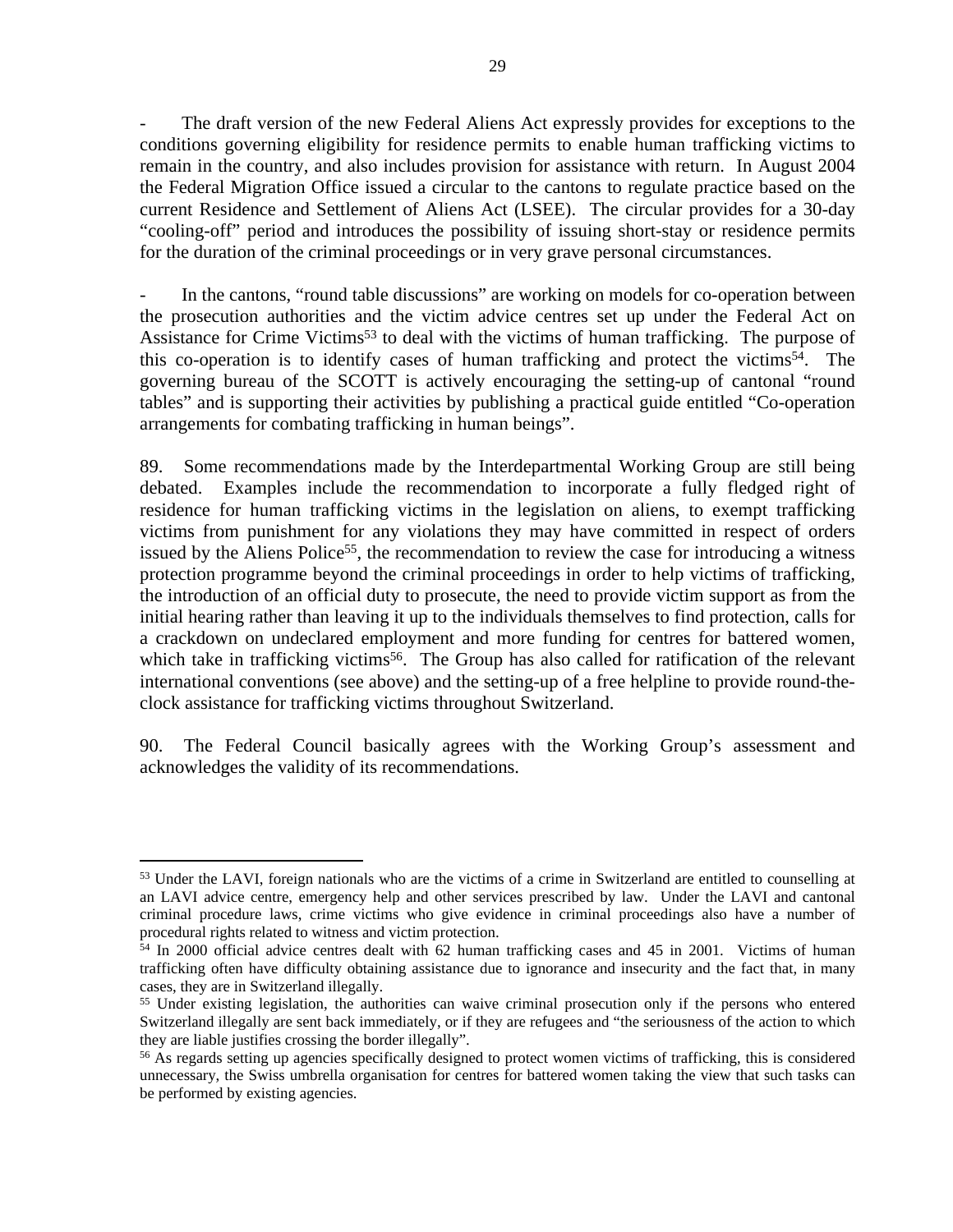91. It has not, however, taken up the recommendation to introduce arrangements that would grant victims a right of residence in certain circumstances. The argument being that the draft legislation on aliens expressly allows the authorities, as an exception to the general rules governing admission, to authorise short stays or issue residence permits in the case of victims of trafficking in human beings. According to the Federal Council, the idea is rather to find tailored solutions by proceeding on a case-by-case basis, bearing in mind any new provision for assistance with return and reintegration that might be available to victims of human trafficking.

92. The Federal Council has also chosen to disregard the recommendation to grant trafficking victims a statutory exemption from punishment for violations of the legislation on aliens, taking the view that if the victim was coerced into committing an offence, they can already claim exemption under the general provisions of the Criminal Code.

93. Given the appalling problem of human trafficking in many countries of Europe, I welcome the focused and serious debate that has taken place in Switzerland on this issue and the introduction of various measures to combat trafficking and protect the victims. I am confident that the concerted efforts of the various federal, cantonal and local agencies – in both the state and private sector – will bring about an improvement in the situation in the years ahead. There are, however, a number of points that need emphasising here.

94. It is important to note that the dual role of human trafficking victims really does call for two different types of protection: effective protection of their human rights and effective criminal action against the traffickers. It follows from this that victim protection – the victims being in many cases the only available witnesses – needs to go further than merely not punishing people for crimes in which they are also the victims. Victims of trafficking in human beings face a combination of problems when it comes to seeking protection from those who have abused and deceived them: they have little or no money; returning to their own country or fleeing to a third country in an effort to escape the traffickers is usually not an option open to them; they know that they are in Switzerland illegally and, if only for this reason, do not trust the host-country authorities who are meant to protect them. Most importantly, though, they are at serious risk from the perpetrators of the crime or crimes of which they are the victims. Hence the difficulty of placing victims/witnesses in a position where they can file a complaint and give evidence to the investigating officers and later in court. If Switzerland seriously wants to help these victims and deter and punish the traffickers, however, it must acquire the appropriate means. Police experts and others in Switzerland and elsewhere confirm that long-term protection in the host country or another safe country is an effective way of achieving this end.

95. I can only urge Switzerland to sign, ratify and implement as early as possible the future Council of Europe convention on action against trafficking in human beings, which provides a solid legal framework for protecting the victims of trafficking and prosecuting the traffickers. Once this convention comes into force, it will provide, in Article 12, a full range of measures to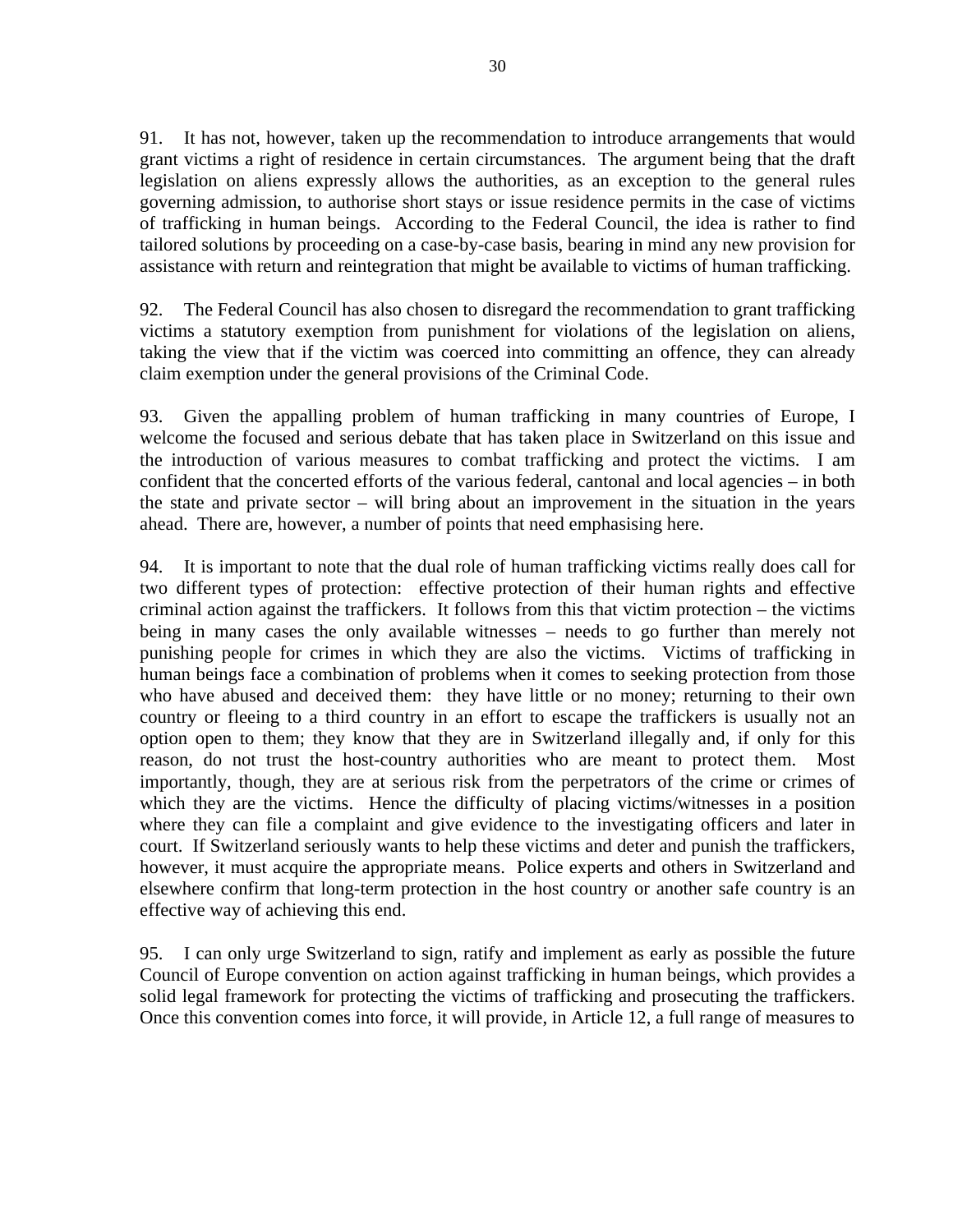protect the victims of trafficking, while also introducing, in Article 14, paragraph 1, a duty to issue victims with a residence permit<sup>57</sup> in cases where this is necessary, either because of the victim's personal situation or because they are co-operating in investigation or criminal proceedings. I urge Switzerland to be generous by introducing provisions in its domestic law to enable a residence permit to be issued in the two instances specified in the aforementioned Article 14, paragraph 1. Under Article 26 of the convention, moreover, states are required to provide in their domestic law for the possibility of not imposing penalties on victims for their involvement in unlawful activities in cases where they have been coerced, something that should help secure approval and implementation of the proposal made by the Swiss Interdepartmental Working Group referred to above<sup>58</sup>.

#### **B. "Cabaret dancers"**

96. The Federal Bureau for Equality between Women and Men has produced a leaflet for foreign women arriving in Switzerland with a permit to work as a "cabaret dancer" (permit L). The leaflet explains what cabaret dancing involves and makes it clear that employers cannot force dancers to engage in sexual intercourse with clients or perform acts of a sexual nature if they do not wish to. Nor do employers have the right to force dancers to consume alcohol with clients or engage in any other behaviour harmful to their health or dignity.

97. Permit L holders are further advised that this permit does not entitle them to work as prostitutes. Should inspectors find that a dancer is engaging in prostitution, she is liable to be deported.

98. Cabaret dancers are not permitted to engage in other types of employment. The permit is valid for 8 months per calendar year maximum, it being understood that this time-limit covers the total stay in Switzerland, irrespective of other reasons for remaining in the country (stay without gainful employment, accident or illness). Dancers cannot remain for longer than one month in Switzerland if they are not working as a cabaret dancer. This means that they must leave Switzerland at the end of the 8-month period and must spend at least 4 months in another country before re-applying for a cabaret dancer permit in Switzerland.

99. If the dancer comes from an EU country, the eligibility requirements for the permit are different (minimum age: 18 years instead of 20, 3-month, rather than 1-month, stay permitted after the contract of employment has expired in order to find a new job, possibility of changing jobs, right to family reunion if the individual concerned has suitable accommodation).

100. The arrangements described above have been examined by the Interdepartmental Working Group on Trafficking set up by the Federal Justice and Police Department in September 2000 (see above). The Group advised the Federal Council to keep the special status

 $57$  Once the residence permit has been issued, the victim will be entitled, under Article 12, paragraph 4 of the Convention, to receive a work permit, vocational training and education.

 $58$  Switzerland should not have any difficulty in signing and ratifying the said convention, particularly as the Swiss authorities have assured me that both the existing law (thanks to an ODM circular dated 25 August 2004) and the draft version of the new Aliens Act meet the requirements of the Convention with regard to migration.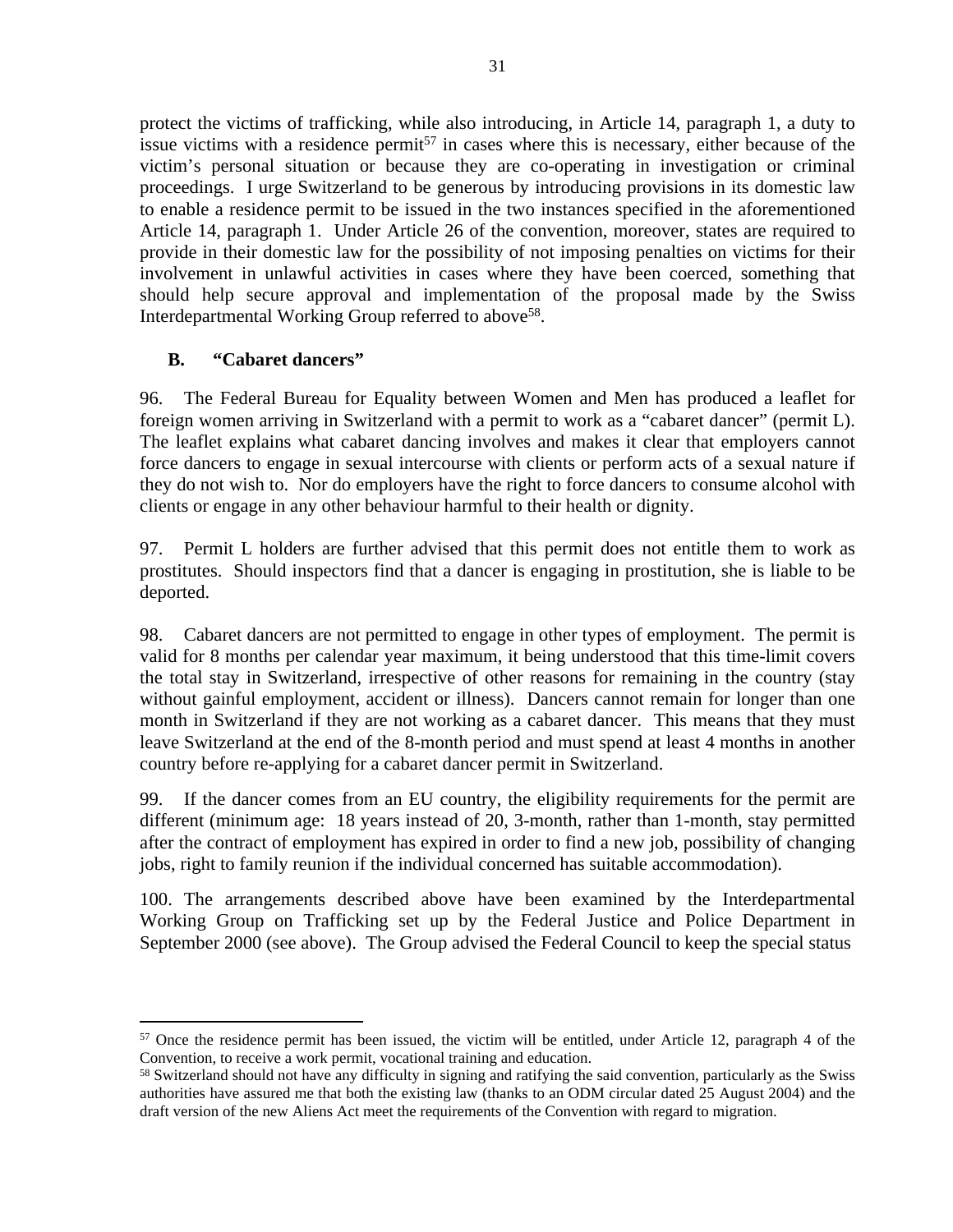enjoyed by cabaret dancers, arguing that to abolish it would effectively drive the women underground, where they could not be monitored. The Federal Council has taken up this recommendation.

101. The publication of a leaflet for holders of the work permit for cabaret dancers, informing them in detail of their status, rights and obligations is in my view a positive move *per se.* It is, however, important to ensure that the status of cabaret dancer is not, as has been suggested to me, merely a front for prostitution, using women supplied by traffickers. It is precisely in order to prevent these activities from being carried on illegally that the cabaret dancer status has been maintained. The Swiss authorities can thus take steps to ensure that the dancers' activities, which are entirely legal, do not infringe the right to human dignity, Swiss law and the professional rules and regulations. I would therefore urge the Swiss authorities to conduct thorough, routine inspections of establishments where cabaret dancers operate. This would help to detect any instances of forced prostitution or trafficking, in which case the authorities should offer the victims adequate protection and institute the necessary investigations and criminal proceedings against those responsible for the illegal activities, be they employers, pimps or traffickers.

102. My attention has also been drawn to the fact that the insurance arrangements for cabaret dancers place them at a disadvantage in that they are obliged to contribute to unemployment insurance, invalidity and old age pension schemes even though their status prevents them from claiming the relevant benefits when the time comes<sup>59</sup>.

#### **III. THE SITUATION AS REGARDS VICTIMS OF DOMESTIC ABUSE**

103. I was pleased to note the major efforts that have been made in Switzerland over the past few years to prevent and punish violence between partners and violence committed within the family. Under an amendment to the Criminal Code introduced on  $1<sup>st</sup>$  April 2004, for example, sexual coercion and rape are now classed as an offence subject to automatic prosecution, as too are physical injury, repeated assault and threats made between spouses or between homosexual or heterosexual partners. This reform will undoubtedly have a deterrent effect and the fact that in future, such offences are to be prosecuted automatically will come as a relief to the victims, who are often at serious risk from the abusive partner. I also welcome the decision in some cantons to systematically evict perpetrators of domestic violence from the family home, an arrangement that, under a parliamentary initiative, could be incorporated in the Swiss Civil Code<sup>60</sup>. Although standards of police training vary from canton to canton, it would appear that

<sup>&</sup>lt;sup>59</sup> Thus, if a dancer loses her job, she will be entitled to unemployment benefit only if she has worked in Switzerland and paid contributions for at least 12 months in the previous two years. Because of the eligibility requirements for permit L, the dancer will be unable to meet this condition. If she becomes incapacitated during her stay in Switzerland, she will not necessarily be entitled to invalidity benefit, even if she has paid contributions because in order to qualify, she must have contributed for one year and be resident in Switzerland. As regards old-age and invalidity pension (AVS), she will not be able to claim that either because if she leaves Switzerland to return to her country of origin when her contract ends, she will not be resident in Switzerland at the time of retiring and will therefore not be entitled to an old-age pension.

 $60$  Initiative by Ruth Gaby Vermot-Mangold (Socialist Party, Bern) to introduce a new rule on protection against violence, to be included in Article 28 of the Civil Code.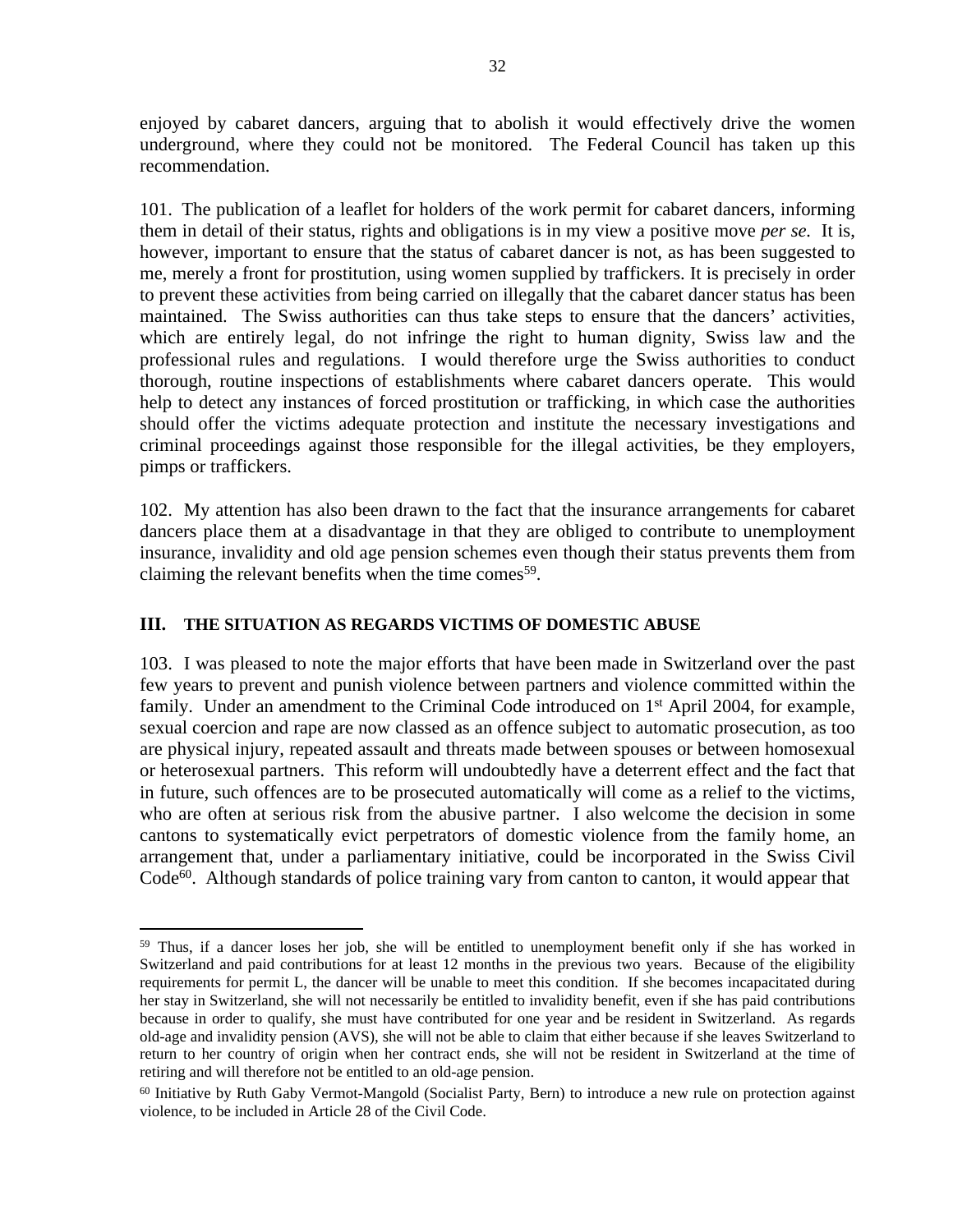serious efforts have been made in this area pretty much everywhere in Switzerland. As well as the commendable action taken by the authorities, it is also important to recognise the tremendous work done by associations and foundations, such as those which I visited in Lugano and Lausanne.

104. The case of non-EU nationals once again poses problems when it comes to combating domestic abuse. The reason lies in two statutory provisions which have adverse effects on the individuals concerned. Both provisions have to do with the conditions governing the issue and withdrawal of residence permit B. This permit, which is valid for one year, is issued to persons who marry a Swiss national or an EU national living in Switzerland. Among other things, it entitles them to freely seek employment and to bring to Switzerland any children under the age of 18 who were born out of wedlock, or who are the children of a previous marriage. In an effort to combat marriages of convenience (marriage solely for the purpose of obtaining a Swiss residence permit), permit B is withdrawn if the marriage lasts less than five years, no matter what the reasons for the divorce.

105. Common sense, which is unfortunately borne out by comments from those working the field, suggests that this rule leaves foreign victims terribly vulnerable to abusive Swiss partners, because if they end the relationship they must leave the country as well. In practice, the situation is even worse, because merely by applying for social assistance – such as refuge in a centre for battered women, for example – permit B holders are liable to have their permits withdrawn. This state of affairs has long been explicitly condemned by organisations and professionals working in the field. I therefore strongly urge the Swiss authorities to swiftly introduce changes to existing law and practice in order to prevent victims of domestic violence from being deprived of their residence permits and so free them from the clutches of abusive spouses.

106. The Swiss authorities have assured me that residence permits can be extended even after the marriage has ended in order to avoid cases of unduly harsh treatment and that the relevant bodies have a wide measure of discretion in making their decisions, under the statutes and treaties with foreign countries (Art. 4 LSEE). Consideration, it would seem, is given to the following factors: length of stay, personal ties with Switzerland (especially if there are children), occupational status, economic situation and state of the employment market, personal conduct, degree of integration. Consideration is apparently also given to the circumstances that led to the breakdown of the marriage or partnership. If it appears from this examination that the authorities cannot reasonably insist that the person who came to Switzerland for family reunion purposes remain in the relationship, not least because of the illtreatment they have suffered, due account will be taken of this fact when making the decision. The Swiss authorities agree, however, that the cantonal authorities normally apply these rules, which can prevent spouses from being deprived of their residence permits, only to a very limited extent. This state of affairs has long been condemned by associations and professionals as well as by members of Parliament. In this context, the Goll parliamentary initiative (96.461) on the specific rights granted to migrants drew my attention. It seeks to amend the federal laws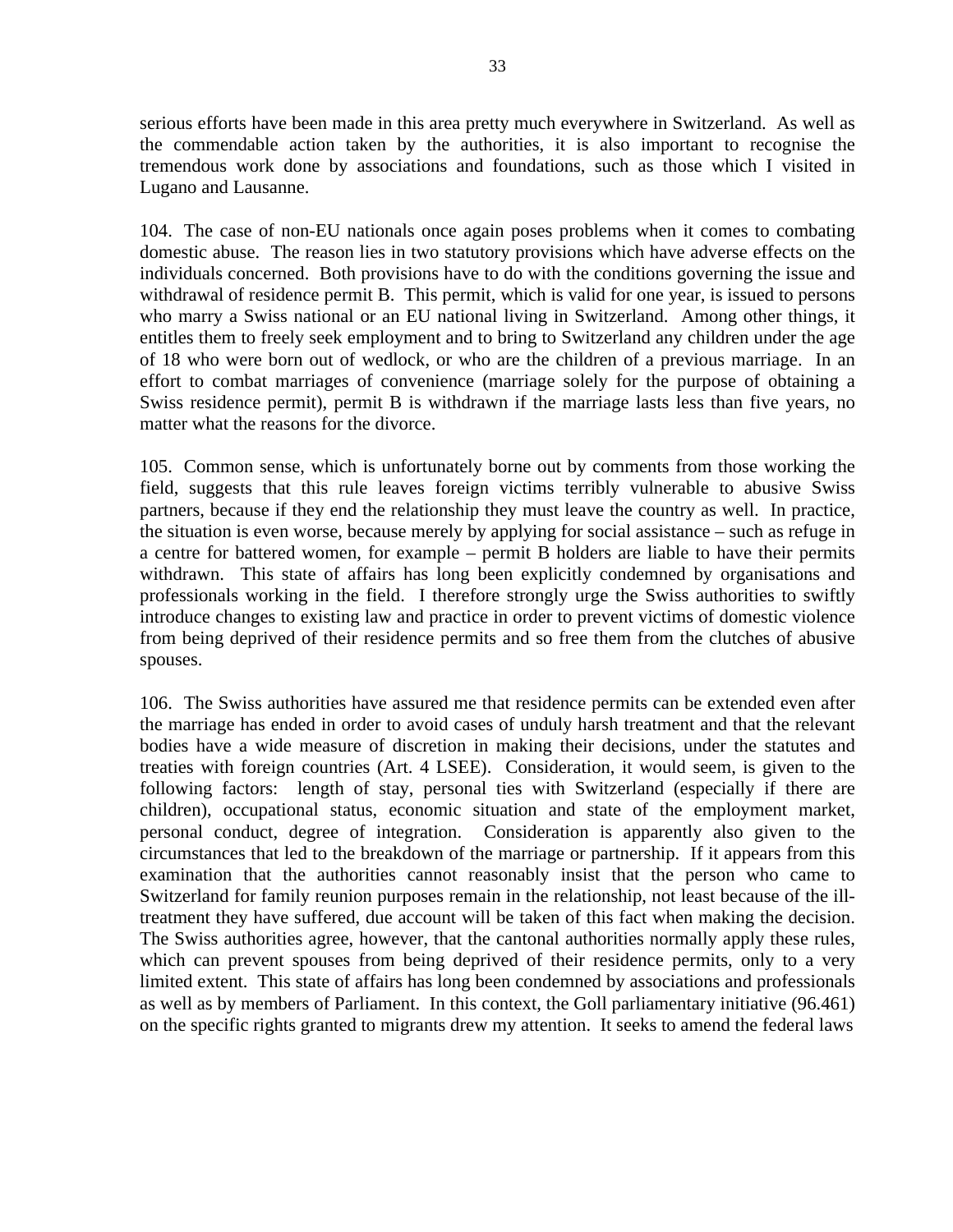on the acquisition and loss of Swiss nationality and on the residence and settlement of aliens. It is proposed that women migrants be given an independent right of residence and right to work, by granting them this right in person, irrespective of their marital status. I welcome this move and wish it every success.

## **IV. RACISM AND XENOPHOBIA**

## **A. Public attitudes**

107. It is not my intention here to list examples of shameful racist or xenophobic acts committed by private citizens against foreigners, especially foreigners with dark skin. The fact is that Swiss newspapers, the reports published by Swiss and other NGOs and the information received from the Council of Europe's European Commission against Racism and Intolerance (ECRI) and other international authorities all point to a worrying level of xenophobia, intolerance and racism among the Swiss population. The ways in which these attitudes are expressed range from verbal abuse to physical attacks on foreigners, including children.

108. During my visit and from interviews with the heads of the agencies responsible for combating these problems, I sensed just how seriously the Swiss are taking the situation and how hard they are trying to stem the rising tide of racism. Unfortunately, their voices often go unheard, as in the case of the warnings issued by the Federal Commission against Racism (CRF) and the Federal Commission for Refugees concerning the impact of NEM decisions which, in their view, increase racism by marginalising the foreign nationals concerned.

## **B. Certain political campaigns**

109. If we are to avoid an upsurge in discrimination or out-and-out racism in a particular country, it is up to the authorities, politicians and their parties to set an example. The Federal Commission against Racism (CFR) and other sources have drawn my attention to a poster used by one of the main Swiss parties in its campaign for the referendum held on 26 September 2004 on proposals to relax the naturalisation rules. The poster shows different-coloured hands grabbing Swiss passports. Quite apart from the question of taste, I must caution against propaganda of this kind, which instead of contributing to the democratic debate about a particular political project, merely fuels xenophobic sentiment.

110. The same applies, albeit to a lesser extent, to citizens' associations across the political spectrum. An advertisement published before my visit by the "Committee against mass naturalisation" in Zurich canton claimed that Muslims posed a threat to Switzerland because of their high birth rate. The supposedly objective nature of this advertisement should not disguise the fact that an entire section of the population, whose only common feature is that they belong to the same religious community, have had their image publicly tarnished.

## **C. Allegations against the police**

111. Another complaint – which I hear increasingly frequently in Council of Europe member states – concerns unacceptable behaviour on the part of the police against persons of foreign appearance. In the case of Switzerland, the most common complaint about police behaviour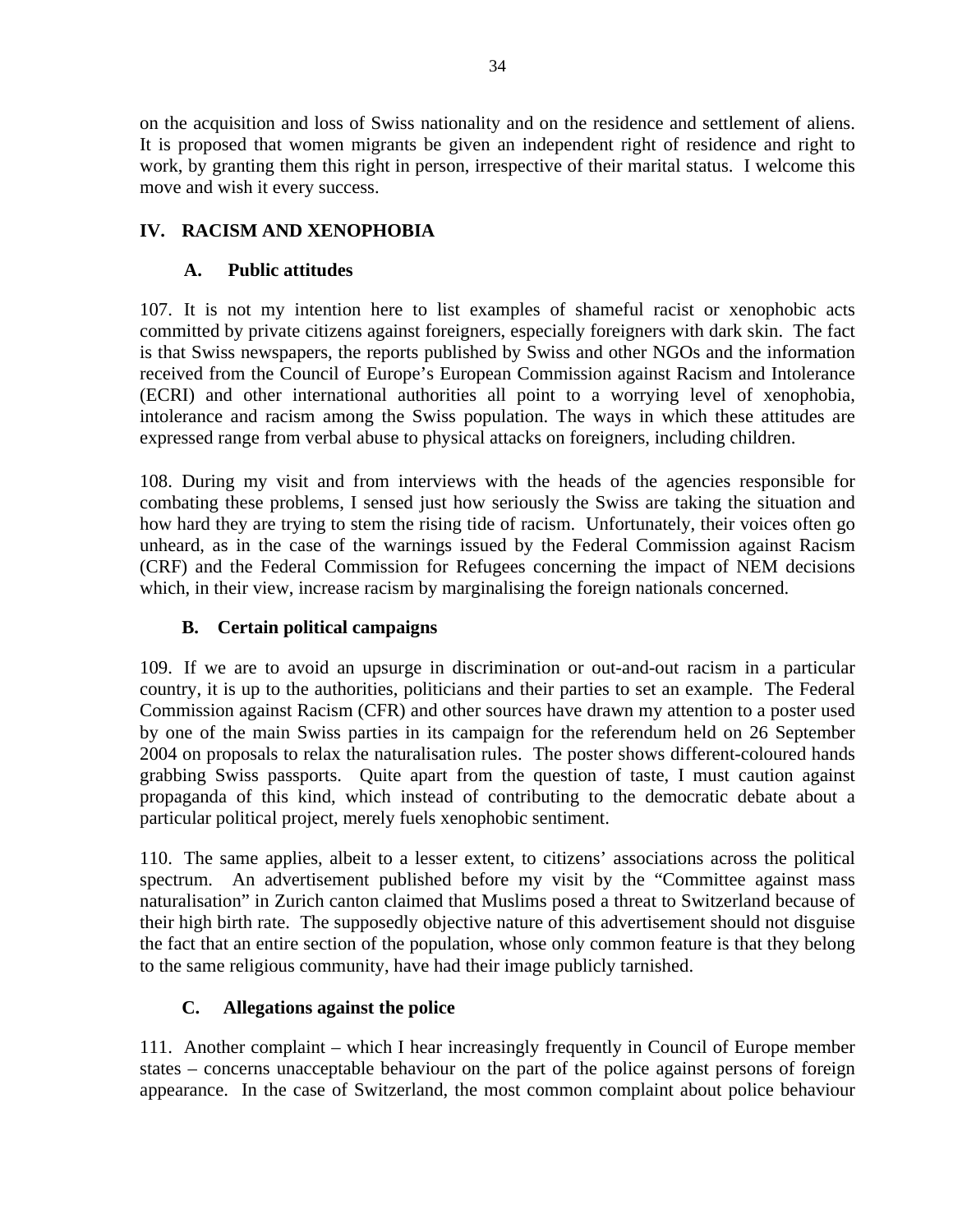concerns the practice of tossing a person's papers at their feet rather than handing them back; when challenged about their behaviour, the officers involved claim the papers simply slipped out of their hands. There have also, however, been allegations of verbal and even physical abuse, involving patently wrongful or disproportionate use of force<sup>61</sup>. Such behaviour, which is directed mainly against dark-skinned people, has been reported to me not only by the victims but also by Swiss "natives" – of all ages, backgrounds and political beliefs – who said they were deeply shocked by what they had seen. It appears, too, that no firm action is taken when complaints of racism are made against the police. According to NGOs, none of the 134 complaints filed in 2004 in the canton of Geneva concerning racist abuse was properly investigated and all of the files have been closed $62$ .

112. It is true that when dealing with cases involving foreign nationals, the police often come up against the problem of "culture shock". Likewise, the behaviour of certain foreigners towards the police may be quite normal in their country of origin, but entirely inappropriate for Swiss officials who are liable to "misinterpret" it, with regrettable consequences. I was very pleased, therefore, to hear about initiatives such as that described to me in Bellinzona and which involves organising regular contact meetings between police officers and the "heads" of immigrant groups. Explaining each other's "codes", their responsibilities, fears and expectations makes for a better understanding of situations involving the police and foreigners and helps prevent people from overreacting in a way that everyone will later regret.

.

113. As well as schemes of this kind, I believe there is also an urgent need to review the procedures available to individuals who suffer or witness racist violence on the part of police officers (or other officials), so that they can file a complaint quickly without risk of reprisals. This complaints route would be in addition to the option of going to court, which victims and witnesses are often loath to do because they are afraid or because of the difficulty of proving allegations against sworn public servants. The kind of arrangements that I have in mind are non-judicial ones, involving persons who are independent from the authorities and who enjoy considerable moral authority among the public at large as well as the authorities. One option would be to have ombudspersons, whose job would thus be to notify the competent authorities of any abuse which they might find to have been committed, based on the information received.

<sup>&</sup>lt;sup>61</sup> I was shocked to hear reports of cantonal police taking individuals who are the subject of NEM decisions into the woods, beating them and leaving them there. Obviously I have no way of verifying these claims but they are too numerous for me not to take notice.

 $62$  In one instance, it was the court which forced the prosecution service to reopen the case after finding that the complaint, even though it was supported by a medical certificate, had been dismissed without any investigatory measures being taken. The Geneva cantonal authorities have provided the following statistics for 2004: in total, 52 criminal complaints were filed against the police; of these, 17 cases were closed with no further action being taken, 33 are still pending, one complaint was withdrawn and one resulted in a conviction. These 52 complaints concern all kinds of allegations against the police, and not just complaints about racial discrimination. I note that this information only partially refutes the NGO reports, since there is no indication of how the complaints about racist acts were dealt with. In these circumstances, I am pleased to see that in Geneva canton there is a person chosen by the State Council from outside the administration, who is responsible for examining reports of illtreatment. Where appropriate, this person institutes preliminary administrative inquiries and gives his opinion to the head of department (cf. Section 38 of the Geneva Police Act – Procedure in case of allegations of illtreatment).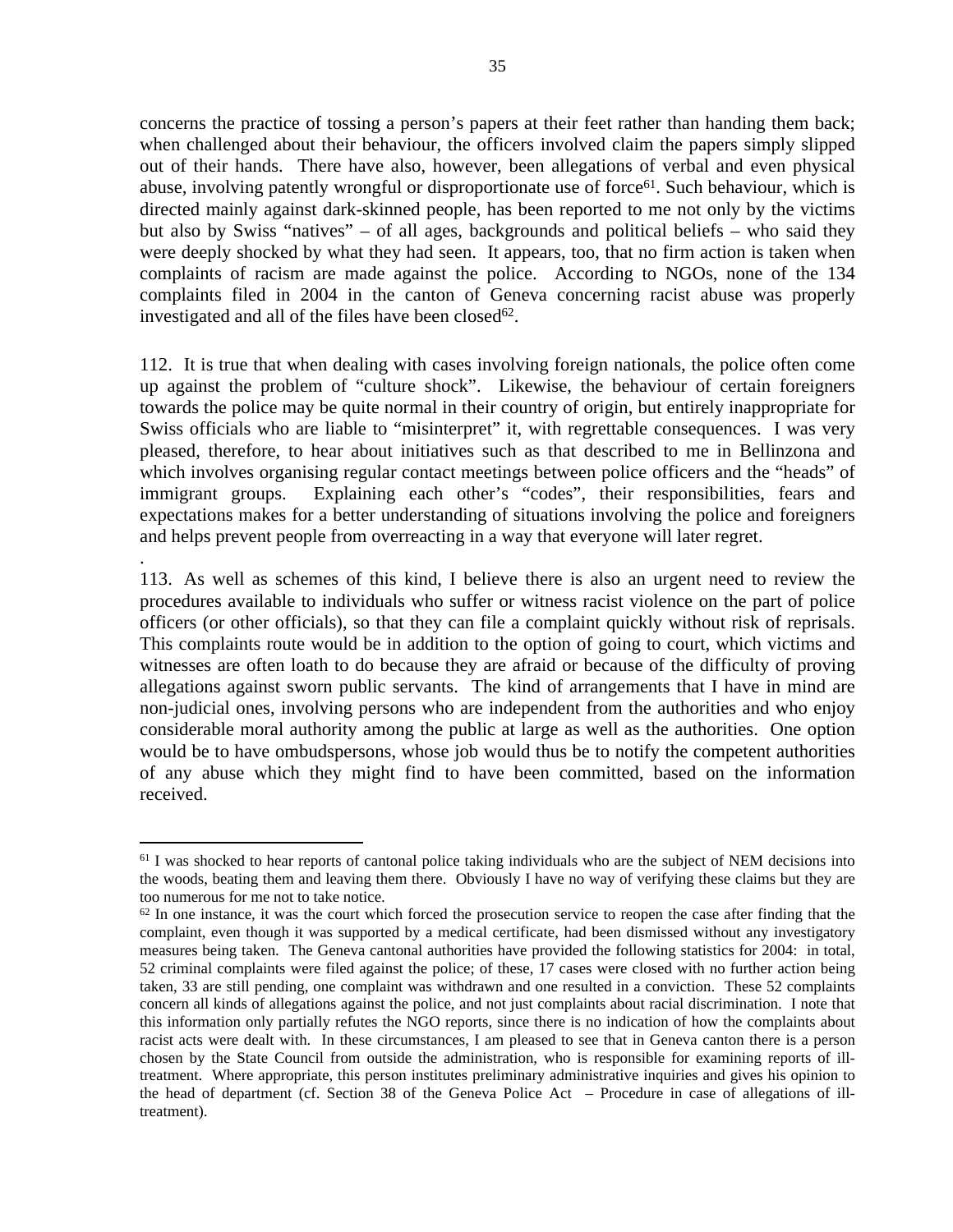#### **V. INDEPENDENCE OF THE JUDICIARY**

#### **A. Status of the Attorney General of the Confederation**

114. The Attorney General of the Confederation heads the Swiss prosecution service, a federal public agency that both investigates and prosecutes crimes and offences committed against the federal government or the community and cases involving organised or economic crime of an international or supra-cantonal nature<sup>63</sup>. In this last instance, the jurisdiction of the Attorney General is subsidiary to that of the cantons. The Attorney General's Office is further required to comment on any draft conventions, treaties, laws and ordinances of the Confederation which contain criminal law or criminal procedure law provisions, to conduct the procedure for obtaining the necessary approval to institute proceedings against Confederation officials accused of offences in connection with their work or their official position $64$  and to respond to any parliamentary questions pertaining to its sphere of activity.

115. In its criminal prosecution work, the Attorney General's Office is assisted mainly by the Federal Criminal Police, attached to the Federal Office of Police (FEDPOL) and, to a lesser extent, by the cantonal police. In most cases, responsibility for conducting enquiries into and prosecuting cases is delegated to the cantonal criminal authorities, either at the start of the investigation or afterwards, with the Attorney General's Office retaining the right to appeal against any decisions taken at cantonal level. Only in cases which are of particular importance in terms of the alleged offences or in terms of policy are criminal proceedings conducted entirely at federal level – i.e. criminal police investigation, preliminary judicial inquiries and prosecution by the Attorney General before the Federal Criminal Court. Indeed, back in 1999, as part of an "efficiency measure", the Swiss parliament transferred organised crime, money laundering and corruption cases from cantonal to federal jurisdiction. In the case of "conventional" economic crime (obtaining by false pretences, document fraud, etc), the principle of subsidiarity comes into play and the Confederation may conduct the investigation only if no canton has been assigned the case or if a canton asks the Confederation to take over the case.

116. If I seem to be dwelling in some detail on the powers and responsibilities of the Attorney General of the Swiss Confederation, it is because I wish to stress how important it is that these be exercised without interference from the political authorities. During my visit, I was told that proposals had been made, which sought to reduce the independence of the Attorney General,

 $63$  Among the offences which come under federal jurisdiction are offences committed on board an aircraft, offences committed by means of explosives, electoral fraud, offences against public authority and against the administration of justice.

<sup>64</sup> In order to institute criminal proceedings against a government official (offences committed by federal employees in the performance of their duties), authorisation is needed. This authorisation may be refused if the official's behaviour is clearly not punishable or if the offence is a minor one, requiring merely disciplinary action. The purpose of this prior authorisation is to protect federal employees from wrongful accusations. Depending on the circumstances, the Attorney General's Office will either decide the case itself or prepare the decision of the Federal Justice and Police Department (DFJP).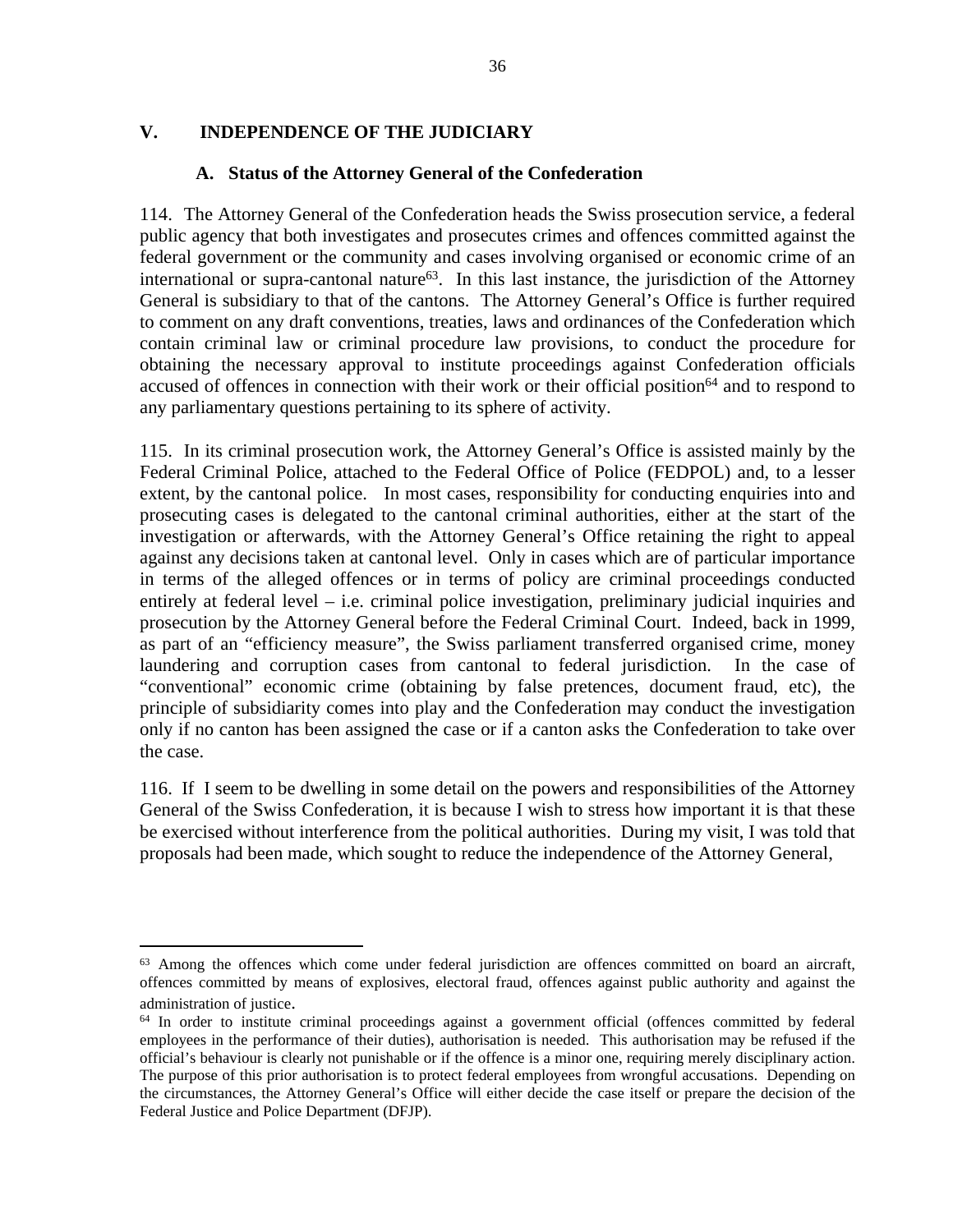giving the Federal Justice and Police Department (DFJP) more control over the office. This heightened scrutiny would apply not only to the Attorney General's budget, but also to the appointment of his prosecutors and would go so far as to include an element of "technical supervision" of his work.

117. Certainly, a comparative look at the status of prosecutors in Europe offers little evidence that prosecutorial independence is the norm, with many systems continuing to maintain more or less close ties between the prosecution service and the executive. The fact is, however, that when it comes to protecting individuals in their dealings with the administration, it is best if prosecutors maintain a certain distance from the latter. It will be recalled here that under Recommendation Rec (2000) 19 of the Committee of Ministers to member States on the role of prosecution in the criminal justice system, States are required to take appropriate measures to ensure that public prosecutors are able to perform their professional duties and responsibilities without unjustified interference (cf. Article 11). Article 16 of the same Recommendation further states that public prosecutors should be in a position to prosecute without obstruction public officials for offences committed by them, particularly corruption, unlawful use of power, grave violations of human rights and other crimes recognised by international law. Under Article 13, paragraph f of this instrument, individual instructions not to prosecute should, in principle, be prohibited. This doubtless explains why there is a growing trend in Council of Europe member States towards a more independent prosecution service, contrary to what seems to be happening in Switzerland at present.

#### **B. The Federal Court**

118. In Switzerland, the function of Supreme Court is performed by the Federal Court in Lausanne and the Federal Insurance Court in Lucerne. In 2004, the Federal Criminal Court was set up in Bellinzona.

119. Federal judges are elected by the Federal Assembly on the basis of linguistic, regional and political criteria. Their term of office is six years and is renewable. In theory, the office of federal judge is open to all Swiss citizens. Legal training is not essential but in practice, it is the norm. Federal judges cannot be removed from office, the only avenue open to members of parliament is not to re-elect them. Candidates for the office of federal judge are, in practice, nominated by a political party<sup>65</sup>, but once in office, they are required to be completely independent and neutral. The breakdown of judges along party lines has traditionally reflected, to a greater or lesser extent, the breakdown of parties in the Federal Parliament. Given the small number of judges in the Federal Court, only the larger parties are represented there among the ordinary judges.

<sup>65</sup> Since December 2002 (Parliament Act of 13 December 2002, RS 171.110, Article 40a), it has been for a parliamentary committee (the Judicial Committee) to invite applications for vacant judges' posts through a public competition and to present parliament with its proposals for electing federal judges. The candidates are no longer officially nominated by the parties, therefore.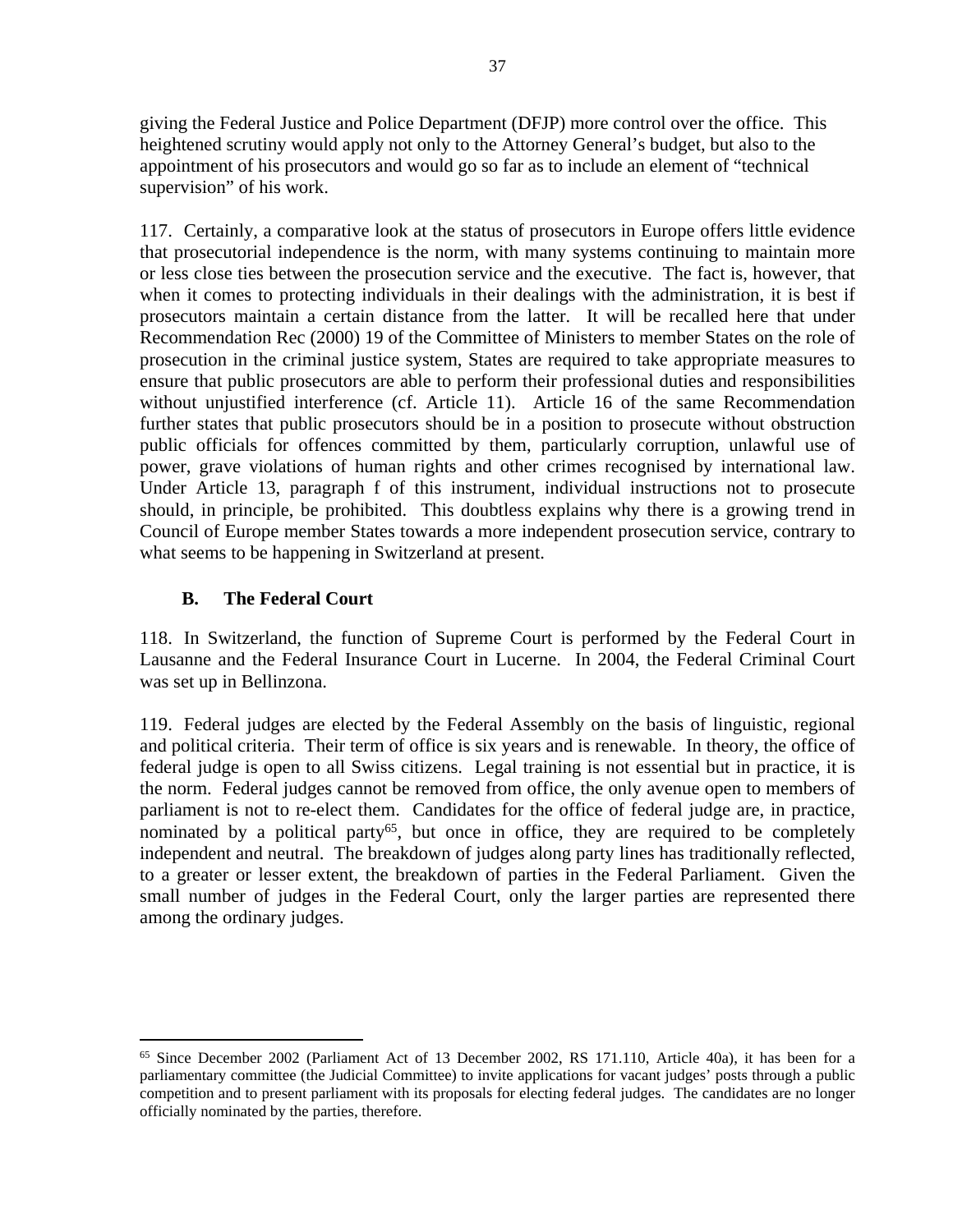120. One of the functions of the Federal Court is to rule on the conformity of rules and acts adopted by cantonal authorities in relation to higher norms, ie federal law, the Constitution and directly applicable international treaties. It is in this way that any conflicts of rules in the Swiss Confederation are resolved and the Federal Court performs a constitutional role.

121. Such was the background to the ruling of 9 July 2003 on popular votes organised in the municipalities concerning the naturalisation of various applicants for Swiss nationality<sup>66</sup>, in which the Federal Court held that the conflict between the fundamental rights of the applicants (in particular the prohibition of discrimination, the right to be heard and respect for private life) and the political rights of citizens (in particular the right to be fully and accurately informed about the subject of the poll in order to safeguard the freedom to vote) should be settled in favour of the fundamental rights of the applicants. The judges noted that decisions not to grant naturalisation must be duly justified, which was not possible in the case of decisions made through the ballot box.

122. The Federal Court's role as a Constitutional Court is limited, however, by Article 191 of the Swiss Constitution which prohibits it from reviewing (*in abstracto*) the constitutionality of any rules laid down by the federal agencies. This was a conscious decision by the authors of the Constitution to favour the federal popular will over any unconstitutionality of federal rules, an unconstitutionality that might even result in a violation of the fundamental rights of individuals. From this point of view, the legislature clearly has primacy over the judiciary. In the Swiss constitutional system, fundamental rights take precedence over political ones at cantonal and municipal level – in the name of federalism and respect for higher law – but this primacy is reversed at federal level. The Federal Court cannot therefore be called on to assess the validity of a "popular initiative", which, under the current rules, may be launched only for the purpose of revising the Constitution. Instead, this is a task for Parliament, which must consider whether the unity of form, content and *jus cogens* have been respected.

123. For the past ten years or so, however, the Federal Court has been constructing, in the human rights field, a case-law that draws on international law to examine any decisions based on federal laws which might violate directly applicable international treaties. In choosing to interpret its role in this way, the Federal Court has incurred the wrath of various sections of the political community who point to the danger of "rule by judges" and insist that the popular will and democracy must come first, even if expressing them leads to a violation of human rights.

<sup>66</sup> Official Collection of Federal Court Judgments, 129 I 217 and 129 I 232. It will be noted that the five members of the 1st Public-Law Division of the Federal Court, representing the main political parties, took this decision unanimously. In judgment ATF 129 I 217, the Federal Court set aside the decision of the cantonal government which had dismissed an appeal against a popular vote; under the terms of the Federal Court judgment, it was subsequently for the cantonal government to determine what action should be taken on the applicant's naturalisation procedure. In the other judgment (AFT 129 I 232), the Court dismissed an appeal against a cantonal government decision which declared invalid a municipal popular initiative calling for naturalisation decisions to be made by the electorate through the ballot box.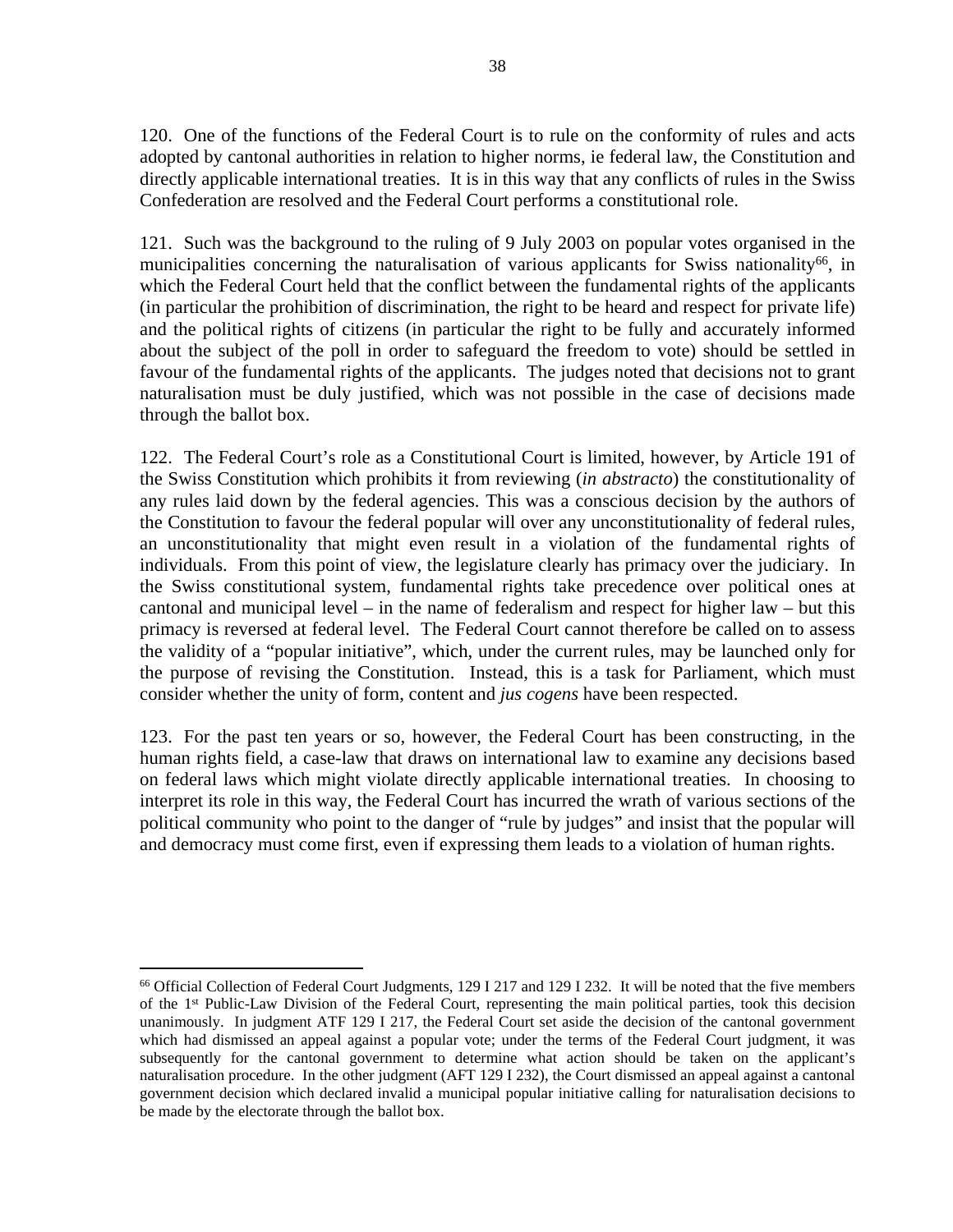124. In addition to these political discussions and the aforementioned decisions of the Federal Court, there have been a few other decisions where the Federal Court has recently sought to protect the human rights of foreign nationals, thus bucking a certain trend in public opinion. Examples include a judgment handed down in May 2004, which found that racist remarks made at a gathering of an association were not, strictly speaking, in the private sphere and so came under the definition of public discourse as covered by Article 261 bis of the Criminal Code<sup>67</sup>. This provision was adopted by the Federal Parliament and the people in 1994 to take account of Switzerland's obligation, having ratified the UN Convention on the Elimination of All Forms of Racial Discrimination, to introduce criminal penalties for racist behaviour. At the time of the parliamentary debates leading up to the adoption of the provision, and in the referendum campaign that preceded the popular vote, one political party claimed that the new rule violated freedom of expression, in seeking to sanction speeches made in public places, ie outside the private sphere as constituted by the family and friends. Speaking through one of its MPs and a press release, this same party reacted to the Federal Court's verdict by saying that the court decisions made since 1994 had caused the law to move in a direction that was out of step with the popular will of the day.

125. Since the aforementioned judgments of July 2003, some federal, cantonal and municipal parliamentarians have protested against what they see as unacceptable encroachments on the popular will by federal judges. The judges of the First Division which delivered the two judgments have been threatened with non-re-election. I have also been told that Federal Court judges have been warned that the rules guaranteeing them a pension in the event of non-reelection could be abolished. To my knowledge, such conduct was hitherto unheard of in Swiss political life. It amounts to a defiance of the judiciary that goes beyond respectful dissent and could be seen as an unacceptable attack on the independence of judges, which in turn guarantees impartial treatment of the cases before them, which often have a human rights element.

126. In my opinion, the debate that pits citizens' democratic rights against human rights is an artificial one in that all rights are exercised within the constitutional framework which stipulates how they are to be exercised and to what extent. I must also express my concern over the confrontation that seems to be developing between the highest Swiss judicial authority and leading members of the executive and legislature. It is very rare for the President of the Supreme Court of a Council of Europe member state to openly share such concerns with me. I urge Swiss politicians to respect their country's Supreme Court judges and their decisions, including the ones they do not like. In a law-governed state, it cannot be otherwise.

<sup>67</sup> Judgment 6S.318/2003 of 27 May 2004, the grounds for which were published in August 2004.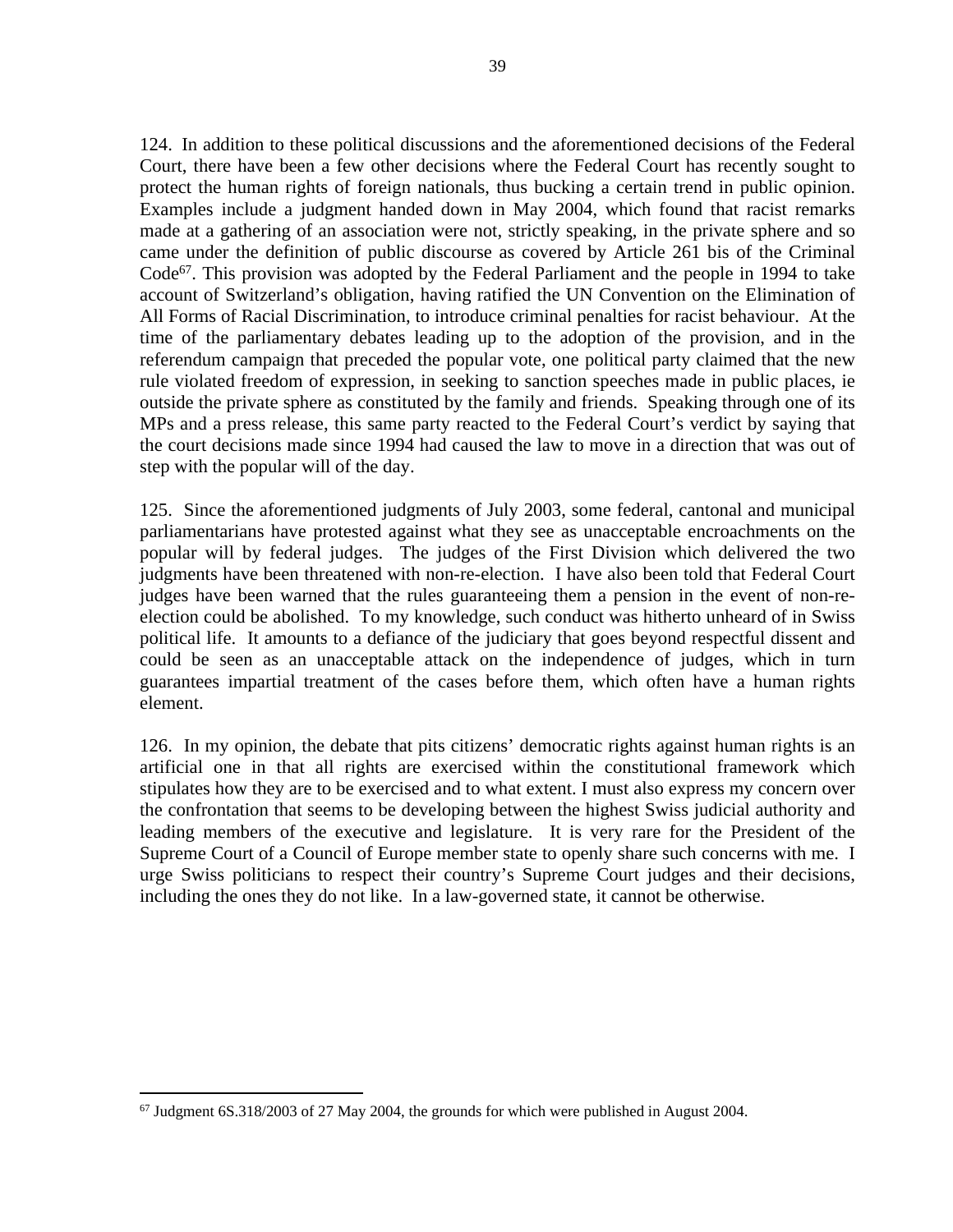#### **VI. LIFE-LONG DETENTION FOR SEX OFFENDERS OR VIOLENT OFFENDERS REGARDED AS DANGEROUS AND BEYOND REHABILITATION**

127. In a referendum held on 8 February 2004, 56.2% of the voters approved the popular initiative calling for "life-long detention for sex offenders or violent offenders regarded as highly dangerous and beyond rehabilitation", and amendment of the Federal Constitution (new Article 123a) to authorise such detention, with only limited possibilities of appeal. While understanding the legitimate aims of this initiative, the Federal Council had recommended that Parliament reject it, without itself proposing any alternative measure. It made the point that changes in the Criminal Code already under consideration included a series of new measures to protect society against dangerous criminals more effectively.

128. The initiative's compatibility with the ECHR had been hotly debated in Parliament, where several members had questioned its validity. In fact, all popular initiatives must respect the mandatory rules of international law – of which the main provisions of the ECHR are part – on pain of nullity (Article 139, para. 3 of the Constitution). Among other things, the ECHR guarantees that the lawfulness of any measure which deprives a person of liberty may be reviewed at any time (Article 5, para. 4). To get around this "obstacle", one federal councillor had publicly suggested that Switzerland denounce the ECHR, and then ratify it afresh, adding a reservation. Finally, Parliament also decided to reject the initiative.

129. Following the referendum, which overrode the decisions of the Federal Council and of Parliament, the Federal Justice and Police Department set up a working party to prepare for implementation of the new constutional provision<sup>68</sup>. This working party comprised representatives of the prosecution service, the service responsible for execution of sentences and other measures, legal experts and forensic psychiatrists, as well as representatives of the committee behind the initiative. Its draft amended version of the general section of the Criminal Code provides for a several-stage procedure, which excludes automatic review, as called for in the initiative, but also attempts to respect the principles of the ECHR. I discussed details of the draft with the Director of the Federal Justice Department, who chairs the working party, and several of its members.

130. I was told that the decision to detain an offender for life, after serving a criminal sentence, would be taken by the judge during the trial, on the basis of an opinion given by a committee of psychiatrists and other specialists. It would be based less on the offence committed than on the offender's presumed future conduct. It would not be reviewed automatically at regular intervals, but the detainee would be entitled to refer the matter to a specialised federal commission, which would then have to decide whether "new scientific knowledge" was available, making it possible to establish that the offender could be rehabilitated. If treatment

<sup>68</sup> The Swiss criminal courts already have authority to apply the relevant article of the Constitution (Article 123a), if they wish to do so, regardless of any implementing legislation. They are not therefore bound by the Government's declarations that this article must be implemented via specific legislation. But those declarations are clearly one of the elements which must be considered in interpreting the provision.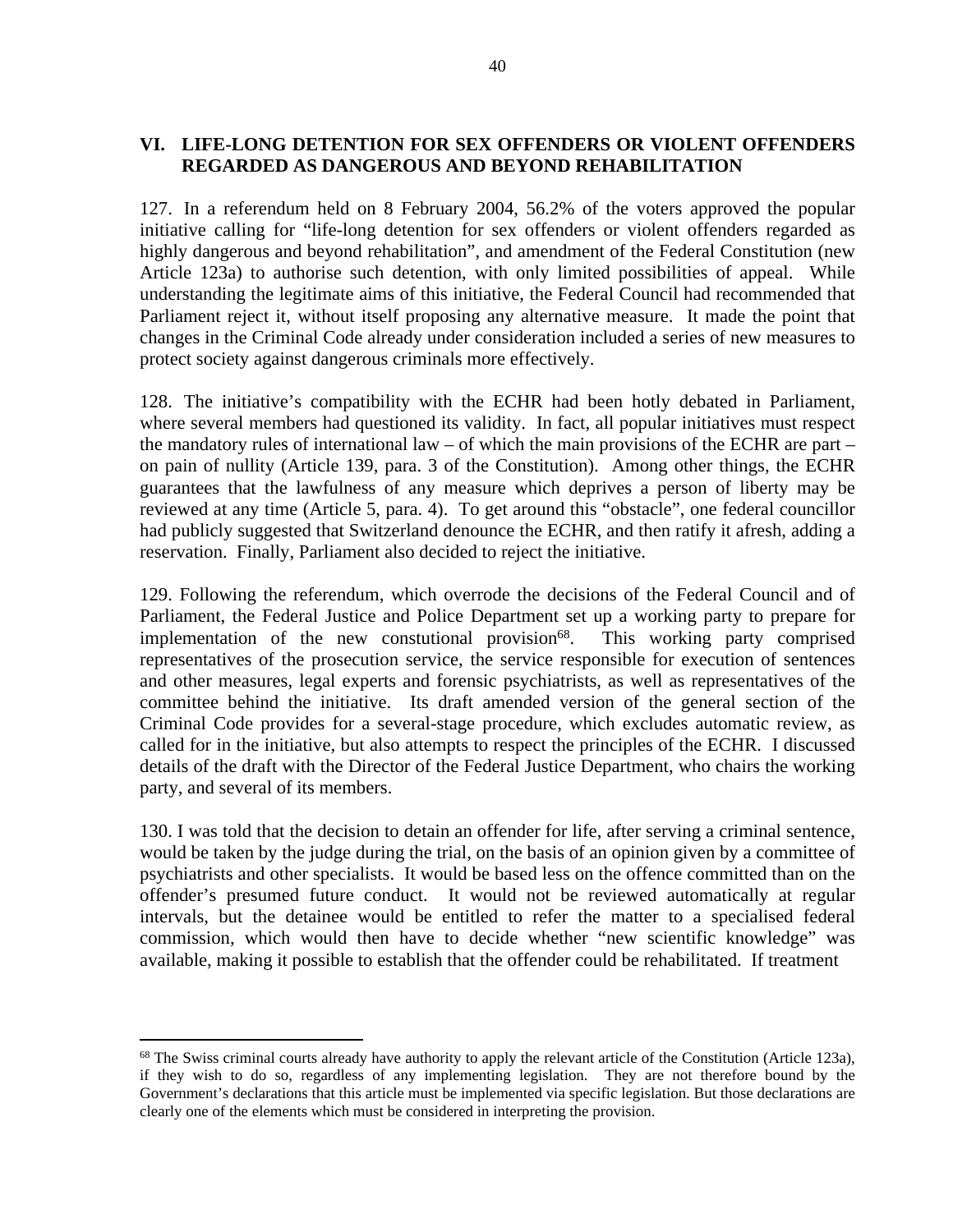showed that the danger presented by the offender had decreased substantially, and might decrease further, the court would annul life-long detention and order ordinary detention or a therapeutic measure. The offender would then be launched on a process which might ultimately lead to his/her release.

131. Alhough life-long detention is not presented as a criminal sanction in the strict sense, I still have doubts concerning the true nature of this measure, which will - after all - be imposed or annulled by a criminal court judge, in criminal proceedings brought against a person accused of a crime or offence. If the measure's punitive character is confirmed, I shall also have doubts concerning its compatibility with the ECHR. It must be remembered that the Court does not rule out the possibility that sentencing a person to life-long detention, with no prospect of release, may raise problems under Article 3 of the ECHR<sup>69</sup>. Following the same approach, the revised European Convention on the Suppression of Terrorism<sup>70</sup> provided, in Article 5, para. 3, that a state might refuse to extradite a person who faced the risk of being imprisoned for life, without possibility of remission, in the requesting state.

132. Going further than the original initiative, the draft provides that life-long detention may also be imposed, after the trial, on a person who has already been judged. This would apply when new facts or evidence showed that the conditions for life-long detention had existed, unknown to the court, at the time when the judgment was given. It would ensure that offenders found to be dangerous only while serving their sentences would not be released. The question here is whether the adoption of a life-long detention measure, while a convicted person is already serving sentence, does not amount to imposition of a second sentence for offences covered by a final judgment, thus violating the ne bis in idem principle of Article 4 of Protocol No. 7 to the ECHR<sup>71</sup>. I personally fear that the answer may well be affirmative.

133. Having said that, I shall offer no verdict here as to whether the Criminal Code provisions which Switzerland is preparing to adopt are compatible with the ECHR. That is a general, abstract question, which lies beyond the scope of this report, and will have to be decided in each case by the Swiss Courts, particularly the Federal Court and, at a second stage, by the European Court of Human Rights.

134. I should nonetheless like to make one comment which runs counter to the views of some of the authors of the amended Criminal Code, who believe that only a very small fraction of convicted persons would be detained for life in practice. The ones I have spoken to suggest that the psychiatrists and other specialists concerned would be slow to accept the heavy responsibility of deciding, during a trial, that a person should be detained for life, in addition to

 $69$  European Court of Human Rights, final decision on the admissibility of application No. 71555/01, Einhorn v. France, of 16 October 2001, para. 27. See also European Court of Human Rights, decision of 14 December 2000 on application No. 44190/98, in Nivette v. France. The judgment which the Court will be giving in Leger v. France (application No. 19324/02), on which the hearing took place on 26 April 2005, may well clarify the caselaw in this area.

<sup>70</sup> ETS No. 90, as amended by its Protocol, ETS No. 190.

<sup>71</sup> ETS No. 117, which came into force for Switzerland on 1 November 1995.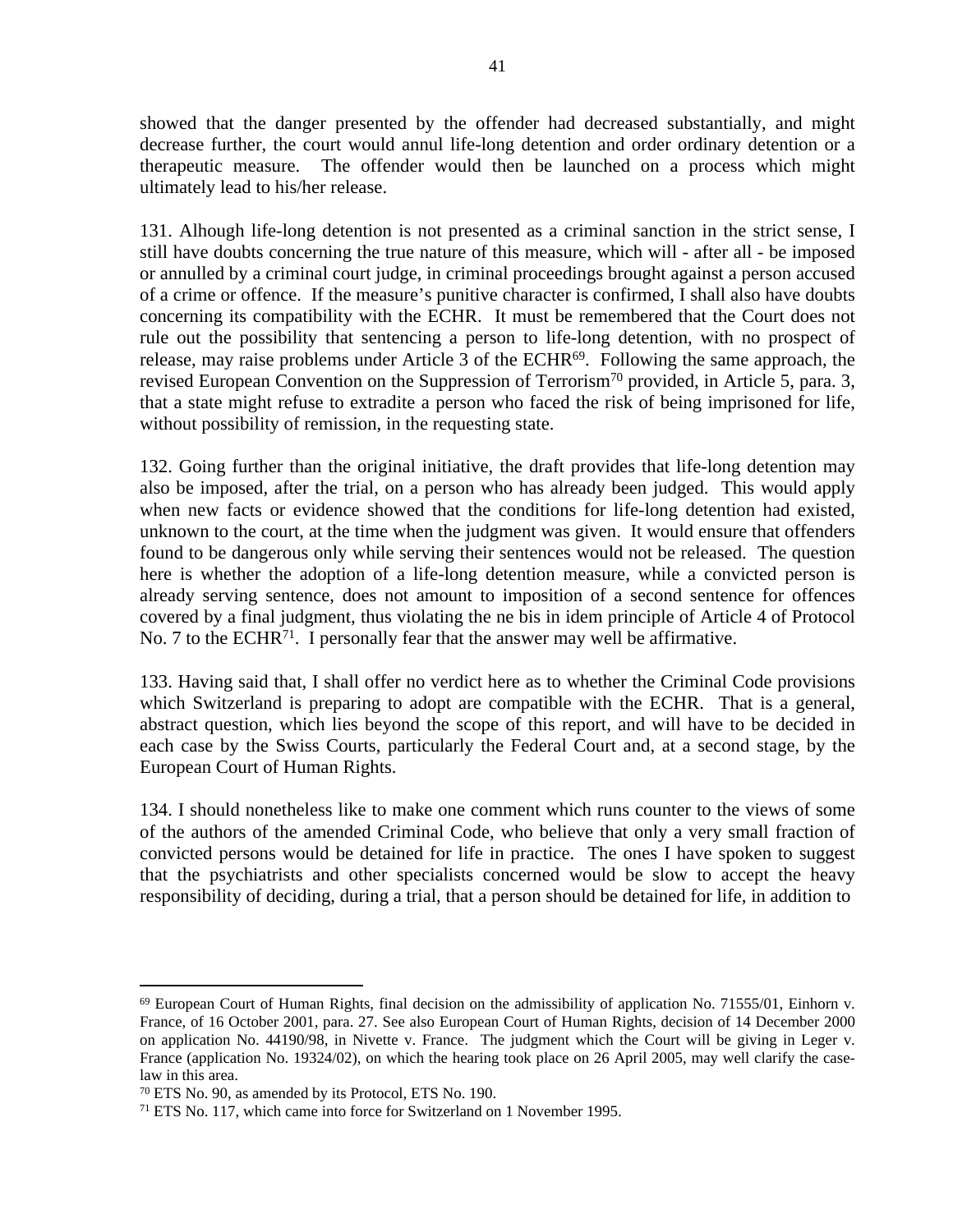serving a criminal sentence. I do not agree. In fact, unlike them, I believe that those specialists would find it hard to decide otherwise in a trial which would inevitably inflame public indignation. Public reactions also seem likely to influence any subsequent debate on maintaining life-long detention.

135. This is why - even supposing that life-long detention for certain crimes or offences committed after the coming into force of the new Swiss Criminal Code may be compatible with the ECHR - I think it essential to provide for appeal against any decision to impose or maintain such a measure. If life-long detention is  $-$  as the working party members I spoke to assured me – a non-criminal measure, then it will be lawful only if it is compatible with Article 5, para. 1 e. of the ECHR. This being so, it seems to me that Article 5, para. 4 of the ECHR makes it necessary to provide for the possibility of appealing against a decision to maintain life-long detention.

## **VII. THE SITUATION IN PLACES OF DETENTION INSPECTED**

136. Having visited the cantonal police prison in Zurich only once and very briefly, I prefer to say nothing about that facility in this report.

## **A. The Champ-Dollon Prison (State of Geneva)**

137. The Governor and staff of this prison kindly agreed to admit us at a late hour and provide us with some general information, before allowing us to inspect all the areas we asked to see, and talk to the inmates who were willing to talk to us (my thanks to them here for their help). By chance, the prison had broken its own overcrowding record the day before we arrived, with occupation running at 150% of capacity, and cells being shared by two, and sometimes even three, prisoners. This, indeed, is the prison's main problem and it leads to others - for both staff and inmates.

138. During my visit, I noted a number of things which seemed hard to reconcile with respect for the fundamental rights of prisoners (awaiting trial or sentenced), as derived from the caselaw of the European Court of Human Rights and the standards laid down by the Council of Europe (Recommendations of the Committee of Ministers and the European Committee for the Prevention of Torture – CPT). For one thing, extreme overcrowding creates a risk that the space allowed prisoners may no longer suffice to ensure that their right to privacy, guaranteed by Article 8 of the ECHR, is respected. Not to mention other serious problems, such as the difficulty of arranging visits or meals which are always cold on arrival – a complaint I heard from several prisoners. I also share the concern of the governor and his staff that limited space makes it impossible to separate prisoners with psychiatric problems – some of them serious from the others. Obviously, when prisoners in normal mental health have to share a small space with others who are mentally ill, violence, aggression and damage to their physical and mental health become very serious risks. Finally, under-age inmates in Champ-Dollon (who are separated from the adults) lack proper educational support, and this may violate their right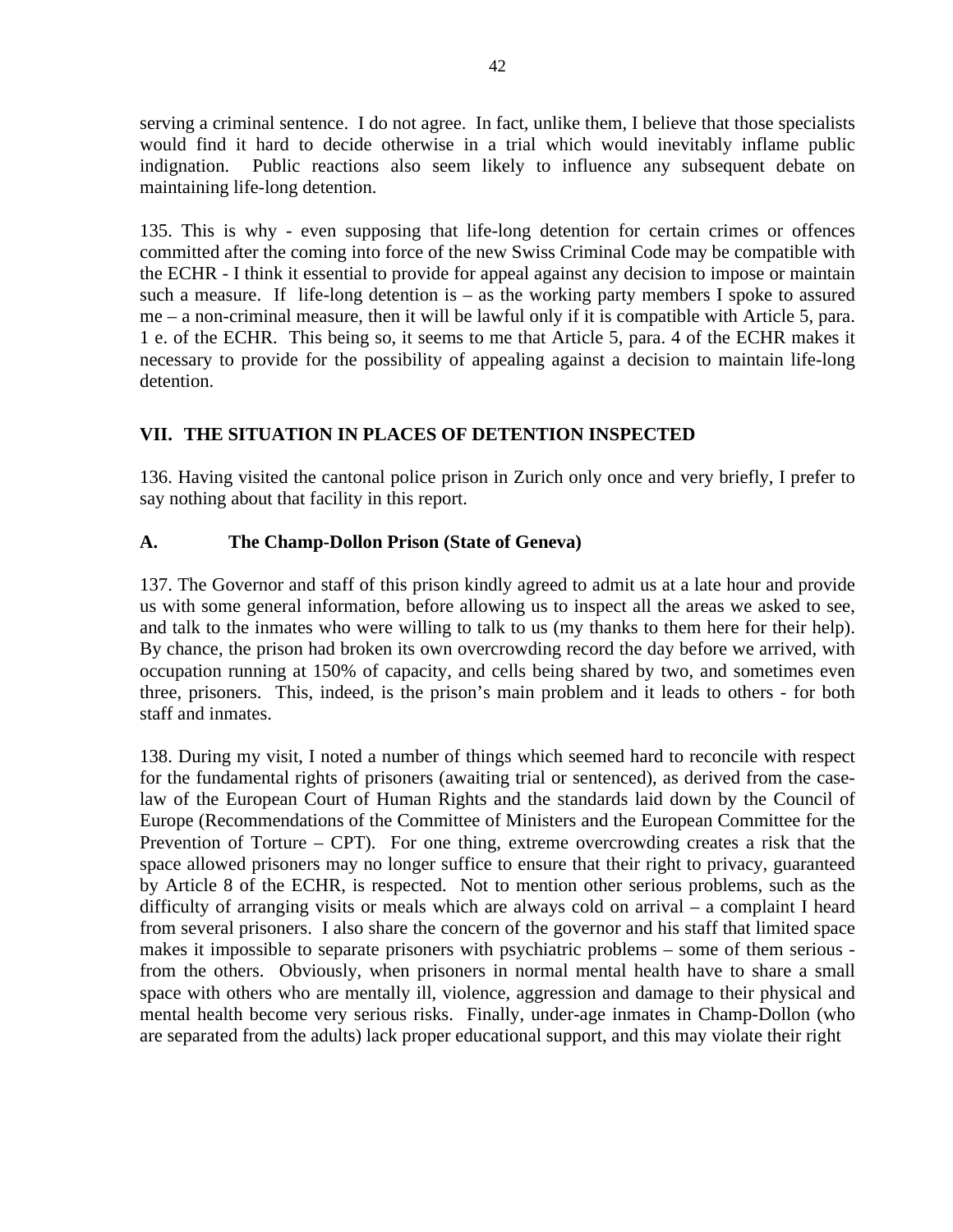to education. I would urge the authorities to lose no time in completing current building and renovation projects, and judges to take account of the situation in prisons when they pass sentence. As for the prison staff I talked to, I would like to thank them for their frankness, their awareness of the problems and their valiant efforts to cope with a situation which is hardly manageable.

## **B. The "La Stampa" Prison (Canton of Ticino)**

139. The "La Stampa" prison near Lugano struck us as being a sound facility, with a wellequipped infirmary, workshops for prisoners and, above all, no overcrowding. However, I was surprised and sorry to find that conditions for under-age remand prisoners were markedly inferior to those for adults – in terms of both premises and staff. I find it particularly hard to understand why these young people are supervised by police officers and not prison warders, or indeed educators. I recommend that this anomalous situation, which reflects a serious failure to grasp the right of children to protection, be rectified without delay. I was assured that these arrangements for detention on remand at "La Stampa" were provisional and transitional, and would be dropped for good when the new prison was opened in the first quarter of 2006. I am pleased to hear this, but cannot see why the present situation concerning supervision of minors should last until then.

## **C. The cells in the Central Police Station at Bellinzona**

140. Having been told that a prisoner had committed suicide in one of the cells at the Central Police Station in Bellinzona shortly before we arrived, I asked to see the premises, including the cell where the tragedy occurred. There is no need to detail my impressions, but I was relieved to hear that an alternative facility was being built, and that the cells I saw could then be closed forthwith. This was the right decision, and I urge the authorities to lose no time in implementing it.

## **VIII. THE SITUATION OF TRAVELLERS**

141. Travellers in Switzerland are divided into two ethnic groups - the Yenish (the majority) and the Manouche/Sinti. About 5,000 are still on the roads part or all of the year, and another 30,000 are sedentary. The two groups have different problems. According to their representatives, the travellers' chief problems are the following.

142. Travellers are not recognised as an ethnic group in Swiss law, which lacks the concept of collective rights, and so does not recognise – let alone protect – specific lifestyles, such as that of travellers. The travellers emphasise that this creates numerous problems for them in everyday life. I would urge the authorities to take note of some of those problems, and would ask them, not only to ensure that the anti-discrimination laws are respected, but also to apply the ordinary laws to travellers in a spirit of tolerance and understanding.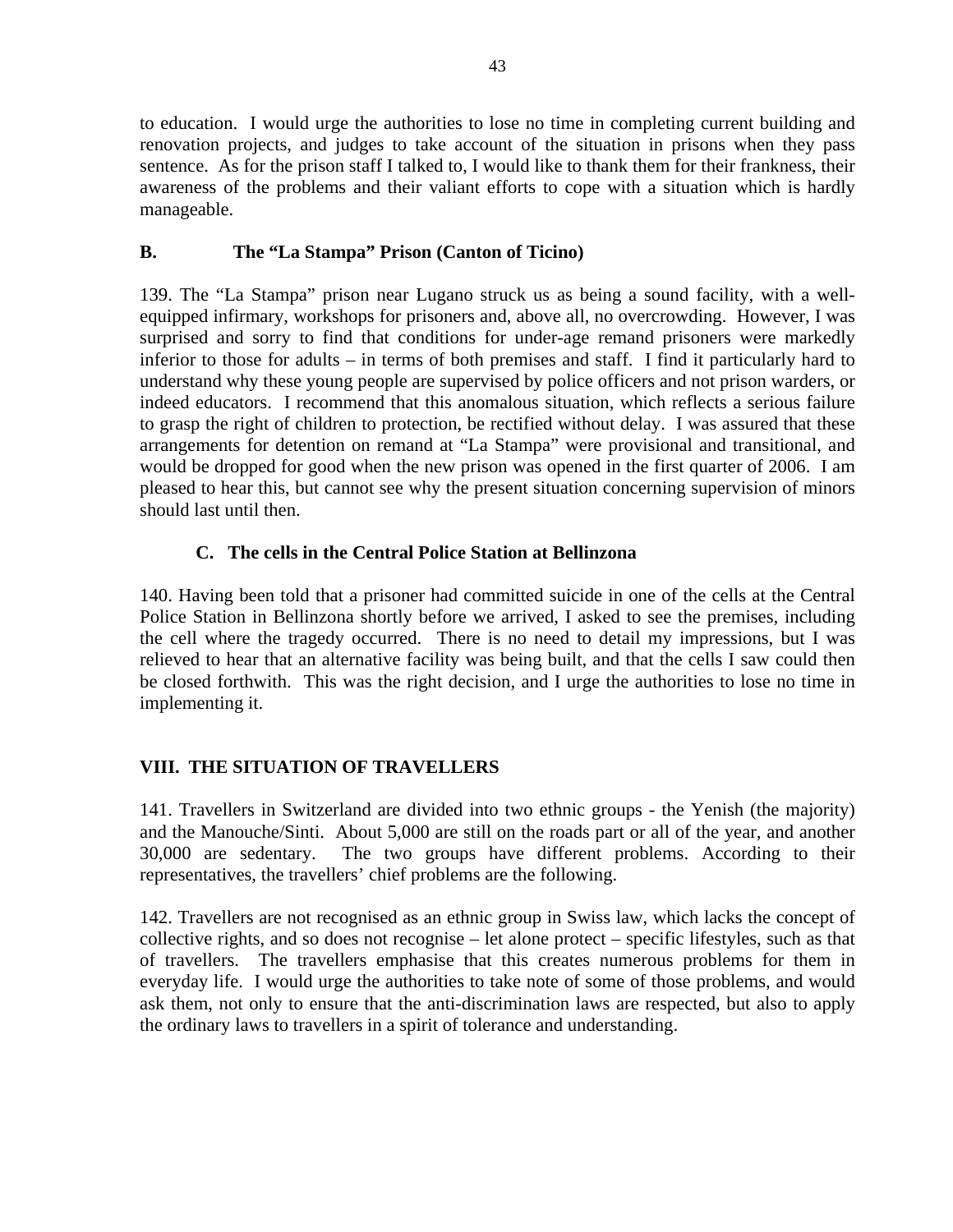143. Travelling by caravan is permitted in Switzerland, but there are no general parking rights which is why one of the main problems is a lack of short-term (transit) and longer-term (winter) camp-sites. Some sites have been established, but these are not sufficient. The Regional Planning Act, which took effect in 1980, seems to have taken no account of the nomadic minority's lifestyle in regulating land use.

144. Nor is it easy for travellers to purchase sites for their own use, as a case at Céligny in the Canton of Geneva has shown. A traveller family bought an agricultural site there, intending to live on it in caravans and other types of mobile home. This use of the site was not covered by the Regional Planning Act, and the State of Geneva refused to allow it. The travellers had to apply to the highest court in the land, the Federal Court, for recognition of the principle that the regional planning authorities must allow for the needs of travellers in planning at cantonal, and indeed intercantonal level, and in land-use plans. However, the Federal Court upheld the Administrative Court's decision that the travellers' building project in this case (a "new Gypsy church" made of containers and a wooden chalet) was too extensive to warrant the granting of a special permit on land not approved for building purposes. The situation in Céligny itself remains undecided. The family have been allowed to remain temporarily on the site – which actually belongs to them - with their caravans.

145. Some landlords refuse to rent accommodation to travellers who want to spend the winter, or a certain period of time, indoors. There have been several such cases in Switzerland. Here again, I would like to point out that there are no anti-discrimination laws applying to contractual relations.

## **IX. INSTITUTIONS FOR THE DEFENCE OF HUMAN RIGHTS**

146. The Committee of Ministers of the Council of Europe has expressly given me the task of promoting "human rights structures" in the member states. This term covers national human rights institutions responsible for ensuring that national laws and practices are compatible with national and international human rights standards, and also ombudspersons and non-judicial institutions working to protect the rights of individuals<sup>72</sup>. My own experience has also convinced me deeply of the usefulness of a cohesive network of national, regional and indeed local ombudspersons.

## **A. Cantonal and local ombudspersons**

147. During my visit, I met Switzerland's eight regional and local ombudspersons, seven of them in German-speaking Switzerland (Canton of Basel City, Canton of Basel Region, City of Zurich, Canton of Zurich, City of Bern, City of Winterthur, Canton of Zug) and one in Frenchspeaking Switzerland (Canton of Vaud). Together, they constitute the Swiss Association of

 $72$  For my terms of reference, see: Council of Europe, Committee of Ministers, Resolution (99) 50, Article 3 c. For the position of the Council of Euruope, and also the European Union, on the usefulness of ombudsmen, see: National, regional and local ombudspersons and independent national institutions for the promotion and protection of human rights: non-judicial institutions for the protection of human rights in Council of Europe member states. Collection of texts. CommDH/OMB(2005)3, Office of the Commissioner for Human Rights, 29 March 2005.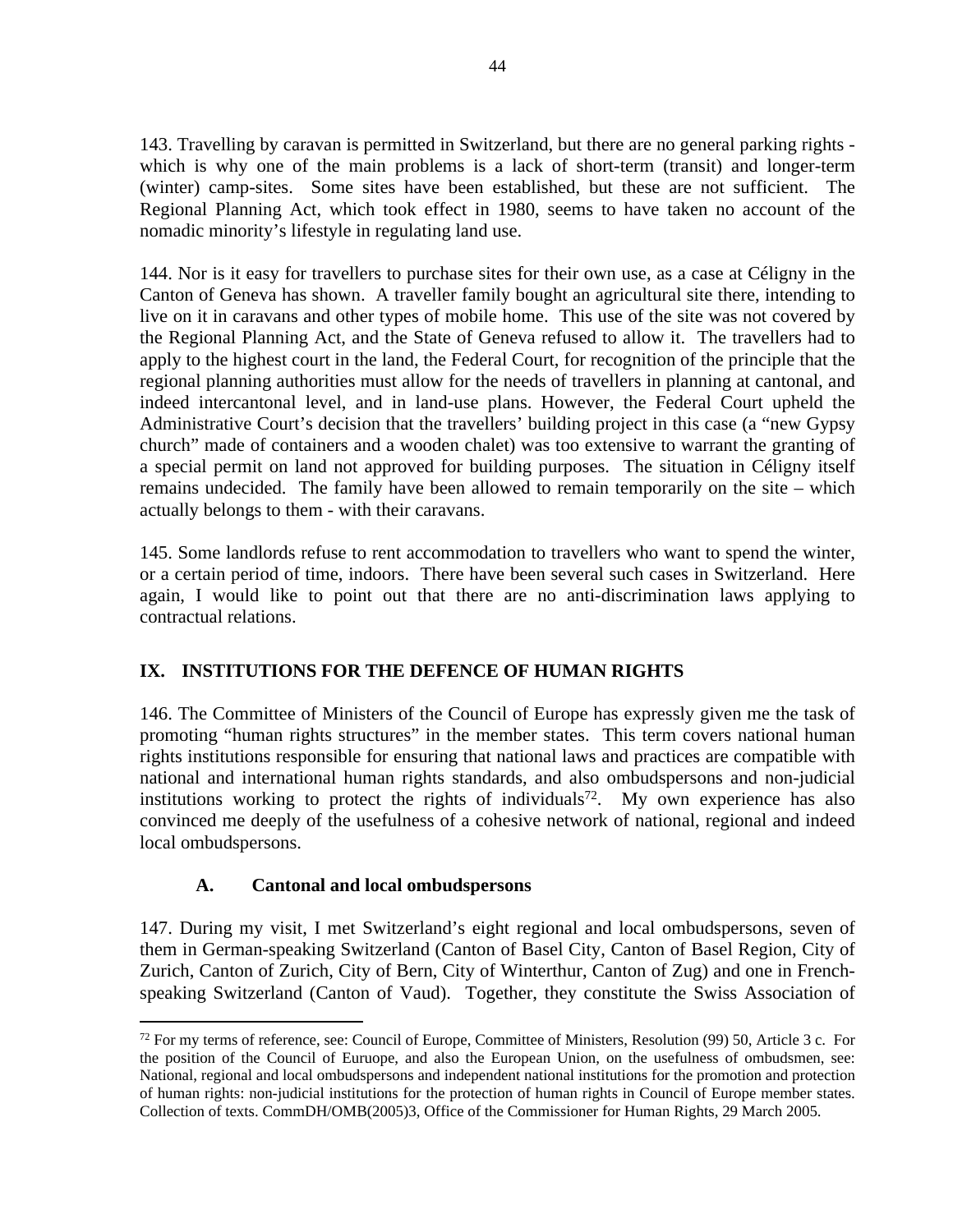Parliamentary Ombudsmen. Their powers are varied, and their financial and human resources mostly limited. We talked about their experience, and they gave me their views on respect for human rights in the areas they serve. Given Switzerland's confederal structure, regional and local ombudsmen can play a very useful part in protecting human rights - provided they are given adequate powers and resources. At all events, and judging by what I have seen of ombudspersons in other countries, I very much hope that Switzerland will appoint more regional and local ombudspersons, who - I am profoundly convinced – play a valuable nonjudicial role in protecting fundamental rights, alongside the courts<sup>73</sup>.

## **B. The question of a federal ombudsperson**

148. I lo.oked closely at the question of appointing a federal ombudsperson. Since the early 1970s, there have been several initiatives at federal level for the establishment of a Federal Ombudsperson's Office. The Federal Council again considered the matter in autumn 2002, but concluded that the counter-arguments were too strong. It accordingly decided not to legislate, but a sub-committee of the National Council's Committee on Political Institutions (CIP-CN) adopted a preliminary federal bill on the Federal Ombudsperson's Office in July 2003. Under this bill, the ombudsperson was to be an independent and nationally known figure. He/she was to be assisted by a deputy and a permanent secretariat, the whole forming the Federal Ombudsman's Office. He/she was to advise individuals and corporations in their dealings with the federal authorities, and mediate in disputes. He/she was to forestall costly first-instance and appeal proceedings, and help to spot particularly thorny situations well in advance, and defuse them before they degenerated into conflicts. On the Committee's instructions, the Federal Justice and Police Department put the bill up for consultation until the end of November 2003.

149. After the consultation process, in February 2004, the CIP-CN decided to pass no federal legislation on the Federal Ombudsperson's Office, for the following reasons: consultation had not been sufficiently conclusive, and the Federation's finances were too precarious (establishing the office would have meant creating new posts in the federal administration, at additional cost, which would have been hard to justify); disputes between individuals and the authorities were commoner at local and cantonal than at federal level, and setting up an ombudsperson's office would probably do little to reduce the number of administrative proceedings; the projected law on transparency would make the authorities' activities more transparent; on the strength of their office, and thanks to their often close contacts with the public, the country's 246 federal parliamentarians already acted as ombudspersons.

150. A minority within the Committee thought that a Federal Ombudsperson's Office had been needed for a long time, and would usefully supplement the existing federal institutions. They were convinced that it could do much to eliminate bureaucratic hurdles, close the gap between the authorities and public, and forestall costly proceedings.

 $^{73}$  For the position of regional ombudsmen in Europe themselves, see CommDH $(2004)14$ , Conclusions of the first Round Table of European Regional Ombudsmen, Barcelona, 2-3 July 2004, and CommDH(2004)15, Conclusions of the seminar "Human Rights and Regional and Local Administration", Barcelona, 5-6 July 2004.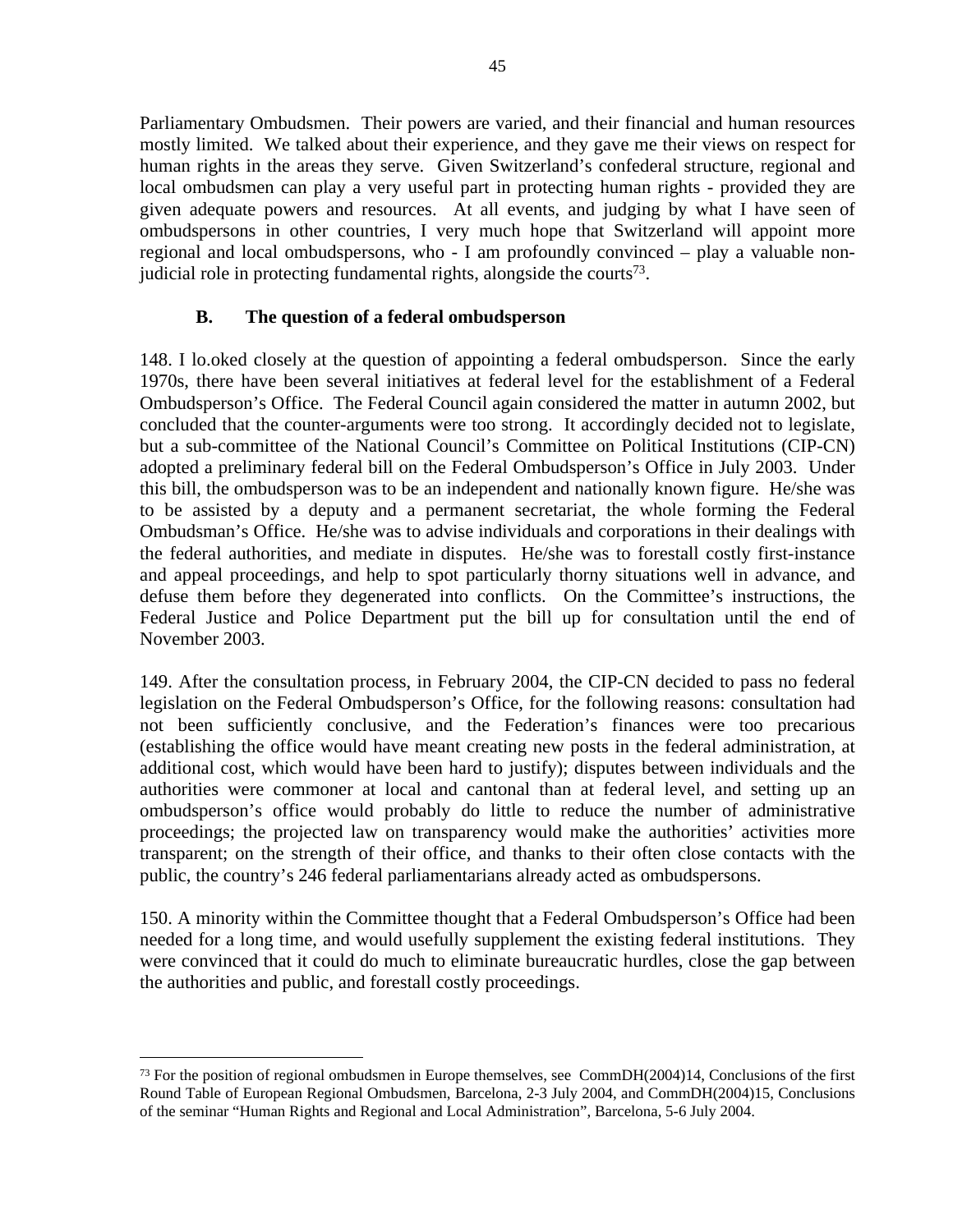151. I prefer not to get involved in this dense and complex national debate. It turns on technical issues and questions of financial feasibilty with which I am not sufficiently conversant – and which are a matter for the Swiss authorities and people to decide. I would simply venture to recall the general position of the Council of Europe (see above), and that of the European National Ombudspersons at their very recent meeting in Copenhagen, as well as my own<sup>74</sup>. I would also like to point out that, at present, 37 of the Council of Europe's 46 member states have national ombudspersons.

#### **C. Establishment of an independent national institution to protect and promote human rights**

152. Since 1997, the Council of Europe has been urging its member states to establish independent national institutions to promote and protect human rights<sup>75</sup>. This recommendation was the European transposition of a UN General Assembly Resolution of 1993 – the so-called "Paris Principles"<sup>76</sup> – covering the membership and tasks of such an institution, as well as guarantees to protect its independence and pluralism. The tasks included:

- examining existing laws and administrative texts, as well as bills and proposed legislation, and making recommendations to ensure that national texts were consistent with basic human rights principles; when necessary, it was to recommend the adoption of new laws, the adjustment of existing ones, and the adoption or amendment of administrative measures;
	- drawing the government's attention to human rights violations committed anywhere in the country, proposing ways of putting a stop to them and, when necessary, issuing opinions on the government's attitudes and reactions.

153. The institution is an advisory body, and sends government, parliament and other authorities – either at their request or using its power of independent referral – opinions, recommendations, proposals or reports, which it may also make public.

154. In addition to promoting the appointment of national, regional and local ombudspersons, the Committee of Minister of the Council of Europe has given me the task of promoting the establishment of institutions like this in all the countries of Europe. Switzerland has no such instrument, and I recommend that it seriously consider acquiring one. An independent pluralist institution, reflecting all aspects of the nation's life - political, linguistic, philosophical, religious and association-based – would command respect, and its voice would certainly help to channel and calm the current heated debate concerning the treatment of foreigners.

<sup>74</sup> 9th Round Table of European National Ombudspersons, jointly organised by the Commissioner for Human Rights of the Council of Europe and the Danish ombudsperson, Copenhagen, 31 March – 1 April 2005, Conclusions, CommDH/OMB(2005)4, Office of the Commissioner for Human Rights, Strasbourg, 12 April 2005. <sup>75</sup> Recommendation (97) 14 of the Committee of Ministers of the Council of Europe.

<sup>76</sup> Resolution 48/134 of the General Assembly of the United Nations.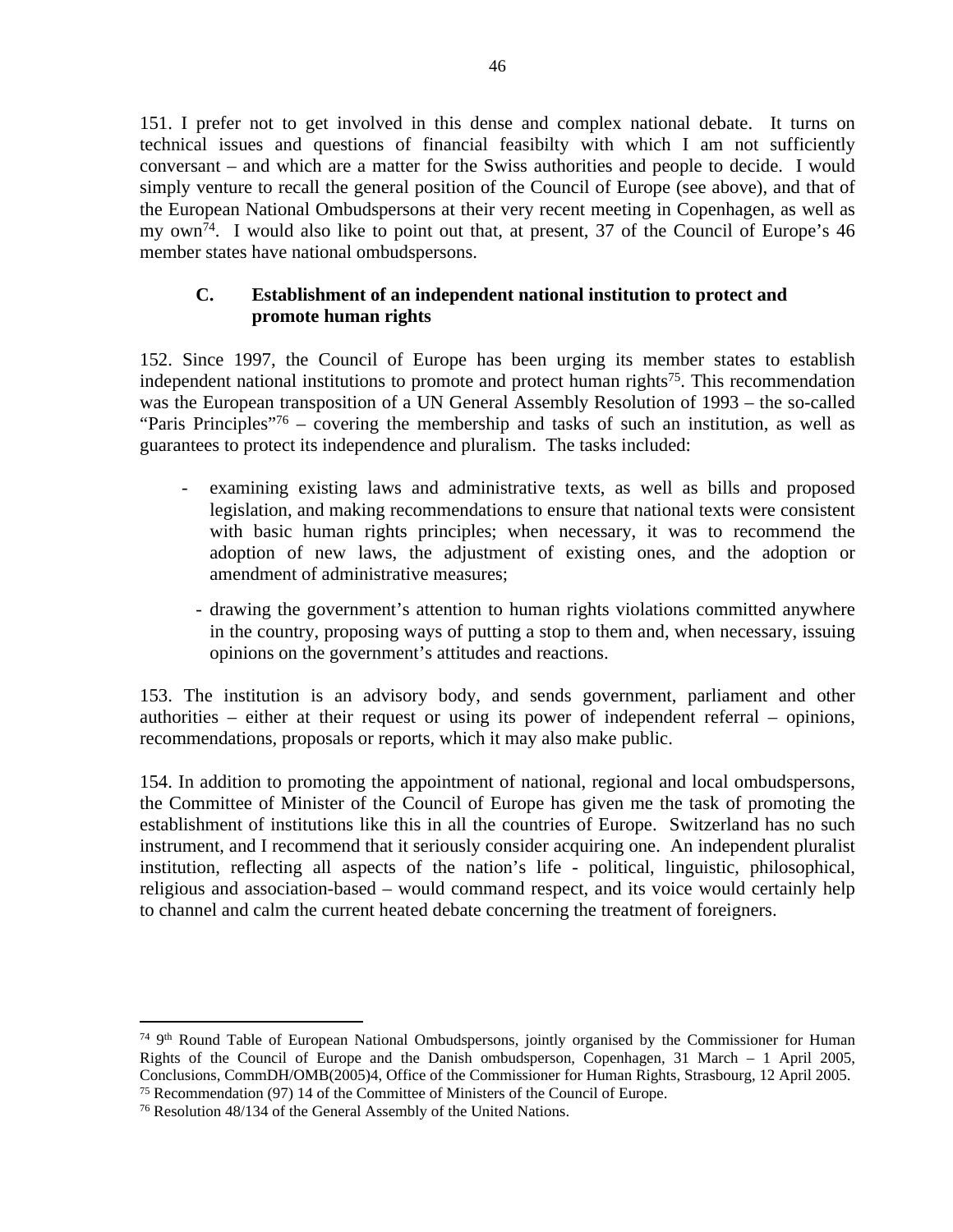#### **FINAL COMMENTS AND RECOMMENDATIONS**

155. Switzerland undoubtedly guarantees a very high level of human rights protection for native Swiss and also people who have chosen to live in the country, whether or not they have acquired Swiss nationality and residential status in a canton.

156. The shadows on the picture concern the "others" – foreign nationals who, entering legally or illegally, come to Switzerland for essentially humanitarian reasons - whose right to live there has not yet been determined or has been denied. The vast majority of the comments made by the Commissioner for Human Rights concern, directly or indirectly, respect for the human rights of these persons, whose proper reception at all times is at least partly responsible for the reputation Switzerland has long enjoyed in this area. To support the Swiss authorities' efforts to respect the rules on human rights protection which their country has accepted, and in pursuance of his terms of reference (Article 3, e of Resolution (99) 50), the Commissioner for Human Rights recommends that the federal, cantonal and local authorities:

#### **Treatment of asylum-seekers**

- Asylum procedure at airports: make sure there are no cases of *refoulement* or return on arrival; stop using private services to control or interview passengers; issue no nonadmission ("INAD") order unless a witness has confirmed that the person concerned does not wish to apply for asylum; extend the 24-hour time limit for applying for suspension of the decision to deport following rejection of an asylum application, and continue to involve the UNHCR in asylum procedure at airports, unless that procedure is modified to include systematic assistance and adequate time limits;
- Out of hand rejection ("NEM") and its consequences, present situation: stop rejecting applications out of hand when people are unable to produce identity papers within 48 hours of being asked to do so, and take all decisions on entitlement to reside in Switzerland on the basis of a series of cumulative indications, having first conducted a personal interview with the applicant, at which he/she has legal and linguistic assistance; extend the five-day period currently allowed for appealing against a decision to reject an application out of hand, and provide the applicant, from the time that period starts, with legal assistance and an interpreter, if needed; abolish the possibility of demanding procedural costs; give people whose applications have been rejected out of hand reasonable time to leave the country (with the Swiss authorities' assistance and possibily positive incentives) before treating them as illegally resident, with all the effects which that entails; restore entitlement to social assistance for people whose applications are rejected out of hand;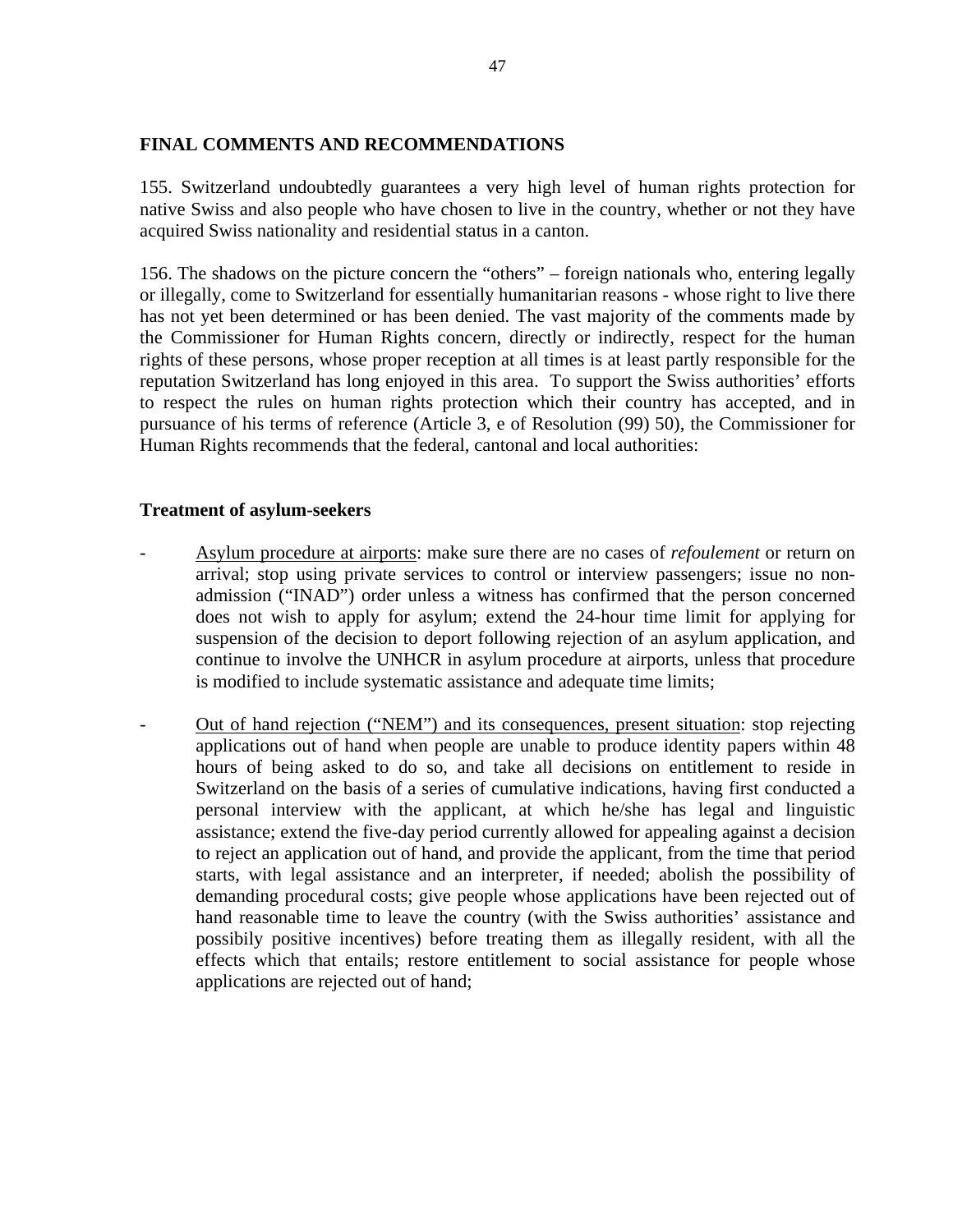- Out of hand rejection ("NEM") and its consequences, measures under discussion: bring humanitarian protection, and also the concept of persecution by non-state protagonists, into the laws on asylum; not give asylum-seekers whose applications have been considered and rejected the status currently assigned to those whose applications are rejected out of hand; reduce, instead of increasing, the maximum period of detention prior to deportation;
- Deportation of illegal immigrants resident in Switzerland for a long time: in decisions giving reasons and open to appeal before a court, determine the situation of long-term illegal residents, taking due account, among other things, of their individual and family situations, and of any efforts they have made to find work and integrate;
- Means employed by the police when deporting aliens: forbid the use of stun guns during deportation operations; do not employ private firms on such operations; suggest that relevant NGOs accompany police officers effecting deportations, particularly collective deportations by charter flight; avoid using children to trace unlawfully resident aliens; provide continued training and supervision to ensure that police officers responsible for deportation measures always respect the rights and dignity of aliens;

#### **Trafficking in human beings**

ratify and implement the Council of Europe's Convention on Trafficking in Human Beings, ensuring that the victims of trafficking benefit from all the protective measures advocated in that text, issuing them with residence permits for humanitarian reasons and also to allow them to co-operate with the police, and making it possible to waive punishment for those forced to take part in unlawful activities; supervise the real working and living conditions of "cabaret dancers" more closely;

#### **Domestic violence**

- abolish the rule that an alien who leaves the home of a violent Swiss spouse, or turns to the social services for help, forfeits the B permit;

#### **Racism and xenophobia**

sign and ratify the relevant international instruments; adopt laws to prohibit and punish racial discrimination in the private sphere; give the authorities responsible for combating xenophobia and racism adequate resources; establish an effective system to monitor and punish racist incidents; repress racist and offensive publicity campaigns; teach police to respect foreigners, and set up independent and effective bodies, which can be asked, without fear of reprisal, to investigate allegations of maltreatment and misconduct by police officers;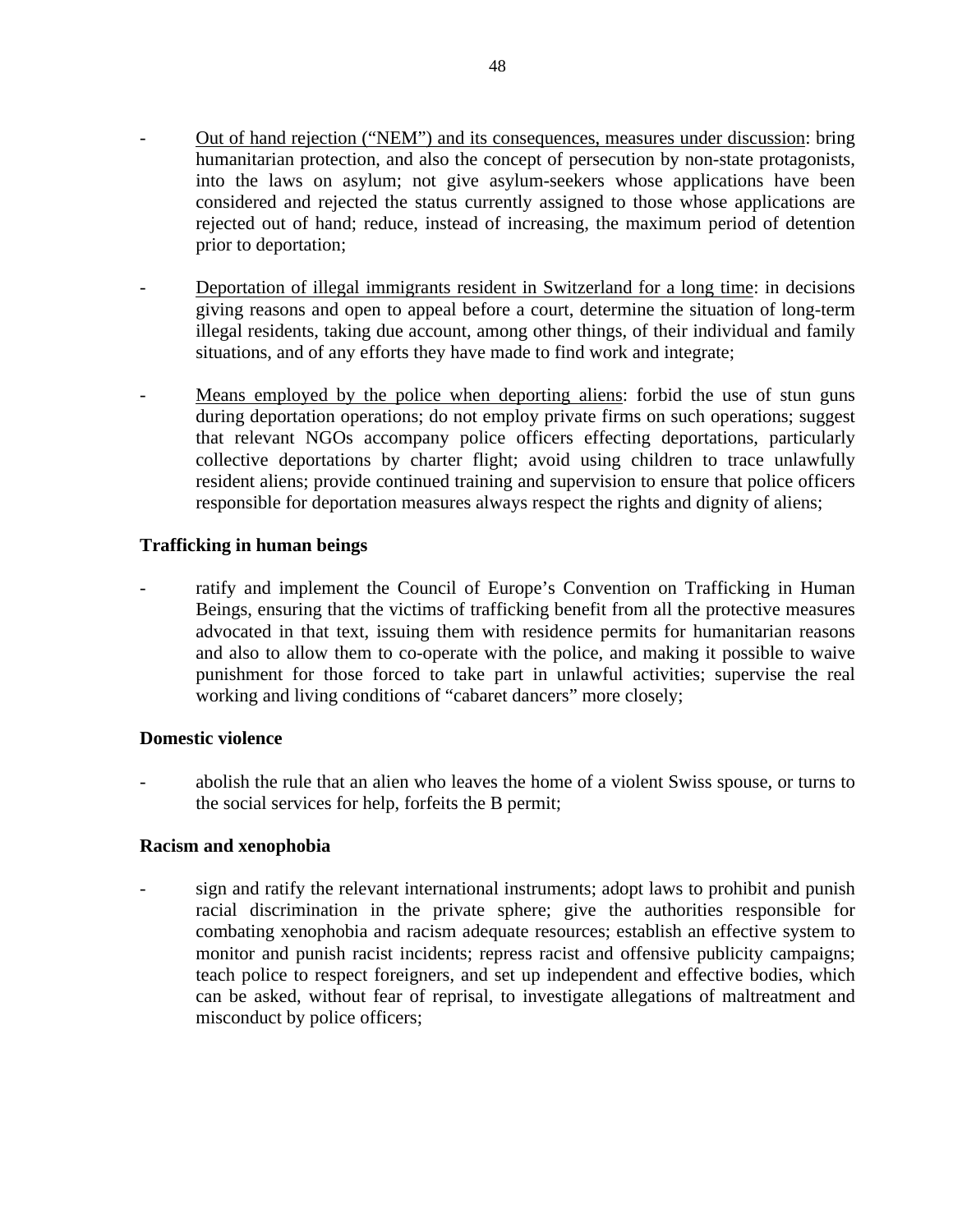#### **Independence of the judiciary**

maintain the independence of the Attorney General of the Confederation; scrupulously respect the authority and independence of the Federal Court and its judges;

## **Life-long detention of sex offenders or violent offenders regarded as dangerous and beyond rehabilitation**

**-** scrutinise cases in which life-long detention, as provided for in the new Criminal Code, is ordered, and examine judicial practice - particularly that of the Federal Court and the European Court of Human Rights – to establish whether such detention is compatible with the ECHR and its Protocols; provide for judicial appeal against decisions to maintain life-long detention;

#### **The situation in certain places of detention**

take all appropriate measures, including the use of alternative sanctions, to reduce the population of the Champ-Delon prison to an acceptable level very rapidly; immediately entrust the supervision of under-age prisoners in the "La Stampa" prison to properly trained warders and educators, and improve the premises in which these young people are held; stop using the cells in the Central Police Station at Bellinzona for detention purposes;

#### **Travellers**

- allow, in regional planning programmes and decisions, for the special needs and traditions of travellers, and attempt to provide them with more long-term and short-term camp-sites in all parts of Switzerland;

## **Institutions for the defence of human rights**

- promote the appointment of ombudspersons in cantons (and towns) and give them the powers and resources they need, among other things, to assist prison inmates and asylum-seekers (both those whose applications are rejected out of hand, and those whose applications are processed and then rejected); reconsider favourably, within a reasonable time, the appointment of a federal ombudsperson; set up an independent national institution for the protection and promotion of human rights.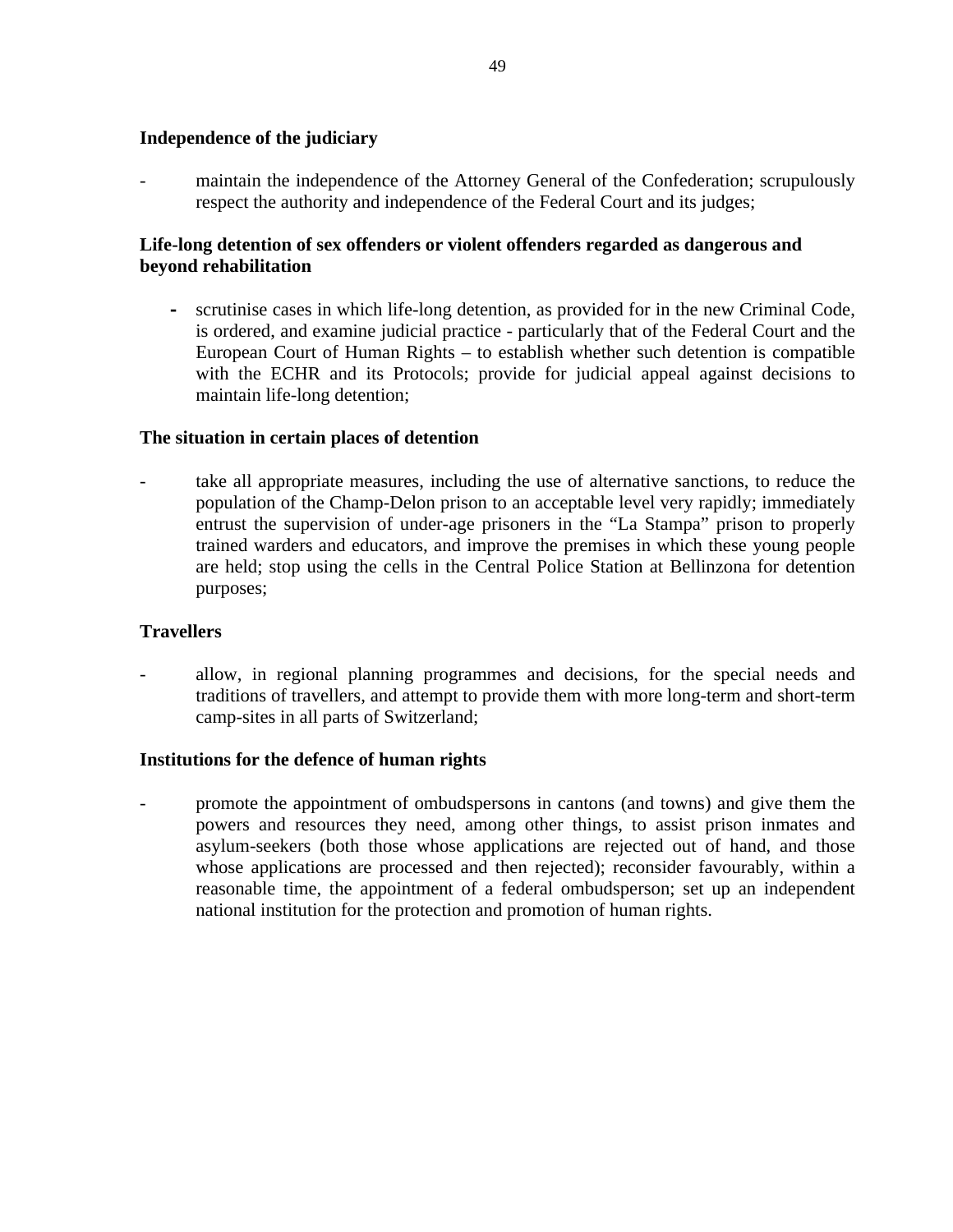$\mathcal{O}(\log\log n)$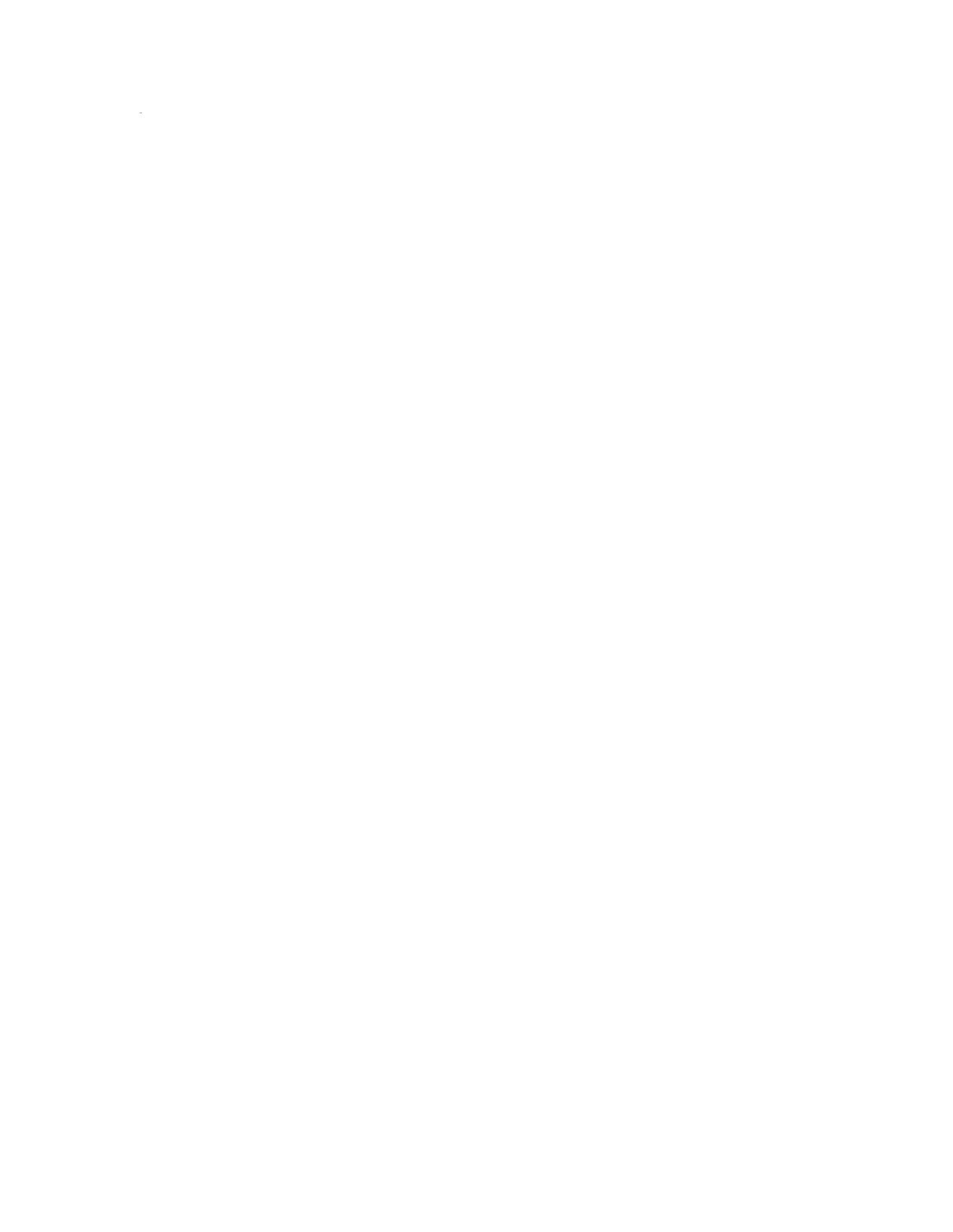## **APPENDIX TO THE REPORT**

## **COMMENTS AND OBSERVATIONS BY THE SWISS AUTHORITIES ON THE REPORT OF THE COUNCIL OF EUROPE COMMISSIONER FOR HUMAN RIGHTS FOLLOWING HIS VISIT TO SWITZERLAND**

*[in French only]*

*The Commissioner for Human Rights has decided to append to his report the following comments submitted by the government of Switzerland when the report was presented to the Committee of Ministers of the Council of Europe on 8 June 2005*.

*Le gouvernement suisse remercie le Commissaire de son rapport et pour les expressions de gratitude aux différentes autorités suisses rencontrées au cours de sa visite. Il salue le travail sérieux et approfondi que le Commissaire a effectué durant sa visite en Suisse. Il prend connaissance avec satisfaction que, selon le Commissaire, la Suisse garantit un très haut niveau de respect des droits de l'homme à l'intérieur de ses frontières, tout en promouvant activement et de manière convaincante le respect des droits de l'homme partout dans le monde. Le Conseil fédéral réitère son engagement en faveur du respect des droits de l'homme. C'est dans cet esprit qu'il prend les observations et les critiques au sérieux tout en constatant qu'il existe, dans certains domaines, des divergences.* 

Les présents commentaires et observations sont présentés en suivant la systématique du rapport du Commissaire.

#### **I. L'ASILE EN SUISSE**

#### **B. L'arrivée des demandeurs d'asile potentiels dans les aéroports**

**Ad 17:** Il convient de préciser le rôle de « check port ». A l'aéroport de Kloten, les employés de « check port » ont pour tâche de vérifier si les voyageurs en partance sont munis des documents requis. Les employés « check port » n'exercent aucune fonction en ce qui concerne le contrôle des avions arrivants (contrôle préalable à la frontière). Il s'agit en l'occurrence d'une tâche policière, qui est remplie par les fonctionnaires compétents. Lorsqu'il ressort du contrôle, à la sortie de l'avion, que les passagers n'ont pas (ou n'ont plus) les documents de voyage requis, il arrive fréquemment qu'ils soient renvoyés. Si la personne concernée demande l'asile, une procédure est engagée. Par ailleurs, il sied de relever que le rôle de « check port » consiste également à veiller à ce que les compagnies aériennes respectent leurs obligations internationales.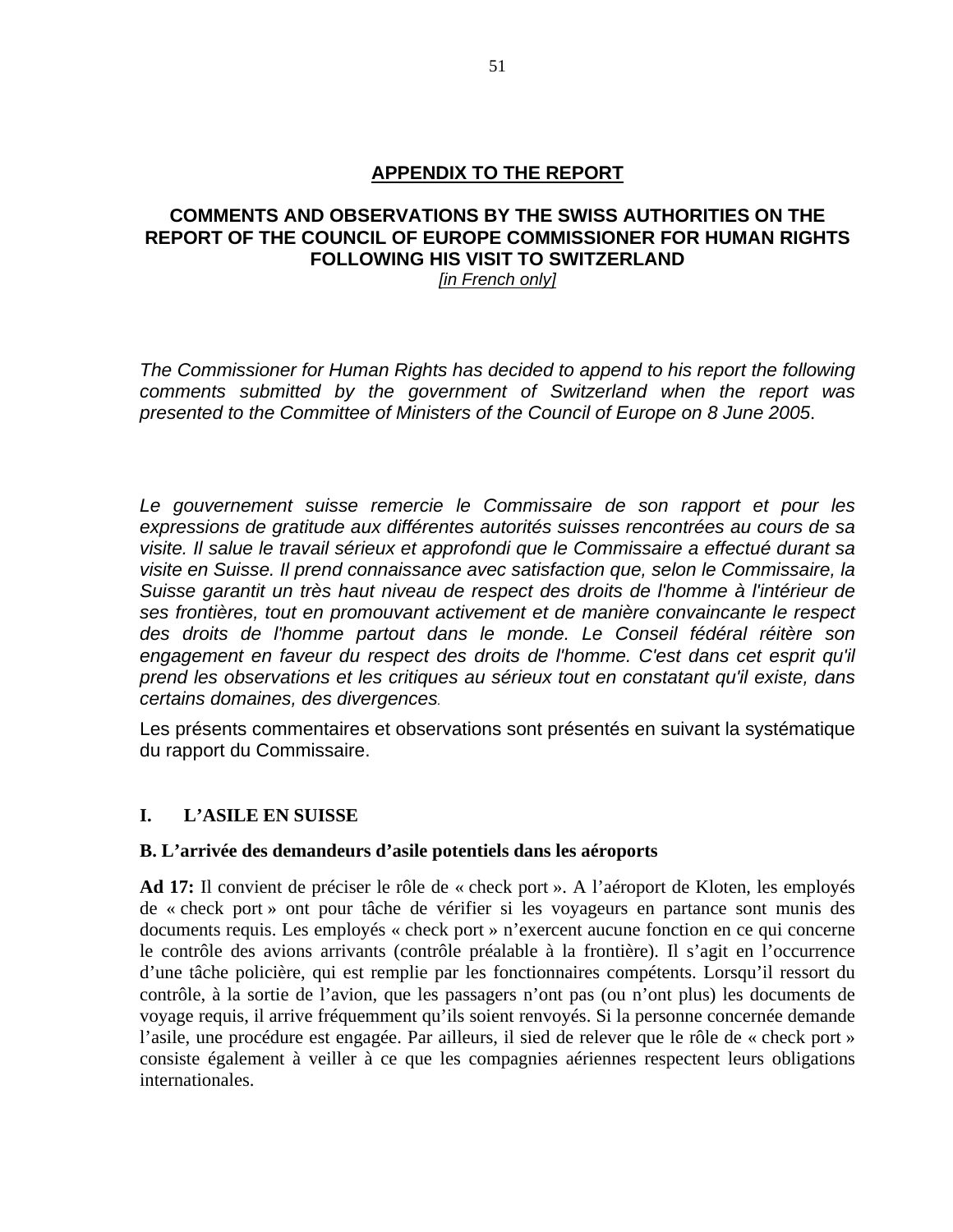**Ad 22:** Ce paragraphe mérite d'être précisé dans la mesure où le renvoi à destination d'un pays tiers n'est pas soumis à l'appréciation du HCR et est examiné séparément. Par ailleurs, en cas de renvoi à destination du pays d'origine, la restitution de l'effet suspensif peut être demandée à la Commission de recours en matière d'asile (CRA) dans un délai de 24 heures. A cet égard, il est important de préciser que si une telle demande doit certes être motivée, il ne doit pas s'agir d'une « argumentation complète sur le fond ». Par ailleurs, l'autorité de recours ne fait pas preuve de formalisme dans ce genre de cas (p. ex. demande présentée dans une langue qui n'est pas officielle). Contre la décision de renvoi proprement dite, le délai de recours est de 30 jours à partir de la notification. Si le renvoi est prononcé à destination d'un pays tiers, le délai de recours est de 10 jours.

**Ad 29:** La formulation retenue dans le rapport pourrait laisser croire que le HCR a un rôle d'assistance juridique dans la procédure actuelle à l'aéroport. Or, tel n'est pas le cas, même si cette organisation est appelée à intervenir dans ce cadre : son mandat est clairement défini par la loi et ne se substitue pas à celui d'un représentant légal désigné par le requérant, ni à celui d'un conseiller juridique mis à disposition du requérant.

Conformément à l'article 23, al. 3, de la Loi fédérale sur l'asile (LAsi), l'exécution immédiate du renvoi à destination du pays d'origine ou de séjour peut être ordonnée si le requérant n'y est manifestement pas exposé à des risques de persécution et pour autant que l'avis du HCR concorde avec celui de l'Office fédéral des migrations(ODM). Jusqu'à l'entrée en vigueur du nouveau droit, cette disposition restera pleinement applicable. Quant au déroulement de la procédure à l'aéroport prévue par le nouveau droit, il est comparable à celui de la procédure menée à l'intérieur du pays et dans laquelle le HCR n'est pas appelé à intervenir.

## **C. La « non-entrée en matière » (« NEM »)**

**Ad 57, note 34:**

#### **Centre de Rivera pour les requérants d'asile définitivement renvoyés avec une décision NEM**

A la suite de l'entrée en vigueur au 1er avril 2004 des mesures d'économie de la Confédération, les requérants d'asile définitivement renvoyés à la suite d'une décision NEM sont exclus du bénéfice des prestations de l'assistance dérivant de l'asile. Conformément aux articles 12 et 115 de la Constitution fédérale (Cst. féd.), les cantons sont obligés de faire face aux nécessités de ceux qui se trouvent dans une situation d'indigence. Selon le Tribunal fédéral, l'article 12 susmentionné assure l'aide de l'assistance strictement indispensable pour satisfaire les besoins de base, afin de garantir une existence digne et empêcher le requérant de tomber dans l'indigence (Arrêt du Tribunal Fédéral/ATF 130 I 71; 121 I 367). Dans la même perspective, on doit satisfaire les besoins existentiels minimaux de survivance : la nourriture, les vêtements, le logement provisoire et les soins médicaux absolument indispensables (ATF 2P. 318/2004). Les cantons sont libres de décider de quelle manière ils doivent fournir ces prestations (ATF 2P. 318/2004), en nature ou en espèces. Le canton du Tessin a décidé de le faire sous forme de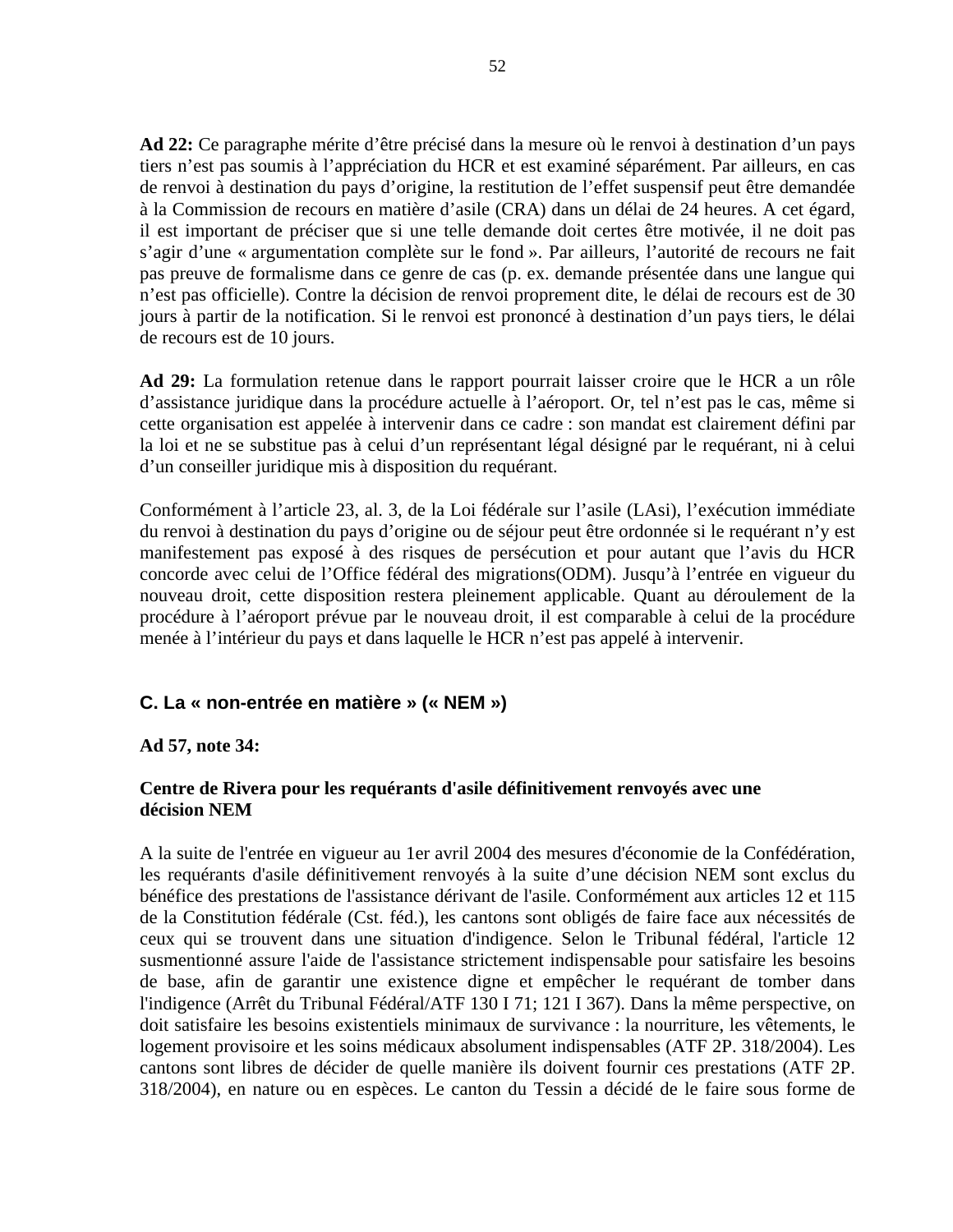prestations en nature. Pour ce motif, on a établi une structure qui garantit le logement, la nourriture et les vêtements nécessaires. De surcroît, l'assistance sanitaire est assurée par un service permanent, qui garantit l'intervention d'un médecin sur place et, si nécessaire, l'hospitalisation immédiate du requérant. Le canton du Tessin affirme respecter ainsi l'article 12 de la Cst. féd.

**Ad 59-61:** La situation des personnes vulnérables est évaluée – contrairement à ce qui est décrit dans le paragraphe 57 – au regard de la licéité, de l'exigibilité et de la possibilité du renvoi. Les personnes frappées de NEM, qui ne reçoivent pas d'admission provisoire, doivent quitter la Suisse par leurs propres moyens. Leurs démarches en vue du retour seront soutenues par les cantons et les frais de voyage pris en charge, de cas en cas. Dans les cas de départ différé, l'aide d'urgence est octroyée par les cantons. Celle-ci comprend nourriture, logement et prestations médicales. Les effets de la suspension de l'aide sociale aux cas de NEM sont évalués par un monitoring effectué par les autorités fédérales sur la base des données fournies par les cantons. L'assertion selon laquelle les personnes frappées de NEM seraient traitées de façon inhumaine au sens de l'article 3 de la CEDH (par. 59) ne reflète ainsi pas la réalité.

**Ad 62 :** Entre le 1er avril et le 31 décembre 2004, 3804 décisions de non-entrée en matière ont été prononcées. Un peu moins de 20% des personnes concernées ont eu recours à l'aide d'urgence. Le monitoring mené par l'ODM laisse à penser que, après quelques mois au moins, la grande majorité de ces personnes a quitté la Suisse. Comme précisé dans le rapport, on ne constate en effet actuellement pas à une hausse de la délinquance. De surcroît, on ne peut pas parler non plus d'une "perte de tout contrôle" en ce qui concerne les personnes frappées de NEM. En effet, comme ces personnes frappées de NEM doivent quitter la Suisse, elles peuvent y être contraintes et être maintenues en détention pour garantir l'exécution du renvoi. La Confédération désigne un canton responsable de l'exécution du renvoi de chaque personne.

## **D. Le renvoi des « sans papiers » résidant en Suisse depuis longtemps**

**Ad 68–72:** "La notion de « sans-papiers » telle que décrite dans le rapport est imprécise. Dans le contexte suisse, les «sans-papiers» sont des étrangers résidant illégalement en Suisse; ces personnes ne possèdent donc pas d'autorisation de séjour. Le nombre des étrangers en situation irrégulière mentionné dans ledit rapport est imprécis, selon une étude récente menée à la demande de l'Office fédéral des migrations (ODM) ce nombre est actuellement estimé à 90.000 (voir Chiffre 12)".

La solution adoptée par le Conseil fédéral et le parlement ne prévoit pas d'amnistie générale, mais un examen individuel sérieux.

## **E. Les moyens employés par la police pour renvoyer les étrangers**

**Ad 76:** Afin de remédier à de tels faits (insultes et usage arbitraire de la force), les autorités suisses ont pris des mesures, dont voici quelques exemples:

- une loi fédérale sur les mesures de contrainte policière est en cours d'élaboration et se trouve en phase de consultation;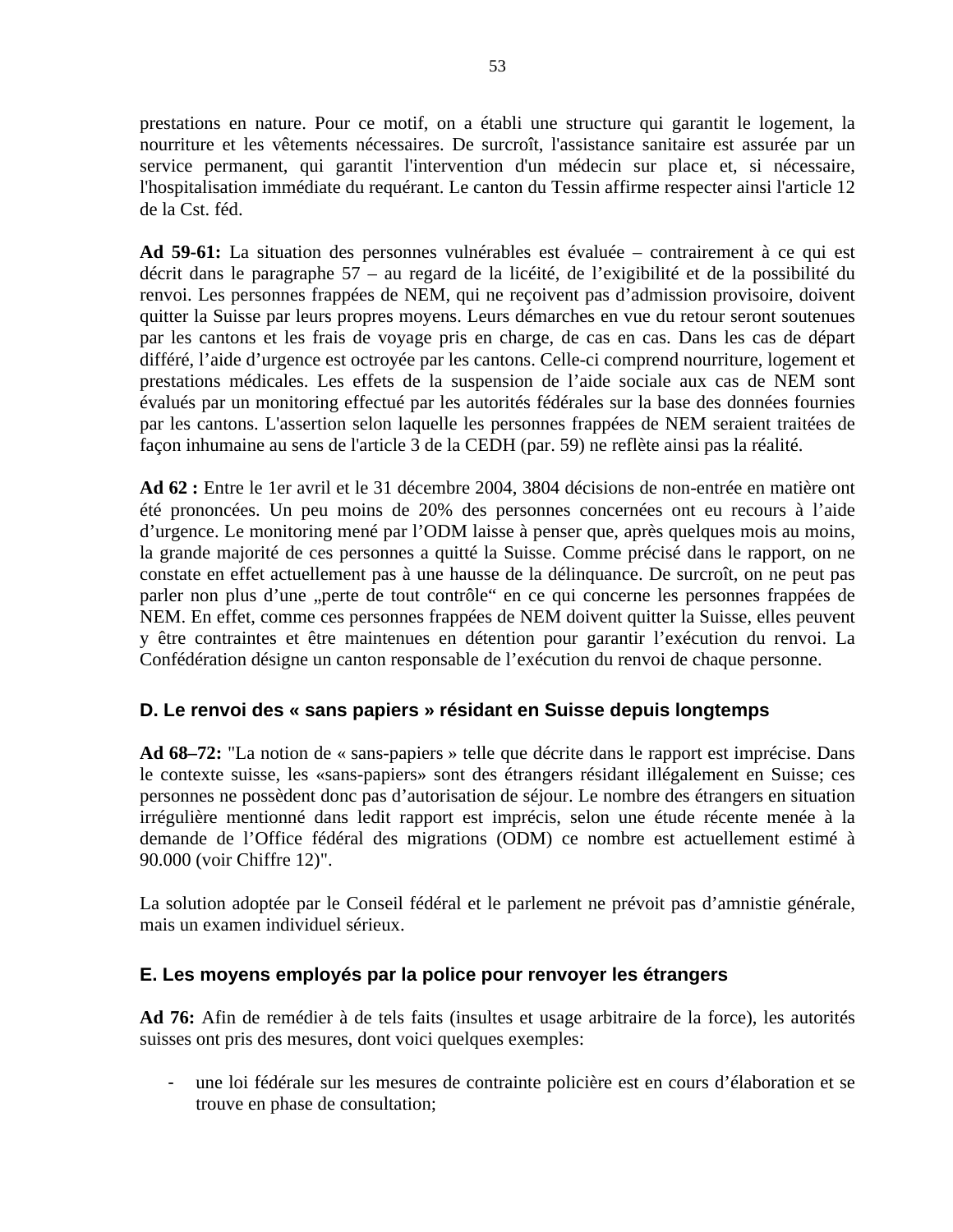- la Conférence des directrices et directeurs des départements cantonaux de justice et police (CCDJP) a adopté une directive relatives aux rapatriements sous contrainte par voie aérienne le 11 avril 2002 ([www.kkjpd.ch](http://www.kkjd.ch));
- chaque année, plusieurs cours de formation pour escortes policières sont donnés en Suisse. Plus de 200 policiers ont été formés à cet effet.

**Ad 77:** Le principe de proportionnalité est respecté. Lors des cours donnés aux agents d'escorte, ce principe est développé et des directives sont données aux agents pour leur expliquer comment agir en fonction de ce principe lors de rapatriements. La proposition de requérir «*la présence d'un représentant d'une organisation compétente et respectée dans ce domaine*» lors de la procédure d'expulsion paraît problématique, car toute action de police, quelle qu'elle soit, est susceptible de conduire à de telles critiques.

**Ad 81:** Les services responsables sont parfaitement conscients des problèmes liés à l'utilisation d'appareils à électrochoc. L'admissibilité de leur utilisation fait actuellement l'objet d'une évaluation très sérieuse. Les décisions définitives n'ont pas encore été prises. Quoi qu'il en soit, il appartiendra finalement au Parlement, seul organe législatif compétent, de trancher cette question.

## **II. LA TRAITE DES ETRES HUMAINS**

**Ad 89:** Il convient de nuancer l'affirmation selon laquelle les mesures ou recommandations énumérées sont contestées. Les éléments suivants le confirment :

- « L'introduction d'une obligation de poursuite pour les autorités » n'est nullement contestée. La traite d'êtres humains est un crime qui selon le code pénal suisse (CP) doit être poursuivi d'office et les nouvelles mesures prises récemment, notamment par l'adoption d'un nouvel article 182 CP vont dans le sens d'un renforcement notable.

- « La nécessité de proposer une assistance à la victime dès sa première audition au lieu de la laisser chercher par elle-même une protection » n'est elle non plus contestée. Bien au contraire: la Loi fédérale sur l'aide aux victimes d'infractions(LAVI) prévoit qu'à l'occasion de la première audition, les victimes sont informées de leurs droits et des possibilités d'assistance auxquelles elles peuvent recourir. Il n'y a donc pas de réticences à venir en aide aux victimes et à leurs proches.

- « Des appels à des contrôles nettement renforcés contre le travail au noir et à un soutien financier accru des centres pour femmes battues … ». Là aussi, ces mesures ne sont pas contestées en tant que telles. Si des lacunes peuvent encore être constatées, cela est dû aux ressources limitées de certains cantons et aux priorités que leur budget respectif leur impose de fixer.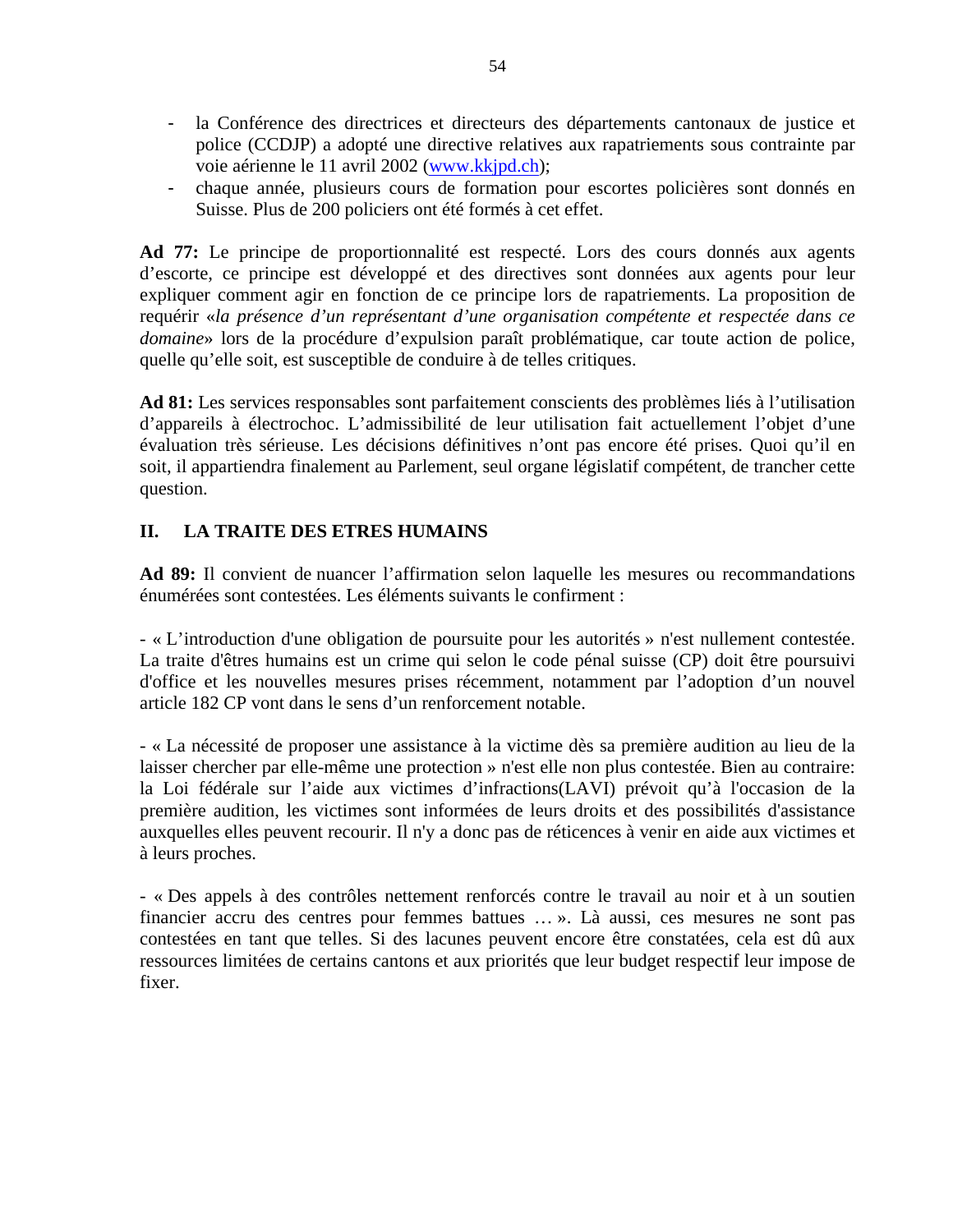**Ad 95:** S'agissant de la convention citée dans ce paragraphe, il sied de relever que le droit interne en vigueur prévoit déjà une réglementation du séjour des victimes de la traite des êtres humains. L'ODM a précisé la pratique correspondante dans sa circulaire du 25 août 2004. Cette circulaire est disponible sous le lien suivant:

([http://www.weisungen.bfm.admin.ch/rechtsgrundlagen/rechtsquellen/weitere/opfer\\_menschen](http://www.weisungen.bfm.admin.ch/rechtsgrundlagen/rechtsquellen/weitere/opfer_menschenhandel/25_08_04_f.asp) [handel/25\\_08\\_04\\_f.asp](http://www.weisungen.bfm.admin.ch/rechtsgrundlagen/rechtsquellen/weitere/opfer_menschenhandel/25_08_04_f.asp)). Par conséquent, tant le droit en vigueur que le projet de nouvelle loi sur les étrangers remplissent dans le domaine de la migration les exigences de la Convention. Le gouvernement suisse examinera la possibilité de signer cette convention.

## **IV. RACISME ET XENOPHOBIE**

## **C. Allégations concernant la police**

**Ad 111-113:** La police est bien consciente que parmi les nombreuses opérations policières effectuées tous les jours, 24 heures sur 24, il peut y avoir des bavures. C'est la raison pour laquelle les thèmes comme la xénophobie et le racisme ou la violence policière sont systématiquement pris en compte dans la formation de base et la formation continue des forces de police. Ils sont traités de manière approfondie et avec diligence dans les cours de formation et de perfectionnement destinés à la police cantonale. Dans certains cantons, on fait des efforts particuliers pour mieux préparer les agents de police aux situations difficiles auxquelles ils sont confrontés toujours plus souvent dans l'exercice de leur fonction.

Des recours administratifs et judiciaires peuvent être engagés contre des actes de violence infondés ou discriminatoires de la police. Les victimes de mauvais traitements de la part de la police disposent en effet de plusieurs moyens pour se défendre:

- a) la justice (procédure d'enquête de droit pénal)
- b) l'autorité de surveillance politique de la police
- c) les services de médiation
- d) l'organe de contrôle<sup>77</sup>

Il sied enfin de noter qu'en 2003 une formation centralisée a été mise en place sur le plan suisse. Depuis, sont délivrés des certificats nationaux d'aptitude reconnaissant la profession de policier/policière. Il s'agit ici d'une innovation à relever et le "Règlement concernant l'examen professionnel de policier/policière", reconnu par l'Office fédéral de la formation professionnelle et de la technologie (OFFT), prévoit expressément comme branches d'examen obligatoires celle consacrée à l'Ethique policière et aux Droits de l'homme (art. 19 dudit règlement). Ce point précis mérite d'être relevé, car il s'agit là d'une nouvelle étape consacrant l'institutionnalisation de l'enseignement de l'éthique aux futurs représentants des forces de police.

<sup>77</sup> Cf. Art. 38 de la loi sur la police du canton [de Genève \(Procédure en cas d'allégations de mauvais traitements](Art.%2039%20Polizeigesetz%20Genf.doc)): une personne choisie par le Conseil d'Etat hors de l'administration est chargée d'examiner les dénonciations, rapports et constats en matière d'allégations de mauvais traitements. Elle procède, le cas échéant, à des enquêtes administratives préalables et donne son avis au chef du département).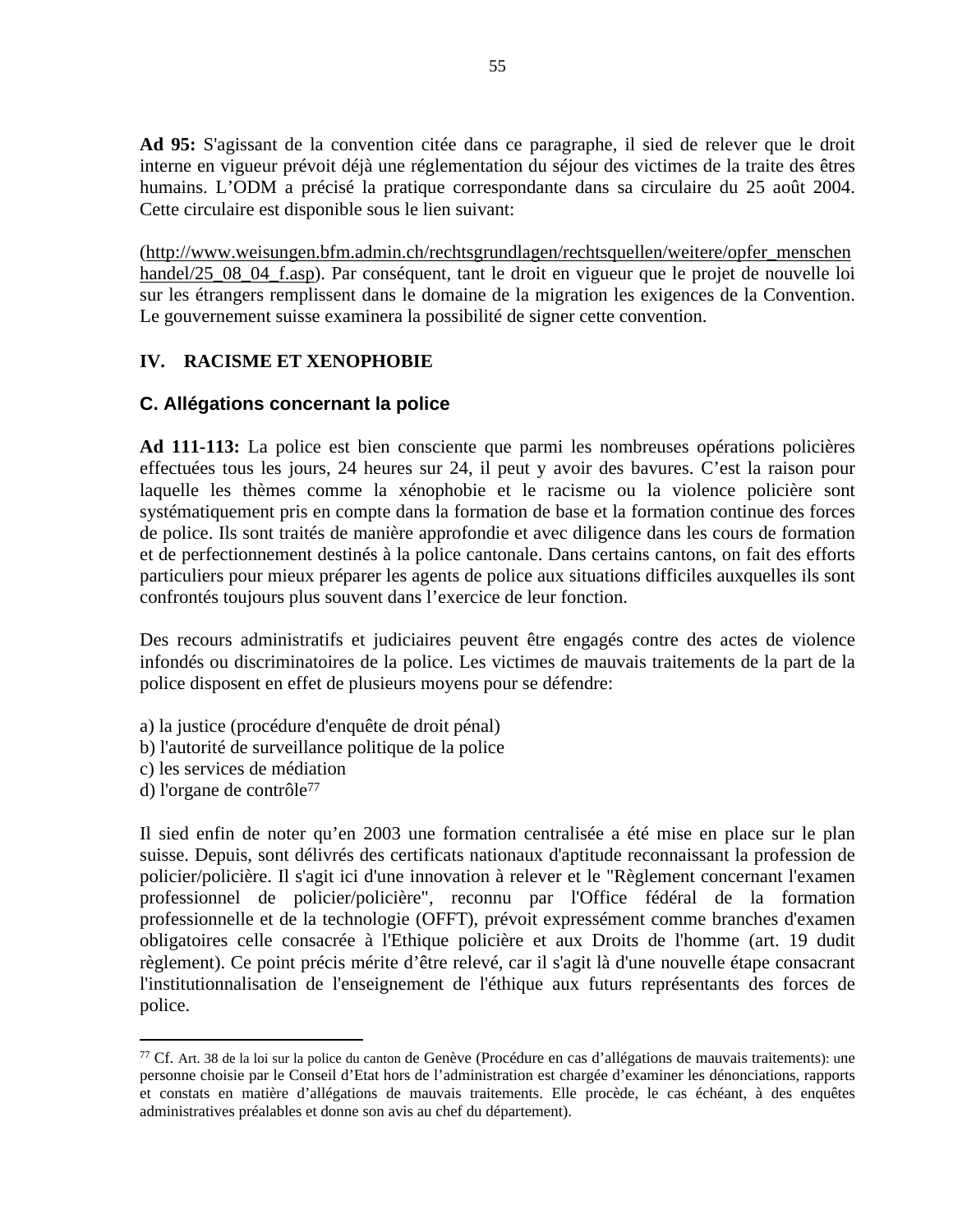#### **V. L'INDEPENDANCE DE LA JUSTICE**

## **A. Le statut du Procureur général de la Confédération**

#### **Ad 114-117 : Remarque générale**

En ce qui concerne les buts du projet sur la surveillance du Ministère public, tels que décrits dans le rapport, ils donnent lieu à un certain malentendu. Le but du projet n'est pas d'introduire un contrôle renforcé sur cette institution mais de clarifier les compétences de surveillance, actuellement partagées entre le Conseil fédéral, le Département fédéral de justice et police (DFJP) et le Tribunal pénal fédéral. Les bases du contrôle budgétaire comme telles ne seront pas modifiées, ni les modalités de la nomination. Le changement le plus important consisterait en un transfert des compétences de surveillance du Tribunal pénal au DFJP. Cela permettrait une meilleure gestion de la compétence budgétaire par le département et séparerait mieux les voies de recours (qui demeurent inchangées) de la surveillance hiérarchique. La surveillance hiérarchique trop étroite d'un tribunal sur une partie au procès pourrait compromettre l'impartialité de ce tribunal. Pour garantir l'indépendance de la procédure pénale, il est prévu d'interdire explicitement que l'exécutif donne des instructions dans un cas particulier au procureur fédéral. Il convient enfin de mentionner que ce projet législatif respecte la Recommandation du Comité des Ministres à l'intention des Etats membres au sujet du rôle du procureur dans le contexte de la juridiction pénale (Rec[2000] 19 du 6 octobre 2000).

#### **VI. L'INTERNEMENT A VIE POUR LES DELINQUANTS SEXUELS OU VIOLENTS JUGES DANGEREUX ET NON AMENDABLES**

**Ad 132:** L'internement prononcé ultérieurement tel que proposé par le Groupe de travail ne s'analyse pas en une violation du principe *ne bis in idem* puisque cette mesure ne peut être infligée que s'il existe un titre de révision. Les deux dernières phrases de ce paragraphe devraient donc se lire ainsi: *"Il sied de constater que, selon toute vraisemblance, les exigences découlant notamment de l'article 4 du Protocole no. 7 à la CEDH sont respectées."*

**Ad 134:** Ce paragraphe ne se base pas sur des éléments factuels, mais sur de simples hypothèses non vérifiées.

#### **VII. LA SITUATION DANS LES LIEUX DE DETENTION VISITES**

#### **B. La Prison"La Stampa" (Canton de Tessin)**

**Ad 139** : En attendant l'ouverture de la prison judiciaire, au cours du premier trimestre 2006, les mineurs, pendant le temps bref de leur détention (deux à trois semaines), sont surveillés par des fonctionnaires spécialement formés pour s'occuper des mineurs provisoirement en prison.